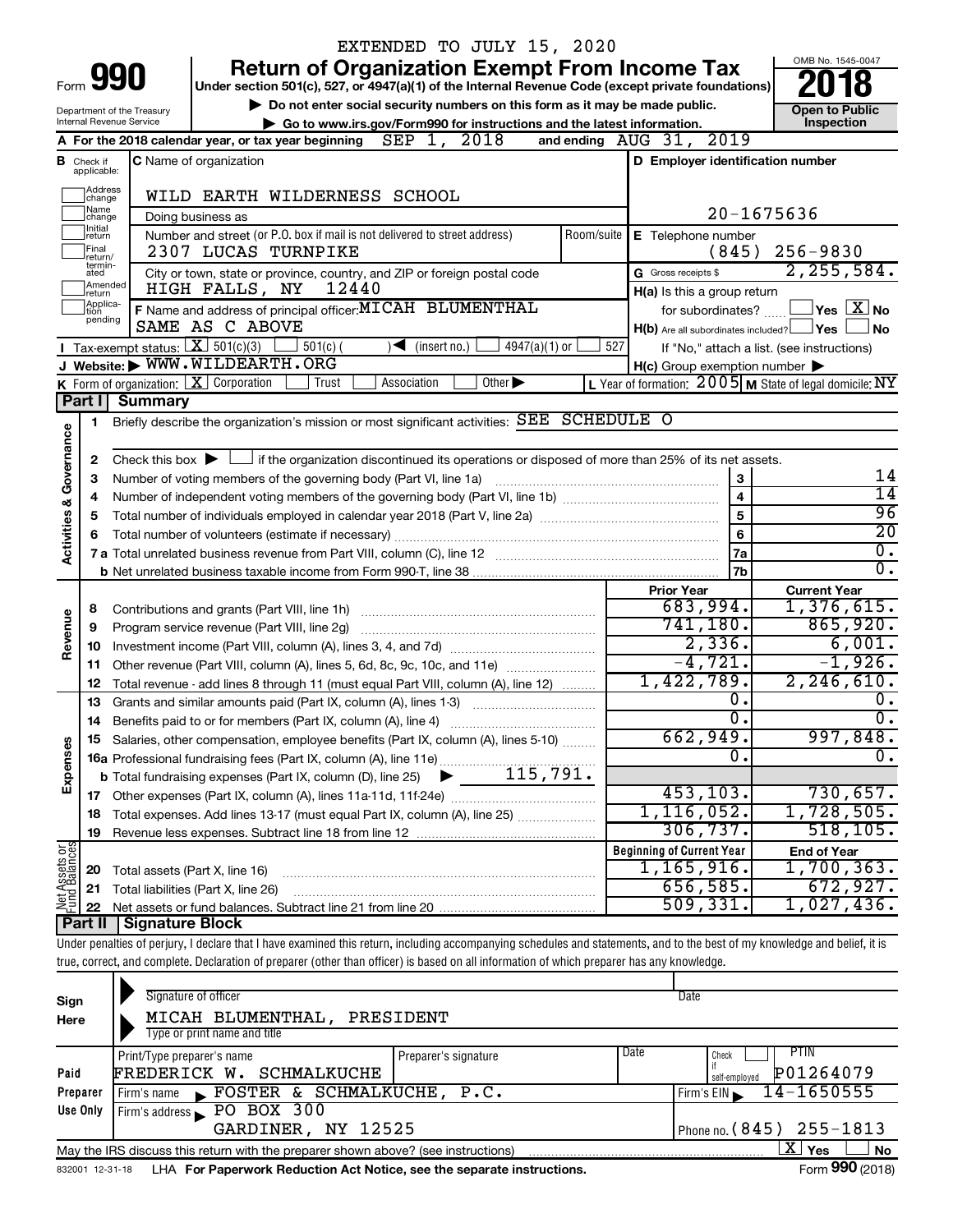|              | WILD EARTH WILDERNESS SCHOOL<br>Form 990 (2018)                                                                                                                                                                                                                                      | $20 - 1675636$ | Page 2                                                                                      |
|--------------|--------------------------------------------------------------------------------------------------------------------------------------------------------------------------------------------------------------------------------------------------------------------------------------|----------------|---------------------------------------------------------------------------------------------|
|              | Part III   Statement of Program Service Accomplishments                                                                                                                                                                                                                              |                |                                                                                             |
|              |                                                                                                                                                                                                                                                                                      |                |                                                                                             |
| 1            | Briefly describe the organization's mission:                                                                                                                                                                                                                                         |                |                                                                                             |
|              | WILD EARTH LEADS TRANSFORMATIVE NATURE IMMERSION EXPERIENCES THAT                                                                                                                                                                                                                    |                |                                                                                             |
|              | CULTIVATE CHARACTER, CONFIDENCE, PASSION AND PERSEVERANCE IN NEW<br>YORK'S YOUTH.                                                                                                                                                                                                    |                |                                                                                             |
|              |                                                                                                                                                                                                                                                                                      |                |                                                                                             |
|              | Did the organization undertake any significant program services during the year which were not listed on the                                                                                                                                                                         |                |                                                                                             |
| $\mathbf{2}$ | prior Form 990 or 990-EZ?                                                                                                                                                                                                                                                            |                | $\left\vert \mathsf{Yes}\right\vert \overline{\mathsf{X}}\left\vert \mathsf{No}\right\vert$ |
|              | If "Yes," describe these new services on Schedule O.                                                                                                                                                                                                                                 |                |                                                                                             |
|              |                                                                                                                                                                                                                                                                                      |                | $\Box$ Yes $[\overline{\mathrm{X}}]$ No                                                     |
| 3            | Did the organization cease conducting, or make significant changes in how it conducts, any program services?                                                                                                                                                                         |                |                                                                                             |
|              | If "Yes," describe these changes on Schedule O.                                                                                                                                                                                                                                      |                |                                                                                             |
| 4            | Describe the organization's program service accomplishments for each of its three largest program services, as measured by expenses.<br>Section 501(c)(3) and 501(c)(4) organizations are required to report the amount of grants and allocations to others, the total expenses, and |                |                                                                                             |
|              | revenue, if any, for each program service reported.                                                                                                                                                                                                                                  |                |                                                                                             |
| 4a           | 1,434,680. including grants of \$<br>) (Revenue \$<br>) (Expenses \$                                                                                                                                                                                                                 |                | 868, 248.                                                                                   |
|              | (Code:<br>WILD EARTH ENGAGES YOUTH, TEENS, ADULTS AND FAMILIES IN EMPOWERING                                                                                                                                                                                                         |                |                                                                                             |
|              | YEAR-ROUND NATURE IMMERSION EXPERIENCES IN NEW YORK'S HUDSON VALLEY.                                                                                                                                                                                                                 |                |                                                                                             |
|              | AT WILD EARTH, CHILDREN AND ADULTS HEAD INTO THE WOODS AND OFF THE                                                                                                                                                                                                                   |                |                                                                                             |
|              | TRAILS, WHERE THEY MEET PLANTS AND ANIMALS, LEARN WILDERNESS SKILLS,                                                                                                                                                                                                                 |                |                                                                                             |
|              | CREATE NATURAL CRAFTS, AND BUILD DEEP CONNECTIONS WITH FRIENDS AND                                                                                                                                                                                                                   |                |                                                                                             |
|              | <b>INSPIRING MENTORS.</b><br>THESE PROGRAMS BUILD CURIOSITY, PASSION AND                                                                                                                                                                                                             |                |                                                                                             |
|              | PURPOSE, AND FOSTER AN ORIENTATION TOWARD SERVICE AND A SENSE OF                                                                                                                                                                                                                     |                |                                                                                             |
|              | BELONGING TO COMMUNITY AND TO THE EARTH.<br>WITH STRONG CHARACTER AND                                                                                                                                                                                                                |                |                                                                                             |
|              | MEANINGFUL CONNECTIONS, WILD EARTH YOUTH ARE WELL PREPARED TO ACHIEVE                                                                                                                                                                                                                |                |                                                                                             |
|              | INDIVIDUAL EXCELLENCE, BECOME AGENTS OF POSITIVE CHANGE AND THRIVE                                                                                                                                                                                                                   |                |                                                                                             |
|              | INDIVIDUALLY AND IN SOCIETY. WILD EARTH SERVES APPROXIMATELY 3,400                                                                                                                                                                                                                   |                |                                                                                             |
|              | PEOPLE.                                                                                                                                                                                                                                                                              |                |                                                                                             |
| 4b           |                                                                                                                                                                                                                                                                                      |                |                                                                                             |
|              |                                                                                                                                                                                                                                                                                      |                |                                                                                             |
|              |                                                                                                                                                                                                                                                                                      |                |                                                                                             |
|              |                                                                                                                                                                                                                                                                                      |                |                                                                                             |
|              |                                                                                                                                                                                                                                                                                      |                |                                                                                             |
|              |                                                                                                                                                                                                                                                                                      |                |                                                                                             |
|              |                                                                                                                                                                                                                                                                                      |                |                                                                                             |
|              |                                                                                                                                                                                                                                                                                      |                |                                                                                             |
|              |                                                                                                                                                                                                                                                                                      |                |                                                                                             |
|              |                                                                                                                                                                                                                                                                                      |                |                                                                                             |
|              |                                                                                                                                                                                                                                                                                      |                |                                                                                             |
|              |                                                                                                                                                                                                                                                                                      |                |                                                                                             |
|              |                                                                                                                                                                                                                                                                                      |                |                                                                                             |
| 4c           | (Code:<br>) (Expenses \$<br>) (Revenue \$<br>including grants of \$                                                                                                                                                                                                                  |                |                                                                                             |
|              |                                                                                                                                                                                                                                                                                      |                |                                                                                             |
|              |                                                                                                                                                                                                                                                                                      |                |                                                                                             |
|              |                                                                                                                                                                                                                                                                                      |                |                                                                                             |
|              |                                                                                                                                                                                                                                                                                      |                |                                                                                             |
|              |                                                                                                                                                                                                                                                                                      |                |                                                                                             |
|              |                                                                                                                                                                                                                                                                                      |                |                                                                                             |
|              |                                                                                                                                                                                                                                                                                      |                |                                                                                             |
|              |                                                                                                                                                                                                                                                                                      |                |                                                                                             |
|              |                                                                                                                                                                                                                                                                                      |                |                                                                                             |
|              |                                                                                                                                                                                                                                                                                      |                |                                                                                             |
|              |                                                                                                                                                                                                                                                                                      |                |                                                                                             |
|              |                                                                                                                                                                                                                                                                                      |                |                                                                                             |
| 4d           | Other program services (Describe in Schedule O.)                                                                                                                                                                                                                                     |                |                                                                                             |
|              | (Expenses \$<br>(Revenue \$<br>including grants of \$                                                                                                                                                                                                                                |                |                                                                                             |
| 4е           | 1,434,680.<br>Total program service expenses                                                                                                                                                                                                                                         |                |                                                                                             |
|              |                                                                                                                                                                                                                                                                                      |                | Form 990 (2018)                                                                             |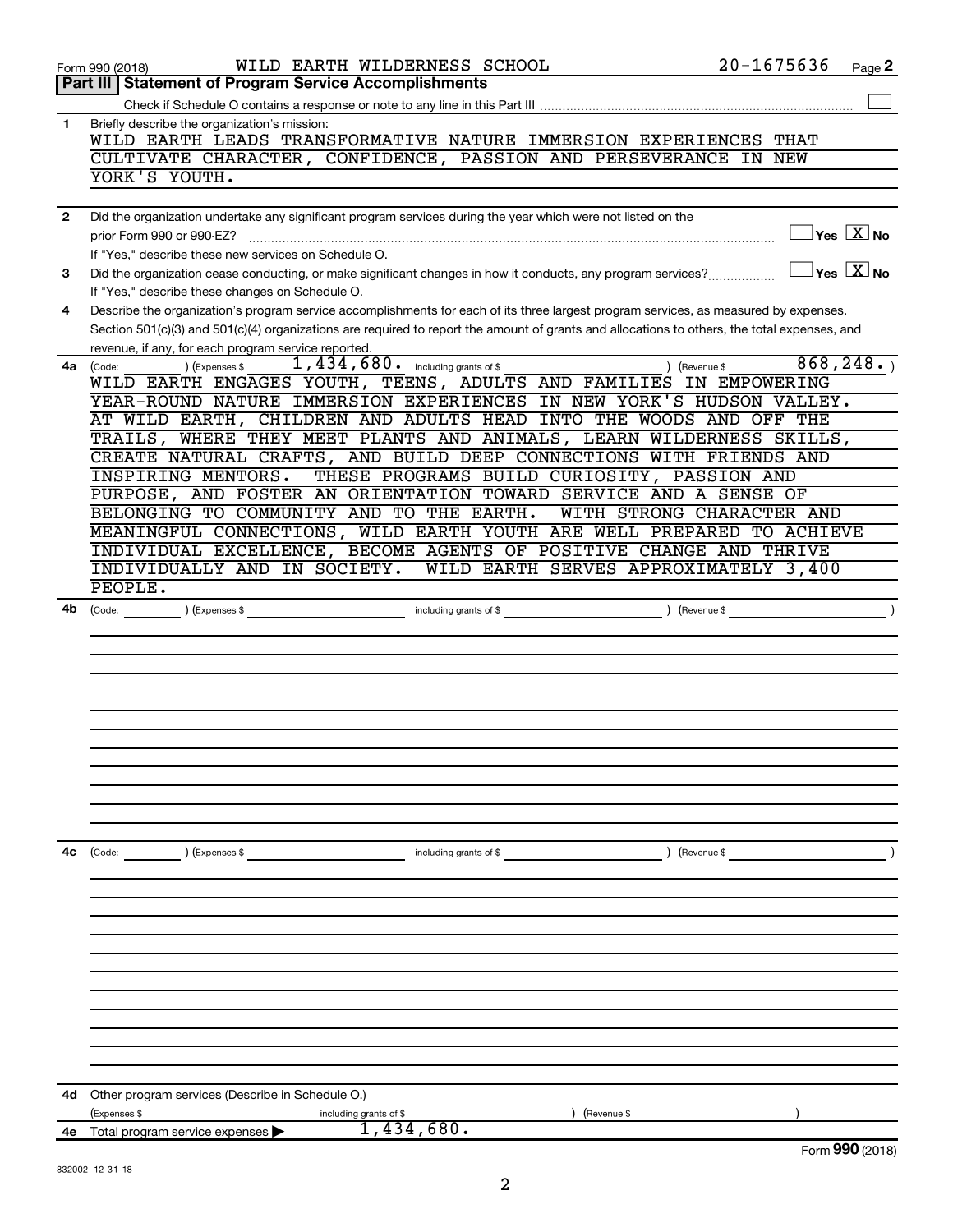| Form 990 (2018) |  |  |
|-----------------|--|--|

**Part IV Checklist of Required Schedules**

 $\frac{1}{100}$  Form 990 (2018) WILLD EARTH WILLDERNESS SCHOOL ZU-I6 /5636 Page WILD EARTH WILDERNESS SCHOOL 20-1675636

|    |                                                                                                                                                                                                                                      |                        | Yes                   | No                           |
|----|--------------------------------------------------------------------------------------------------------------------------------------------------------------------------------------------------------------------------------------|------------------------|-----------------------|------------------------------|
| 1. | Is the organization described in section $501(c)(3)$ or $4947(a)(1)$ (other than a private foundation)?                                                                                                                              |                        |                       |                              |
|    | If "Yes," complete Schedule A                                                                                                                                                                                                        | 1                      | х                     |                              |
| 2  | Is the organization required to complete Schedule B, Schedule of Contributors? [11] The organization required to complete Schedule B, Schedule of Contributors?                                                                      | $\overline{2}$         | $\overline{\text{x}}$ |                              |
| 3  | Did the organization engage in direct or indirect political campaign activities on behalf of or in opposition to candidates for                                                                                                      |                        |                       |                              |
|    | public office? If "Yes," complete Schedule C, Part I                                                                                                                                                                                 | 3                      |                       | х                            |
| 4  | Section 501(c)(3) organizations. Did the organization engage in lobbying activities, or have a section 501(h) election in effect                                                                                                     |                        |                       | х                            |
|    |                                                                                                                                                                                                                                      | 4                      |                       |                              |
| 5  | Is the organization a section 501(c)(4), 501(c)(5), or 501(c)(6) organization that receives membership dues, assessments, or                                                                                                         | 5                      |                       | х                            |
| 6  | Did the organization maintain any donor advised funds or any similar funds or accounts for which donors have the right to                                                                                                            |                        |                       |                              |
|    | provide advice on the distribution or investment of amounts in such funds or accounts? If "Yes," complete Schedule D, Part I                                                                                                         | 6                      |                       | х                            |
| 7  | Did the organization receive or hold a conservation easement, including easements to preserve open space,                                                                                                                            |                        |                       |                              |
|    | .                                                                                                                                                                                                                                    | $\overline{7}$         |                       | х                            |
| 8  | Did the organization maintain collections of works of art, historical treasures, or other similar assets? If "Yes," complete                                                                                                         |                        |                       |                              |
|    |                                                                                                                                                                                                                                      | 8                      |                       | х                            |
| 9  | Did the organization report an amount in Part X, line 21, for escrow or custodial account liability, serve as a custodian for                                                                                                        |                        |                       |                              |
|    | amounts not listed in Part X; or provide credit counseling, debt management, credit repair, or debt negotiation services?                                                                                                            |                        |                       |                              |
|    | If "Yes," complete Schedule D, Part IV                                                                                                                                                                                               | 9                      |                       | X.                           |
| 10 | Did the organization, directly or through a related organization, hold assets in temporarily restricted endowments, permanent                                                                                                        |                        |                       |                              |
|    |                                                                                                                                                                                                                                      | 10                     |                       | X.                           |
| 11 | If the organization's answer to any of the following questions is "Yes," then complete Schedule D, Parts VI, VII, VIII, IX, or X                                                                                                     |                        |                       |                              |
|    | as applicable.                                                                                                                                                                                                                       |                        |                       |                              |
|    | a Did the organization report an amount for land, buildings, and equipment in Part X, line 10? If "Yes," complete Schedule D,                                                                                                        |                        |                       |                              |
|    | Part VI                                                                                                                                                                                                                              | 11a                    | х                     |                              |
|    | <b>b</b> Did the organization report an amount for investments - other securities in Part X, line 12 that is 5% or more of its total                                                                                                 |                        |                       | х                            |
|    | c Did the organization report an amount for investments - program related in Part X, line 13 that is 5% or more of its total                                                                                                         | 11b                    |                       |                              |
|    |                                                                                                                                                                                                                                      | 11c                    |                       | х                            |
|    | d Did the organization report an amount for other assets in Part X, line 15 that is 5% or more of its total assets reported in                                                                                                       |                        |                       |                              |
|    |                                                                                                                                                                                                                                      | 11d                    | х                     |                              |
|    |                                                                                                                                                                                                                                      | 11e                    |                       | X                            |
| f  | Did the organization's separate or consolidated financial statements for the tax year include a footnote that addresses                                                                                                              |                        |                       |                              |
|    | the organization's liability for uncertain tax positions under FIN 48 (ASC 740)? If "Yes," complete Schedule D, Part X                                                                                                               | 11f                    |                       | х                            |
|    | 12a Did the organization obtain separate, independent audited financial statements for the tax year? If "Yes," complete                                                                                                              |                        |                       |                              |
|    | Schedule D, Parts XI and XII                                                                                                                                                                                                         | 12a                    | х                     |                              |
|    | <b>b</b> Was the organization included in consolidated, independent audited financial statements for the tax year?                                                                                                                   |                        |                       |                              |
|    | If "Yes," and if the organization answered "No" to line 12a, then completing Schedule D, Parts XI and XII is optional                                                                                                                | 12b                    |                       | ∡⊾                           |
| 13 |                                                                                                                                                                                                                                      | 13                     |                       | $\overline{\textbf{x}}$      |
|    |                                                                                                                                                                                                                                      | 14a                    |                       | $\overline{\mathtt{x}}$      |
|    | <b>b</b> Did the organization have aggregate revenues or expenses of more than \$10,000 from grantmaking, fundraising, business,                                                                                                     |                        |                       |                              |
|    | investment, and program service activities outside the United States, or aggregate foreign investments valued at \$100,000                                                                                                           | 14b                    |                       | X.                           |
| 15 | Did the organization report on Part IX, column (A), line 3, more than \$5,000 of grants or other assistance to or for any                                                                                                            |                        |                       |                              |
|    |                                                                                                                                                                                                                                      | 15                     |                       | x                            |
| 16 | Did the organization report on Part IX, column (A), line 3, more than \$5,000 of aggregate grants or other assistance to                                                                                                             |                        |                       |                              |
|    |                                                                                                                                                                                                                                      | 16                     |                       | x                            |
| 17 | Did the organization report a total of more than \$15,000 of expenses for professional fundraising services on Part IX,                                                                                                              |                        |                       |                              |
|    |                                                                                                                                                                                                                                      | 17                     |                       | x                            |
| 18 | Did the organization report more than \$15,000 total of fundraising event gross income and contributions on Part VIII, lines                                                                                                         |                        |                       |                              |
|    |                                                                                                                                                                                                                                      | 18                     |                       | X.                           |
| 19 | Did the organization report more than \$15,000 of gross income from gaming activities on Part VIII, line 9a? If "Yes,"                                                                                                               |                        |                       |                              |
|    |                                                                                                                                                                                                                                      | 19                     |                       | х<br>$\overline{\texttt{x}}$ |
|    | 20a Did the organization operate one or more hospital facilities? If "Yes," complete Schedule H                                                                                                                                      | 20a<br>20 <sub>b</sub> |                       |                              |
|    | <b>b</b> If "Yes" to line 20a, did the organization attach a copy of its audited financial statements to this return?<br>Did the organization report more than \$5,000 of grants or other assistance to any domestic organization or |                        |                       |                              |
| 21 |                                                                                                                                                                                                                                      | 21                     |                       | X.                           |
|    |                                                                                                                                                                                                                                      |                        |                       |                              |

832003 12-31-18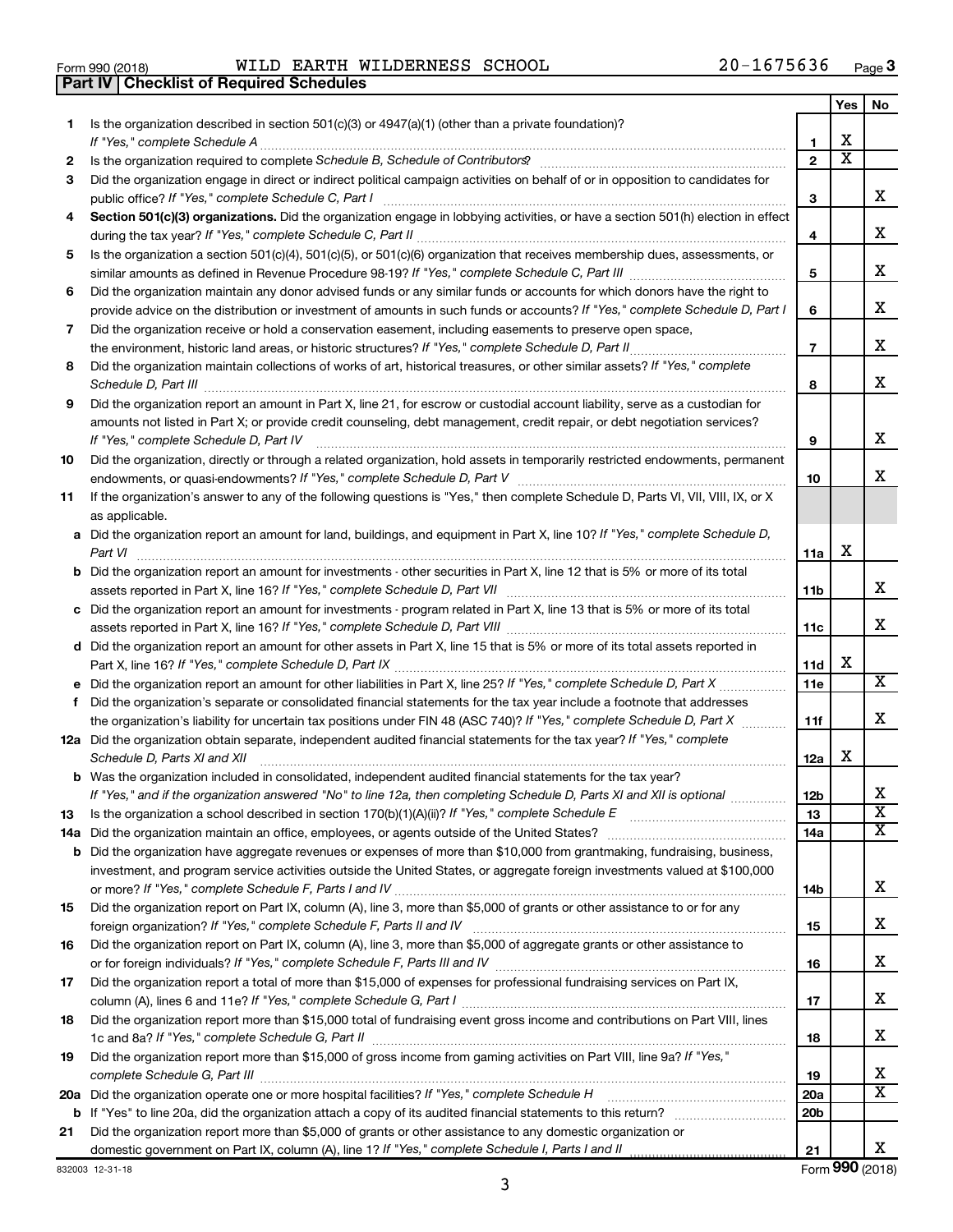Form 990 (2018) Page WILD EARTH WILDERNESS SCHOOL 20-1675636

*(continued)* **Part IV Checklist of Required Schedules**

|               |                                                                                                                                             |                 | Yes | No                      |
|---------------|---------------------------------------------------------------------------------------------------------------------------------------------|-----------------|-----|-------------------------|
| 22            | Did the organization report more than \$5,000 of grants or other assistance to or for domestic individuals on                               |                 |     |                         |
|               | Part IX, column (A), line 2? If "Yes," complete Schedule I, Parts I and III [11] [12] [12] [12] [12] [12] [12]                              | 22              |     | x                       |
| 23            | Did the organization answer "Yes" to Part VII, Section A, line 3, 4, or 5 about compensation of the organization's current                  |                 |     |                         |
|               | and former officers, directors, trustees, key employees, and highest compensated employees? If "Yes," complete                              |                 |     |                         |
|               | Schedule J                                                                                                                                  | 23              |     | x                       |
|               | 24a Did the organization have a tax-exempt bond issue with an outstanding principal amount of more than \$100,000 as of the                 |                 |     |                         |
|               | last day of the year, that was issued after December 31, 2002? If "Yes," answer lines 24b through 24d and complete                          |                 |     |                         |
|               | Schedule K. If "No," go to line 25a                                                                                                         | 24a             |     | x                       |
|               |                                                                                                                                             | 24 <sub>b</sub> |     |                         |
|               | c Did the organization maintain an escrow account other than a refunding escrow at any time during the year to defease                      |                 |     |                         |
|               | any tax-exempt bonds?                                                                                                                       | 24c             |     |                         |
|               |                                                                                                                                             | 24d             |     |                         |
|               | 25a Section 501(c)(3), 501(c)(4), and 501(c)(29) organizations. Did the organization engage in an excess benefit                            |                 |     | x                       |
|               |                                                                                                                                             | 25a             |     |                         |
|               | b Is the organization aware that it engaged in an excess benefit transaction with a disqualified person in a prior year, and                |                 |     |                         |
|               | that the transaction has not been reported on any of the organization's prior Forms 990 or 990-EZ? If "Yes," complete<br>Schedule L, Part I | 25b             |     | х                       |
|               | Did the organization report any amount on Part X, line 5, 6, or 22 for receivables from or payables to any current or                       |                 |     |                         |
| 26            | former officers, directors, trustees, key employees, highest compensated employees, or disqualified persons? If "Yes,"                      |                 |     |                         |
|               | complete Schedule L, Part II                                                                                                                | 26              |     | x                       |
| 27            | Did the organization provide a grant or other assistance to an officer, director, trustee, key employee, substantial                        |                 |     |                         |
|               | contributor or employee thereof, a grant selection committee member, or to a 35% controlled entity or family member                         |                 |     |                         |
|               |                                                                                                                                             | 27              |     | x                       |
| 28            | Was the organization a party to a business transaction with one of the following parties (see Schedule L, Part IV                           |                 |     |                         |
|               | instructions for applicable filing thresholds, conditions, and exceptions):                                                                 |                 |     |                         |
| a             | A current or former officer, director, trustee, or key employee? If "Yes," complete Schedule L, Part IV                                     | 28a             |     | х                       |
| b             | A family member of a current or former officer, director, trustee, or key employee? If "Yes," complete Schedule L, Part IV                  | 28 <sub>b</sub> |     | $\overline{\texttt{x}}$ |
|               | c An entity of which a current or former officer, director, trustee, or key employee (or a family member thereof) was an officer,           |                 |     |                         |
|               | director, trustee, or direct or indirect owner? If "Yes," complete Schedule L, Part IV                                                      | 28c             | X   |                         |
| 29            |                                                                                                                                             | 29              |     | х                       |
| 30            | Did the organization receive contributions of art, historical treasures, or other similar assets, or qualified conservation                 |                 |     |                         |
|               |                                                                                                                                             | 30              |     | х                       |
| 31            | Did the organization liquidate, terminate, or dissolve and cease operations?                                                                |                 |     |                         |
|               | If "Yes," complete Schedule N, Part I                                                                                                       | 31              |     | х                       |
| 32            | Did the organization sell, exchange, dispose of, or transfer more than 25% of its net assets? If "Yes," complete                            |                 |     |                         |
|               | Schedule N, Part II                                                                                                                         | 32              |     | х                       |
| 33            | Did the organization own 100% of an entity disregarded as separate from the organization under Regulations                                  |                 |     |                         |
|               |                                                                                                                                             | 33              |     | х                       |
| 34            | Was the organization related to any tax-exempt or taxable entity? If "Yes," complete Schedule R, Part II, III, or IV, and                   |                 |     |                         |
|               | Part V, line 1                                                                                                                              | 34              |     | х                       |
|               |                                                                                                                                             | 35a             |     | $\overline{\text{X}}$   |
|               | b If "Yes" to line 35a, did the organization receive any payment from or engage in any transaction with a controlled entity                 |                 |     |                         |
|               |                                                                                                                                             | 35 <sub>b</sub> |     |                         |
| 36            | Section 501(c)(3) organizations. Did the organization make any transfers to an exempt non-charitable related organization?                  |                 |     |                         |
|               |                                                                                                                                             | 36              |     | х                       |
| 37            | Did the organization conduct more than 5% of its activities through an entity that is not a related organization                            |                 |     |                         |
|               | and that is treated as a partnership for federal income tax purposes? If "Yes," complete Schedule R, Part VI                                | 37              |     | X.                      |
| 38            | Did the organization complete Schedule O and provide explanations in Schedule O for Part VI, lines 11b and 19?                              |                 | X   |                         |
| <b>Part V</b> | <b>Statements Regarding Other IRS Filings and Tax Compliance</b>                                                                            | 38              |     |                         |
|               | Check if Schedule O contains a response or note to any line in this Part V                                                                  |                 |     |                         |
|               |                                                                                                                                             |                 |     |                         |
|               | 22<br>1a                                                                                                                                    |                 | Yes | No                      |
|               | <b>b</b> Enter the number of Forms W-2G included in line 1a. Enter -0- if not applicable<br>1b                                              |                 |     |                         |
|               | c Did the organization comply with backup withholding rules for reportable payments to vendors and reportable gaming                        |                 |     |                         |
|               |                                                                                                                                             | 1c              | х   |                         |
|               |                                                                                                                                             |                 |     |                         |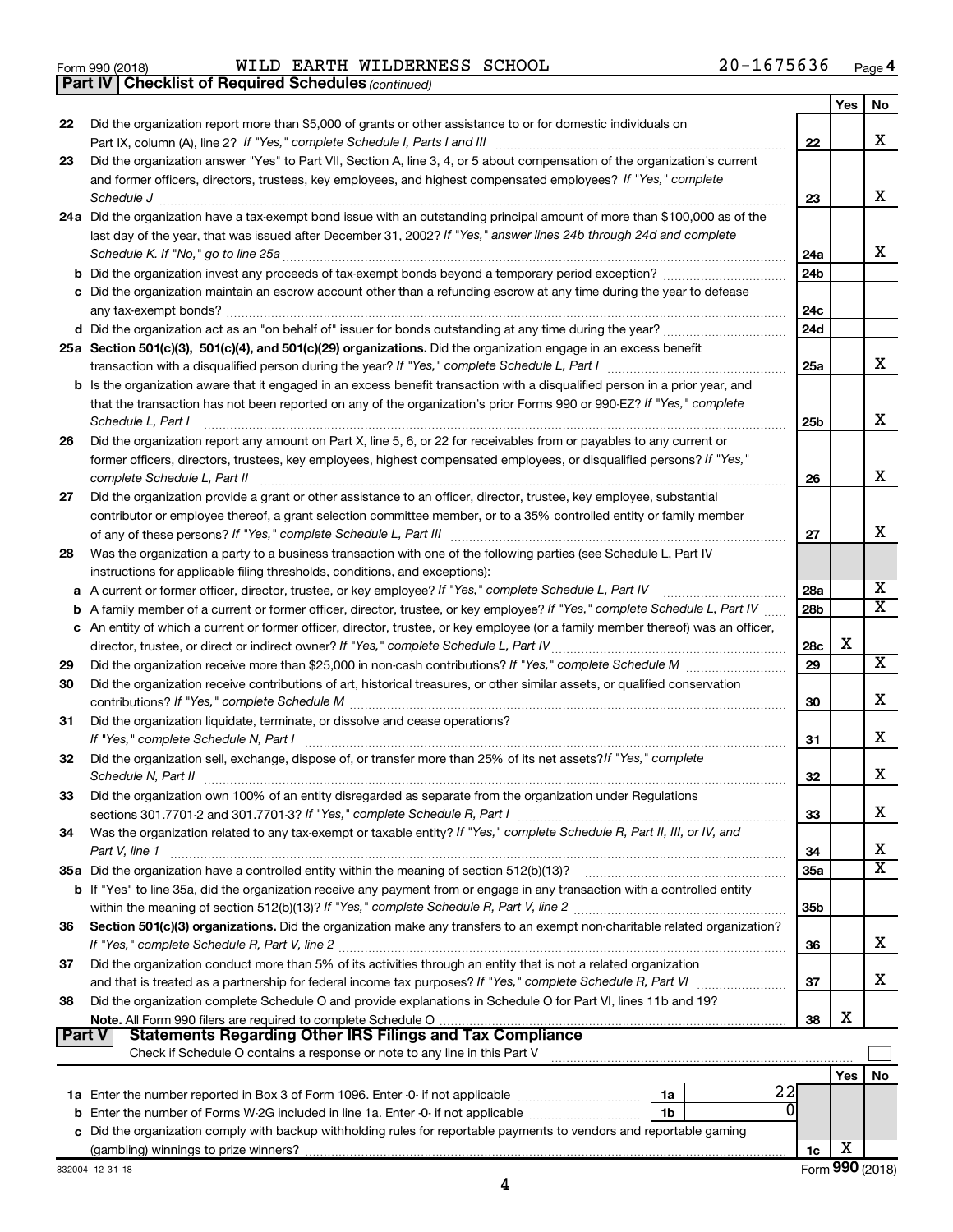|  | Form 990 (2018) |  |
|--|-----------------|--|

### Form 990 (2018) Page WILD EARTH WILDERNESS SCHOOL 20-1675636

**Part V** Statements Regarding Other IRS Filings and Tax Compliance (continued)

|    |                                                                                                                                                 |                 |                | Yes | No                      |  |
|----|-------------------------------------------------------------------------------------------------------------------------------------------------|-----------------|----------------|-----|-------------------------|--|
|    | 2a Enter the number of employees reported on Form W-3, Transmittal of Wage and Tax Statements,                                                  |                 |                |     |                         |  |
|    | filed for the calendar year ending with or within the year covered by this return                                                               | 96<br>2a        |                |     |                         |  |
|    |                                                                                                                                                 |                 | 2 <sub>b</sub> | х   |                         |  |
|    |                                                                                                                                                 |                 |                |     |                         |  |
|    | 3a Did the organization have unrelated business gross income of \$1,000 or more during the year?                                                |                 | За             |     | х                       |  |
|    |                                                                                                                                                 |                 | 3 <sub>b</sub> |     |                         |  |
|    | 4a At any time during the calendar year, did the organization have an interest in, or a signature or other authority over, a                    |                 |                |     |                         |  |
|    | financial account in a foreign country (such as a bank account, securities account, or other financial account)?                                |                 | 4a             |     | x                       |  |
|    | <b>b</b> If "Yes," enter the name of the foreign country: $\blacktriangleright$                                                                 |                 |                |     |                         |  |
|    | See instructions for filing requirements for FinCEN Form 114, Report of Foreign Bank and Financial Accounts (FBAR).                             |                 |                |     |                         |  |
|    |                                                                                                                                                 |                 |                |     |                         |  |
| b  |                                                                                                                                                 |                 | 5b             |     | $\overline{\mathbf{X}}$ |  |
|    |                                                                                                                                                 |                 | 5с             |     |                         |  |
|    | 6a Does the organization have annual gross receipts that are normally greater than \$100,000, and did the organization solicit                  |                 |                |     |                         |  |
|    |                                                                                                                                                 |                 | 6a             |     | x                       |  |
|    | <b>b</b> If "Yes," did the organization include with every solicitation an express statement that such contributions or gifts                   |                 |                |     |                         |  |
|    |                                                                                                                                                 |                 | 6b             |     |                         |  |
| 7  | Organizations that may receive deductible contributions under section 170(c).                                                                   |                 |                |     | х                       |  |
| a  | Did the organization receive a payment in excess of \$75 made partly as a contribution and partly for goods and services provided to the payor? |                 | 7a             |     |                         |  |
|    |                                                                                                                                                 |                 | 7b             |     |                         |  |
|    | c Did the organization sell, exchange, or otherwise dispose of tangible personal property for which it was required                             |                 |                |     | х                       |  |
|    |                                                                                                                                                 | 7d              | 7c             |     |                         |  |
|    |                                                                                                                                                 |                 | 7е             |     | x                       |  |
| f. | е                                                                                                                                               |                 |                |     |                         |  |
| g  | If the organization received a contribution of qualified intellectual property, did the organization file Form 8899 as required?                |                 |                |     | $\overline{\mathbf{X}}$ |  |
|    | If the organization received a contribution of cars, boats, airplanes, or other vehicles, did the organization file a Form 1098-C?<br>h.        |                 |                |     |                         |  |
| 8  | Sponsoring organizations maintaining donor advised funds. Did a donor advised fund maintained by the                                            |                 |                |     |                         |  |
|    |                                                                                                                                                 |                 | 8              |     |                         |  |
| 9  | Sponsoring organizations maintaining donor advised funds.                                                                                       |                 |                |     |                         |  |
| а  | Did the sponsoring organization make any taxable distributions under section 4966?                                                              |                 | 9а             |     |                         |  |
| b  |                                                                                                                                                 |                 | 9b             |     |                         |  |
| 10 | Section 501(c)(7) organizations. Enter:                                                                                                         |                 |                |     |                         |  |
| a  |                                                                                                                                                 | 10a             |                |     |                         |  |
|    | b Gross receipts, included on Form 990, Part VIII, line 12, for public use of club facilities                                                   | 10 <sub>b</sub> |                |     |                         |  |
| 11 | Section 501(c)(12) organizations. Enter:                                                                                                        |                 |                |     |                         |  |
|    |                                                                                                                                                 | 11a             |                |     |                         |  |
|    | b Gross income from other sources (Do not net amounts due or paid to other sources against                                                      |                 |                |     |                         |  |
|    |                                                                                                                                                 | 11b             |                |     |                         |  |
|    | 12a Section 4947(a)(1) non-exempt charitable trusts. Is the organization filing Form 990 in lieu of Form 1041?                                  |                 | <b>12a</b>     |     |                         |  |
|    | <b>b</b> If "Yes," enter the amount of tax-exempt interest received or accrued during the year                                                  | 12b             |                |     |                         |  |
| 13 | Section 501(c)(29) qualified nonprofit health insurance issuers.                                                                                |                 |                |     |                         |  |
|    |                                                                                                                                                 |                 | 1За            |     |                         |  |
|    | Note. See the instructions for additional information the organization must report on Schedule O.                                               |                 |                |     |                         |  |
|    | <b>b</b> Enter the amount of reserves the organization is required to maintain by the states in which the                                       |                 |                |     |                         |  |
|    |                                                                                                                                                 | 13b             |                |     |                         |  |
|    |                                                                                                                                                 | 13с             | 14a            |     |                         |  |
|    | 14a Did the organization receive any payments for indoor tanning services during the tax year?                                                  |                 |                |     | x                       |  |
|    |                                                                                                                                                 |                 | 14b            |     |                         |  |
| 15 | Is the organization subject to the section 4960 tax on payment(s) of more than \$1,000,000 in remuneration or                                   |                 |                |     |                         |  |
|    |                                                                                                                                                 |                 | 15             |     | X                       |  |
|    | If "Yes," see instructions and file Form 4720, Schedule N.                                                                                      |                 |                |     | х                       |  |
| 16 | Is the organization an educational institution subject to the section 4968 excise tax on net investment income?                                 |                 | 16             |     |                         |  |
|    | If "Yes," complete Form 4720, Schedule O.                                                                                                       |                 |                |     |                         |  |

Form (2018) **990**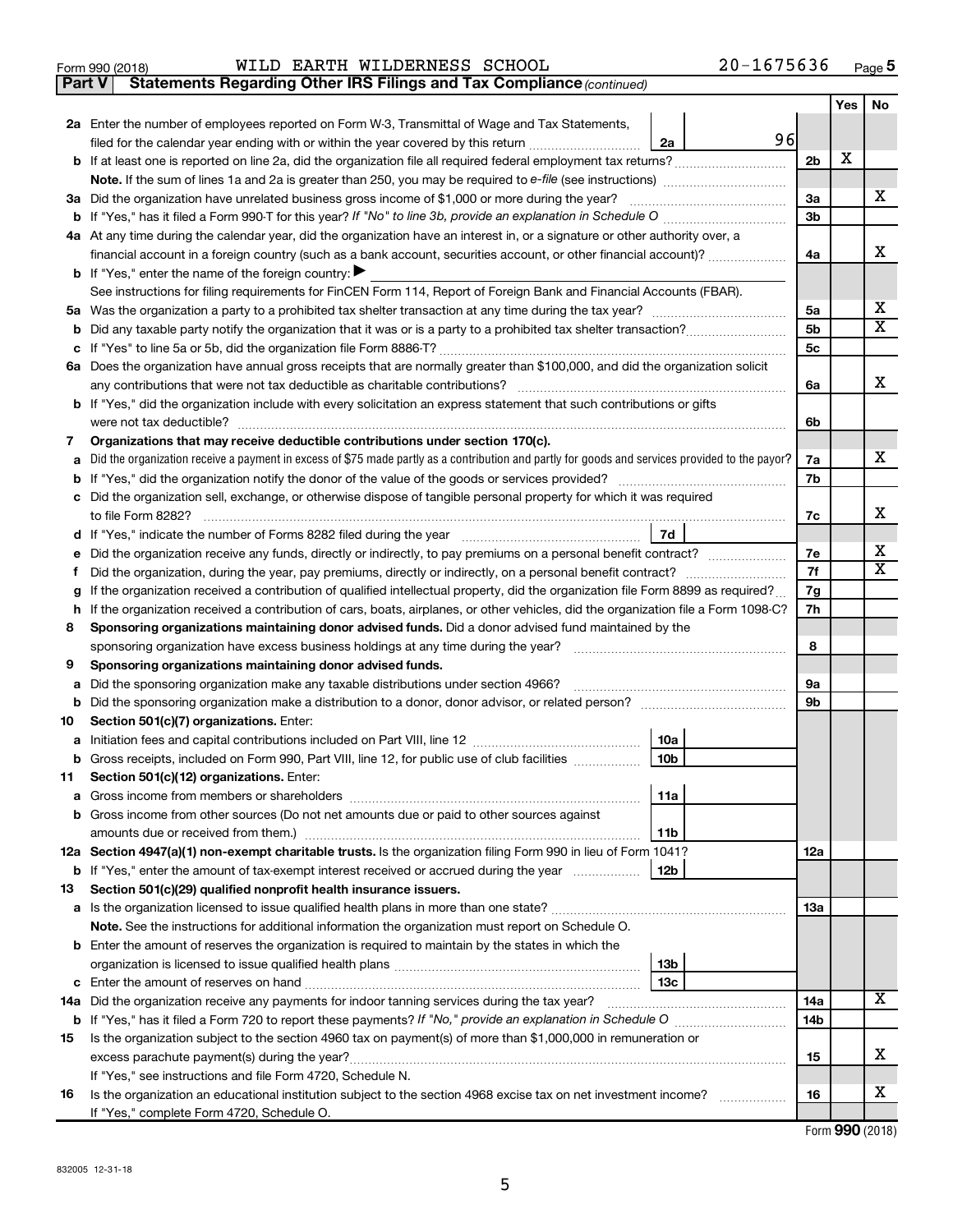#### **16a b 17 18 19** List the states with which a copy of this Form 990 is required to be filed for public inspection. Indicate how you made these available. Check all that apply. Own website  $\Box$  Another's website  $\Box$  Upon request  $\Box$  Other statements available to the public during the tax year. **Section C. Disclosure**  $\blacktriangleright$  $\lfloor X \rfloor$  Own website  $\lfloor X \rfloor$  Another's website  $\lfloor X \rfloor$  Upon request NY  $\overline{{\bf X}}$  Own website  $\overline{{\bf X}}$  Another's website  $\overline{{\bf X}}$

| 20 State the name, address, and telephone number of the person who possesses the organization's books and records<br>DAVID BROWNSTEIN - (845)256-9830 |
|-------------------------------------------------------------------------------------------------------------------------------------------------------|
| 2307 LUCAS TURNPIKE, HIGH FALLS, NY 12440                                                                                                             |

| WILD EARTH WILDERNESS SCHOOL<br>Form 990 (2018) | 20-1675636 | Page |
|-------------------------------------------------|------------|------|
|-------------------------------------------------|------------|------|

Check if Schedule O contains a response or note to any line in this Part VI

 $\boxed{\text{X}}$ 

**Part VI** Governance, Management, and Disclosure For each "Yes" response to lines 2 through 7b below, and for a "No" response *to line 8a, 8b, or 10b below, describe the circumstances, processes, or changes in Schedule O. See instructions.*

|     |                                                                                                                                                                                |                 | Yes                     | No                      |
|-----|--------------------------------------------------------------------------------------------------------------------------------------------------------------------------------|-----------------|-------------------------|-------------------------|
|     | 14<br>1a Enter the number of voting members of the governing body at the end of the tax year<br>1a                                                                             |                 |                         |                         |
|     | If there are material differences in voting rights among members of the governing body, or if the governing                                                                    |                 |                         |                         |
|     | body delegated broad authority to an executive committee or similar committee, explain in Schedule O.                                                                          |                 |                         |                         |
| b   | 14<br>Enter the number of voting members included in line 1a, above, who are independent<br>1b                                                                                 |                 |                         |                         |
| 2   | Did any officer, director, trustee, or key employee have a family relationship or a business relationship with any other                                                       |                 |                         |                         |
|     | officer, director, trustee, or key employee?                                                                                                                                   | $\mathbf{2}$    | X                       |                         |
| 3   | Did the organization delegate control over management duties customarily performed by or under the direct supervision                                                          |                 |                         |                         |
|     |                                                                                                                                                                                | 3               |                         | X                       |
| 4   | Did the organization make any significant changes to its governing documents since the prior Form 990 was filed?                                                               | 4               |                         | $\overline{\mathbf{x}}$ |
| 5   |                                                                                                                                                                                | 5               |                         | $\overline{\mathbf{X}}$ |
| 6   |                                                                                                                                                                                | 6               |                         | $\overline{\textbf{x}}$ |
|     | 7a Did the organization have members, stockholders, or other persons who had the power to elect or appoint one or                                                              |                 |                         |                         |
|     |                                                                                                                                                                                | 7a              |                         | X                       |
|     | <b>b</b> Are any governance decisions of the organization reserved to (or subject to approval by) members, stockholders, or                                                    |                 |                         |                         |
|     |                                                                                                                                                                                | 7b              |                         | х                       |
| 8   | Did the organization contemporaneously document the meetings held or written actions undertaken during the year by the following:                                              |                 |                         |                         |
| а   |                                                                                                                                                                                | 8а              | X                       |                         |
|     |                                                                                                                                                                                | 8b              | $\overline{\textbf{x}}$ |                         |
| 9   | Is there any officer, director, trustee, or key employee listed in Part VII, Section A, who cannot be reached at the                                                           |                 |                         |                         |
|     | organization's mailing address? If "Yes," provide the names and addresses in Schedule O manufaction's mailing address? If "Yes," provide the names and addresses in Schedule O | 9               |                         | х                       |
|     | Section B. Policies (This Section B requests information about policies not required by the Internal Revenue Code.)                                                            |                 |                         |                         |
|     |                                                                                                                                                                                |                 | Yes                     | No                      |
|     |                                                                                                                                                                                | 10a             |                         | х                       |
|     | <b>b</b> If "Yes," did the organization have written policies and procedures governing the activities of such chapters, affiliates,                                            |                 |                         |                         |
|     | and branches to ensure their operations are consistent with the organization's exempt purposes? www.www.www.www.                                                               | 10 <sub>b</sub> |                         |                         |
|     | 11a Has the organization provided a complete copy of this Form 990 to all members of its governing body before filing the form?                                                | 11a             | X                       |                         |
|     | <b>b</b> Describe in Schedule O the process, if any, used by the organization to review this Form 990.                                                                         |                 |                         |                         |
| 12a | Did the organization have a written conflict of interest policy? If "No," go to line 13                                                                                        | 12a             | X                       |                         |
| b   | Were officers, directors, or trustees, and key employees required to disclose annually interests that could give rise to conflicts?                                            | 12 <sub>b</sub> | х                       |                         |
| с   | Did the organization regularly and consistently monitor and enforce compliance with the policy? If "Yes," describe                                                             |                 |                         |                         |
|     | in Schedule O how this was done                                                                                                                                                | 12c             | X                       |                         |
| 13  |                                                                                                                                                                                | 13              | $\overline{\textbf{x}}$ |                         |
| 14  |                                                                                                                                                                                | 14              |                         | х                       |
| 15  | Did the process for determining compensation of the following persons include a review and approval by independent                                                             |                 |                         |                         |
|     | persons, comparability data, and contemporaneous substantiation of the deliberation and decision?                                                                              |                 |                         |                         |
|     | a The organization's CEO, Executive Director, or top management official manufactured content content of the S                                                                 | 15a             |                         | х                       |
|     |                                                                                                                                                                                | 15b             |                         | $\overline{\mathtt{x}}$ |
|     | If "Yes" to line 15a or 15b, describe the process in Schedule O (see instructions).                                                                                            |                 |                         |                         |
|     | 16a Did the organization invest in, contribute assets to, or participate in a joint venture or similar arrangement with a                                                      |                 |                         |                         |
|     | taxable entity during the year?                                                                                                                                                | 16a             |                         | х                       |
|     | b If "Yes," did the organization follow a written policy or procedure requiring the organization to evaluate its participation                                                 |                 |                         |                         |
|     | in joint venture arrangements under applicable federal tax law, and take steps to safeguard the organization's                                                                 |                 |                         |                         |
|     | exempt status with respect to such arrangements?                                                                                                                               | 16b             |                         |                         |
|     | <b>Section C. Disclosure</b>                                                                                                                                                   |                 |                         |                         |
| 17  | List the states with which a copy of this Form 990 is required to be filed $\blacktriangleright\text{NY}$                                                                      |                 |                         |                         |
| 18  | Section 6104 requires an organization to make its Forms 1023 (1024 or 1024 A if applicable), 990, and 990-T (Section 501(c)(3)s only) available                                |                 |                         |                         |
|     | for public inspection. Indicate how you made these available. Check all that apply.                                                                                            |                 |                         |                         |
|     | $\lfloor x \rfloor$ Another's website<br>$\lfloor x \rfloor$ Upon request<br>  X   Own website<br>Other (explain in Schedule O)                                                |                 |                         |                         |
| 19  | Describe in Schedule O whether (and if so, how) the organization made its governing documents, conflict of interest policy, and financial                                      |                 |                         |                         |
|     | statements available to the public during the tax year.                                                                                                                        |                 |                         |                         |
| 20  | State the name, address, and telephone number of the person who possesses the organization's books and records<br>DAVID BROWNSTEIN - (845)256-9830                             |                 |                         |                         |

| 990 (2018) |
|------------|
| --         |

**Section A. Governing Body and Management**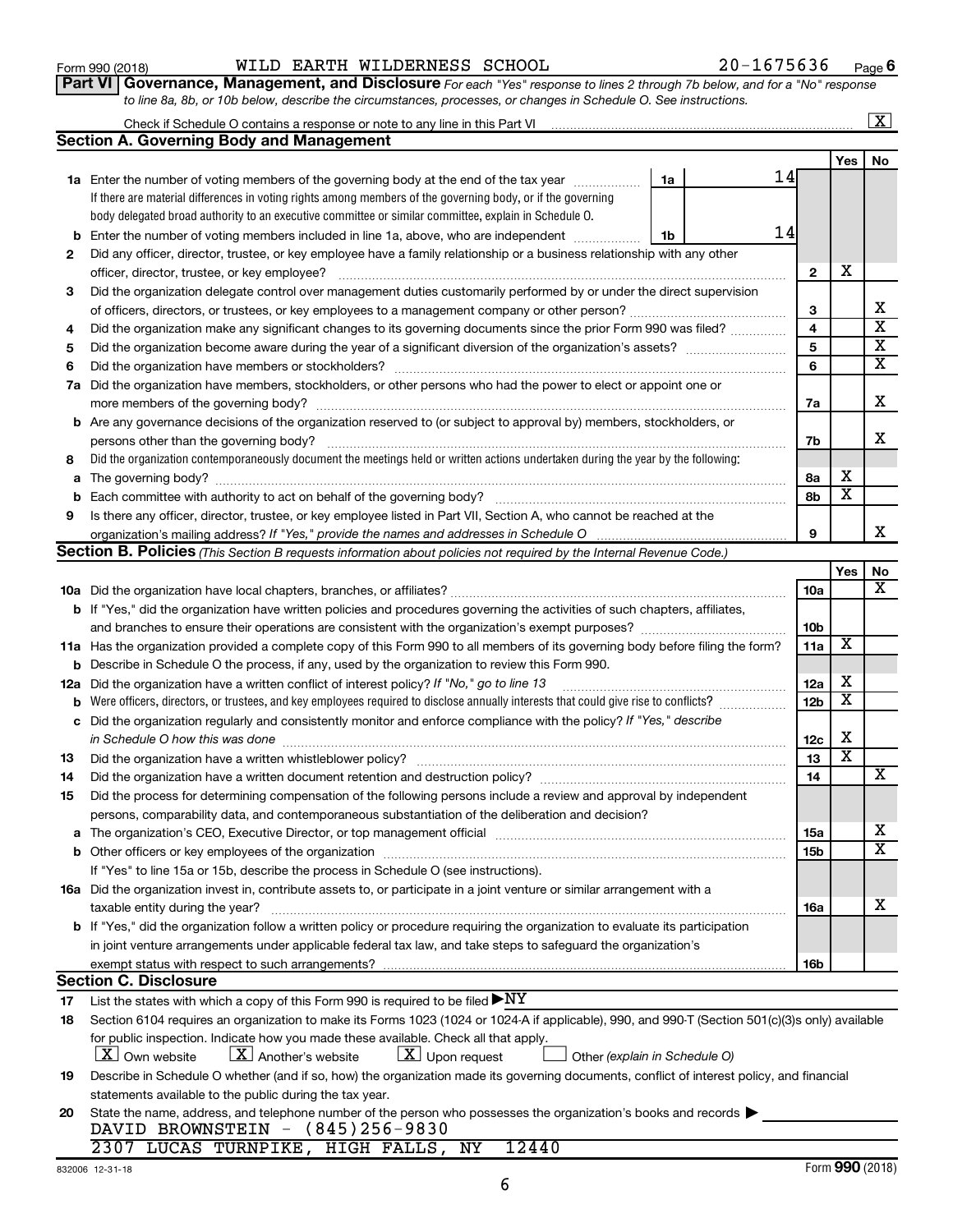$\Box$ 

| Part VII Compensation of Officers, Directors, Trustees, Key Employees, Highest Compensated |  |  |  |
|--------------------------------------------------------------------------------------------|--|--|--|
| <b>Employees, and Independent Contractors</b>                                              |  |  |  |

#### Check if Schedule O contains a response or note to any line in this Part VII

**Section A. Officers, Directors, Trustees, Key Employees, and Highest Compensated Employees**

**1a**  Complete this table for all persons required to be listed. Report compensation for the calendar year ending with or within the organization's tax year.

**•** List all of the organization's current officers, directors, trustees (whether individuals or organizations), regardless of amount of compensation. Enter  $-0$ - in columns  $(D)$ ,  $(E)$ , and  $(F)$  if no compensation was paid.

**•** List all of the organization's **current** key employees, if any. See instructions for definition of "key employee."

**•** List the organization's five current highest compensated employees (other than an officer, director, trustee, or key employee) who received reportable compensation (Box 5 of Form W-2 and/or Box 7 of Form 1099-MISC) of more than \$100,000 from the organization and any related organizations.

**•** List all of the organization's former officers, key employees, and highest compensated employees who received more than \$100,000 of reportable compensation from the organization and any related organizations.

**•** List all of the organization's former directors or trustees that received, in the capacity as a former director or trustee of the organization, more than \$10,000 of reportable compensation from the organization and any related organizations.

List persons in the following order: individual trustees or directors; institutional trustees; officers; key employees; highest compensated employees; and former such persons.

Check this box if neither the organization nor any related organization compensated any current officer, director, or trustee.  $\overline{a}$ 

| Position<br>Reportable<br>Reportable<br>Name and Title<br>Average<br>Estimated<br>(do not check more than one<br>hours per<br>box, unless person is both an<br>compensation<br>compensation<br>amount of<br>officer and a director/trustee)<br>from related<br>other<br>week<br>from<br>Individual trustee or director<br>the<br>(list any<br>organizations<br>compensation<br>organization<br>(W-2/1099-MISC)<br>from the<br>hours for<br>Highest compensated<br>employee<br>Institutional trustee<br>(W-2/1099-MISC)<br>related<br>organization<br>Key employee<br>organizations<br>and related<br>below<br>organizations<br>Former<br>Officer<br>line)<br>5.00<br>MICAH BLUMENTHAL<br>(1)<br>$\mathbf X$<br>$\mathbf X$<br>0.<br>0.<br>$\mathbf 0$ .<br>PRESIDENT<br>3.00<br>(2)<br>MATT ELKIN<br>$\mathbf X$<br>$\mathbf X$<br>$\mathbf 0$ .<br>$\mathbf 0$ .<br>$\mathbf 0$ .<br><b>SECRETARY</b><br>3.00<br>ANNE LINNEMAN<br>(3)<br>$\mathbf X$<br>$\mathbf X$<br>0.<br>$\mathbf 0$ .<br>$0$ .<br><b>TREASURER</b><br>3.00<br>MISCHA COHN<br>(4)<br>$\mathbf X$<br>$\mathbf X$<br>$\mathbf 0$ .<br>$\mathbf 0$ .<br>$\mathbf 0$ .<br><b>BOARD MEMBER</b><br>3.00<br><b>LAURA DENEY</b><br>(5)<br>$\mathbf X$<br>0.<br>$\mathbf 0$ .<br>0.<br><b>BOARD MEMBER</b><br>3.00<br>WILTON DUCKWORTH<br>(6)<br>$\mathbf X$<br>$\mathbf 0$ .<br>$\mathbf 0$ .<br>0<br><b>BOARD MEMBER</b><br>3.00<br>STEVENSON ESTIME<br>(7)<br>$\mathbf 0$ .<br>$\mathbf X$<br>$\mathbf 0$ .<br>$\mathbf 0$ .<br><b>BOARD MEMBER</b><br>3.00<br>JOAN EWING<br>(8)<br>$\mathbf 0$ .<br>$\mathbf 0$ .<br>X<br>0<br><b>BOARD MEMBER</b><br>3.00<br>AJA HUDSON<br>(9)<br>$\mathbf X$<br>0.<br>$\mathbf 0$ .<br>$\mathbf 0$ .<br><b>BOARD MEMBER</b><br>3.00<br>(10) DOREE LIPSON<br>$\mathbf X$<br>0<br>$\mathbf 0$ .<br>$\mathbf 0$ .<br><b>BOARD MEMBER</b><br>3.00<br>(11) JOEL OPPENHEIMER<br>$\mathbf 0$ .<br>$\mathbf 0$ .<br>$\mathbf X$<br>0<br><b>BOARD MEMBER</b><br>3.00<br>(12) ROVIKA RAJKISHUN<br>$\mathbf 0$ .<br>$\mathbf 0$ .<br>X<br>$\mathbf 0$ .<br><b>BOARD MEMBER</b><br>3.00<br>(13) JASON STERN<br>$\mathbf 0$ .<br>$\mathbf 0$ .<br>X<br>$\mathbf 0$ .<br>BOARD MEMBER<br>3.00<br>(14) MICHELLE WILLIAMS<br>X<br>$\mathbf 0$ .<br>$\mathbf 0$ .<br>$\boldsymbol{0}$ .<br><b>BOARD MEMBER</b><br>40.00<br>(15) DAVID BROWNSTEIN<br>73,892.<br>$\mathbf 0$ .<br>$\mathbf 0$ .<br>$\mathbf X$<br>EXECUTIVE DIRECTOR | (A) | (B) |  | (C) |  | (D) | (E) | (F) |
|---------------------------------------------------------------------------------------------------------------------------------------------------------------------------------------------------------------------------------------------------------------------------------------------------------------------------------------------------------------------------------------------------------------------------------------------------------------------------------------------------------------------------------------------------------------------------------------------------------------------------------------------------------------------------------------------------------------------------------------------------------------------------------------------------------------------------------------------------------------------------------------------------------------------------------------------------------------------------------------------------------------------------------------------------------------------------------------------------------------------------------------------------------------------------------------------------------------------------------------------------------------------------------------------------------------------------------------------------------------------------------------------------------------------------------------------------------------------------------------------------------------------------------------------------------------------------------------------------------------------------------------------------------------------------------------------------------------------------------------------------------------------------------------------------------------------------------------------------------------------------------------------------------------------------------------------------------------------------------------------------------------------------------------------------------------------------------------------------------------------------------------------------------------------------------------------------------------------------------------------------------------------------------------------------------------------------------------------------------------------------------------------------------------------|-----|-----|--|-----|--|-----|-----|-----|
|                                                                                                                                                                                                                                                                                                                                                                                                                                                                                                                                                                                                                                                                                                                                                                                                                                                                                                                                                                                                                                                                                                                                                                                                                                                                                                                                                                                                                                                                                                                                                                                                                                                                                                                                                                                                                                                                                                                                                                                                                                                                                                                                                                                                                                                                                                                                                                                                                     |     |     |  |     |  |     |     |     |
|                                                                                                                                                                                                                                                                                                                                                                                                                                                                                                                                                                                                                                                                                                                                                                                                                                                                                                                                                                                                                                                                                                                                                                                                                                                                                                                                                                                                                                                                                                                                                                                                                                                                                                                                                                                                                                                                                                                                                                                                                                                                                                                                                                                                                                                                                                                                                                                                                     |     |     |  |     |  |     |     |     |
|                                                                                                                                                                                                                                                                                                                                                                                                                                                                                                                                                                                                                                                                                                                                                                                                                                                                                                                                                                                                                                                                                                                                                                                                                                                                                                                                                                                                                                                                                                                                                                                                                                                                                                                                                                                                                                                                                                                                                                                                                                                                                                                                                                                                                                                                                                                                                                                                                     |     |     |  |     |  |     |     |     |
|                                                                                                                                                                                                                                                                                                                                                                                                                                                                                                                                                                                                                                                                                                                                                                                                                                                                                                                                                                                                                                                                                                                                                                                                                                                                                                                                                                                                                                                                                                                                                                                                                                                                                                                                                                                                                                                                                                                                                                                                                                                                                                                                                                                                                                                                                                                                                                                                                     |     |     |  |     |  |     |     |     |
|                                                                                                                                                                                                                                                                                                                                                                                                                                                                                                                                                                                                                                                                                                                                                                                                                                                                                                                                                                                                                                                                                                                                                                                                                                                                                                                                                                                                                                                                                                                                                                                                                                                                                                                                                                                                                                                                                                                                                                                                                                                                                                                                                                                                                                                                                                                                                                                                                     |     |     |  |     |  |     |     |     |
|                                                                                                                                                                                                                                                                                                                                                                                                                                                                                                                                                                                                                                                                                                                                                                                                                                                                                                                                                                                                                                                                                                                                                                                                                                                                                                                                                                                                                                                                                                                                                                                                                                                                                                                                                                                                                                                                                                                                                                                                                                                                                                                                                                                                                                                                                                                                                                                                                     |     |     |  |     |  |     |     |     |
|                                                                                                                                                                                                                                                                                                                                                                                                                                                                                                                                                                                                                                                                                                                                                                                                                                                                                                                                                                                                                                                                                                                                                                                                                                                                                                                                                                                                                                                                                                                                                                                                                                                                                                                                                                                                                                                                                                                                                                                                                                                                                                                                                                                                                                                                                                                                                                                                                     |     |     |  |     |  |     |     |     |
|                                                                                                                                                                                                                                                                                                                                                                                                                                                                                                                                                                                                                                                                                                                                                                                                                                                                                                                                                                                                                                                                                                                                                                                                                                                                                                                                                                                                                                                                                                                                                                                                                                                                                                                                                                                                                                                                                                                                                                                                                                                                                                                                                                                                                                                                                                                                                                                                                     |     |     |  |     |  |     |     |     |
|                                                                                                                                                                                                                                                                                                                                                                                                                                                                                                                                                                                                                                                                                                                                                                                                                                                                                                                                                                                                                                                                                                                                                                                                                                                                                                                                                                                                                                                                                                                                                                                                                                                                                                                                                                                                                                                                                                                                                                                                                                                                                                                                                                                                                                                                                                                                                                                                                     |     |     |  |     |  |     |     |     |
|                                                                                                                                                                                                                                                                                                                                                                                                                                                                                                                                                                                                                                                                                                                                                                                                                                                                                                                                                                                                                                                                                                                                                                                                                                                                                                                                                                                                                                                                                                                                                                                                                                                                                                                                                                                                                                                                                                                                                                                                                                                                                                                                                                                                                                                                                                                                                                                                                     |     |     |  |     |  |     |     |     |
|                                                                                                                                                                                                                                                                                                                                                                                                                                                                                                                                                                                                                                                                                                                                                                                                                                                                                                                                                                                                                                                                                                                                                                                                                                                                                                                                                                                                                                                                                                                                                                                                                                                                                                                                                                                                                                                                                                                                                                                                                                                                                                                                                                                                                                                                                                                                                                                                                     |     |     |  |     |  |     |     |     |
|                                                                                                                                                                                                                                                                                                                                                                                                                                                                                                                                                                                                                                                                                                                                                                                                                                                                                                                                                                                                                                                                                                                                                                                                                                                                                                                                                                                                                                                                                                                                                                                                                                                                                                                                                                                                                                                                                                                                                                                                                                                                                                                                                                                                                                                                                                                                                                                                                     |     |     |  |     |  |     |     |     |
|                                                                                                                                                                                                                                                                                                                                                                                                                                                                                                                                                                                                                                                                                                                                                                                                                                                                                                                                                                                                                                                                                                                                                                                                                                                                                                                                                                                                                                                                                                                                                                                                                                                                                                                                                                                                                                                                                                                                                                                                                                                                                                                                                                                                                                                                                                                                                                                                                     |     |     |  |     |  |     |     |     |
|                                                                                                                                                                                                                                                                                                                                                                                                                                                                                                                                                                                                                                                                                                                                                                                                                                                                                                                                                                                                                                                                                                                                                                                                                                                                                                                                                                                                                                                                                                                                                                                                                                                                                                                                                                                                                                                                                                                                                                                                                                                                                                                                                                                                                                                                                                                                                                                                                     |     |     |  |     |  |     |     |     |
|                                                                                                                                                                                                                                                                                                                                                                                                                                                                                                                                                                                                                                                                                                                                                                                                                                                                                                                                                                                                                                                                                                                                                                                                                                                                                                                                                                                                                                                                                                                                                                                                                                                                                                                                                                                                                                                                                                                                                                                                                                                                                                                                                                                                                                                                                                                                                                                                                     |     |     |  |     |  |     |     |     |
|                                                                                                                                                                                                                                                                                                                                                                                                                                                                                                                                                                                                                                                                                                                                                                                                                                                                                                                                                                                                                                                                                                                                                                                                                                                                                                                                                                                                                                                                                                                                                                                                                                                                                                                                                                                                                                                                                                                                                                                                                                                                                                                                                                                                                                                                                                                                                                                                                     |     |     |  |     |  |     |     |     |
|                                                                                                                                                                                                                                                                                                                                                                                                                                                                                                                                                                                                                                                                                                                                                                                                                                                                                                                                                                                                                                                                                                                                                                                                                                                                                                                                                                                                                                                                                                                                                                                                                                                                                                                                                                                                                                                                                                                                                                                                                                                                                                                                                                                                                                                                                                                                                                                                                     |     |     |  |     |  |     |     |     |
|                                                                                                                                                                                                                                                                                                                                                                                                                                                                                                                                                                                                                                                                                                                                                                                                                                                                                                                                                                                                                                                                                                                                                                                                                                                                                                                                                                                                                                                                                                                                                                                                                                                                                                                                                                                                                                                                                                                                                                                                                                                                                                                                                                                                                                                                                                                                                                                                                     |     |     |  |     |  |     |     |     |
|                                                                                                                                                                                                                                                                                                                                                                                                                                                                                                                                                                                                                                                                                                                                                                                                                                                                                                                                                                                                                                                                                                                                                                                                                                                                                                                                                                                                                                                                                                                                                                                                                                                                                                                                                                                                                                                                                                                                                                                                                                                                                                                                                                                                                                                                                                                                                                                                                     |     |     |  |     |  |     |     |     |
|                                                                                                                                                                                                                                                                                                                                                                                                                                                                                                                                                                                                                                                                                                                                                                                                                                                                                                                                                                                                                                                                                                                                                                                                                                                                                                                                                                                                                                                                                                                                                                                                                                                                                                                                                                                                                                                                                                                                                                                                                                                                                                                                                                                                                                                                                                                                                                                                                     |     |     |  |     |  |     |     |     |
|                                                                                                                                                                                                                                                                                                                                                                                                                                                                                                                                                                                                                                                                                                                                                                                                                                                                                                                                                                                                                                                                                                                                                                                                                                                                                                                                                                                                                                                                                                                                                                                                                                                                                                                                                                                                                                                                                                                                                                                                                                                                                                                                                                                                                                                                                                                                                                                                                     |     |     |  |     |  |     |     |     |
|                                                                                                                                                                                                                                                                                                                                                                                                                                                                                                                                                                                                                                                                                                                                                                                                                                                                                                                                                                                                                                                                                                                                                                                                                                                                                                                                                                                                                                                                                                                                                                                                                                                                                                                                                                                                                                                                                                                                                                                                                                                                                                                                                                                                                                                                                                                                                                                                                     |     |     |  |     |  |     |     |     |
|                                                                                                                                                                                                                                                                                                                                                                                                                                                                                                                                                                                                                                                                                                                                                                                                                                                                                                                                                                                                                                                                                                                                                                                                                                                                                                                                                                                                                                                                                                                                                                                                                                                                                                                                                                                                                                                                                                                                                                                                                                                                                                                                                                                                                                                                                                                                                                                                                     |     |     |  |     |  |     |     |     |
|                                                                                                                                                                                                                                                                                                                                                                                                                                                                                                                                                                                                                                                                                                                                                                                                                                                                                                                                                                                                                                                                                                                                                                                                                                                                                                                                                                                                                                                                                                                                                                                                                                                                                                                                                                                                                                                                                                                                                                                                                                                                                                                                                                                                                                                                                                                                                                                                                     |     |     |  |     |  |     |     |     |
|                                                                                                                                                                                                                                                                                                                                                                                                                                                                                                                                                                                                                                                                                                                                                                                                                                                                                                                                                                                                                                                                                                                                                                                                                                                                                                                                                                                                                                                                                                                                                                                                                                                                                                                                                                                                                                                                                                                                                                                                                                                                                                                                                                                                                                                                                                                                                                                                                     |     |     |  |     |  |     |     |     |
|                                                                                                                                                                                                                                                                                                                                                                                                                                                                                                                                                                                                                                                                                                                                                                                                                                                                                                                                                                                                                                                                                                                                                                                                                                                                                                                                                                                                                                                                                                                                                                                                                                                                                                                                                                                                                                                                                                                                                                                                                                                                                                                                                                                                                                                                                                                                                                                                                     |     |     |  |     |  |     |     |     |
|                                                                                                                                                                                                                                                                                                                                                                                                                                                                                                                                                                                                                                                                                                                                                                                                                                                                                                                                                                                                                                                                                                                                                                                                                                                                                                                                                                                                                                                                                                                                                                                                                                                                                                                                                                                                                                                                                                                                                                                                                                                                                                                                                                                                                                                                                                                                                                                                                     |     |     |  |     |  |     |     |     |
|                                                                                                                                                                                                                                                                                                                                                                                                                                                                                                                                                                                                                                                                                                                                                                                                                                                                                                                                                                                                                                                                                                                                                                                                                                                                                                                                                                                                                                                                                                                                                                                                                                                                                                                                                                                                                                                                                                                                                                                                                                                                                                                                                                                                                                                                                                                                                                                                                     |     |     |  |     |  |     |     |     |
|                                                                                                                                                                                                                                                                                                                                                                                                                                                                                                                                                                                                                                                                                                                                                                                                                                                                                                                                                                                                                                                                                                                                                                                                                                                                                                                                                                                                                                                                                                                                                                                                                                                                                                                                                                                                                                                                                                                                                                                                                                                                                                                                                                                                                                                                                                                                                                                                                     |     |     |  |     |  |     |     |     |
|                                                                                                                                                                                                                                                                                                                                                                                                                                                                                                                                                                                                                                                                                                                                                                                                                                                                                                                                                                                                                                                                                                                                                                                                                                                                                                                                                                                                                                                                                                                                                                                                                                                                                                                                                                                                                                                                                                                                                                                                                                                                                                                                                                                                                                                                                                                                                                                                                     |     |     |  |     |  |     |     |     |
|                                                                                                                                                                                                                                                                                                                                                                                                                                                                                                                                                                                                                                                                                                                                                                                                                                                                                                                                                                                                                                                                                                                                                                                                                                                                                                                                                                                                                                                                                                                                                                                                                                                                                                                                                                                                                                                                                                                                                                                                                                                                                                                                                                                                                                                                                                                                                                                                                     |     |     |  |     |  |     |     |     |
|                                                                                                                                                                                                                                                                                                                                                                                                                                                                                                                                                                                                                                                                                                                                                                                                                                                                                                                                                                                                                                                                                                                                                                                                                                                                                                                                                                                                                                                                                                                                                                                                                                                                                                                                                                                                                                                                                                                                                                                                                                                                                                                                                                                                                                                                                                                                                                                                                     |     |     |  |     |  |     |     |     |
|                                                                                                                                                                                                                                                                                                                                                                                                                                                                                                                                                                                                                                                                                                                                                                                                                                                                                                                                                                                                                                                                                                                                                                                                                                                                                                                                                                                                                                                                                                                                                                                                                                                                                                                                                                                                                                                                                                                                                                                                                                                                                                                                                                                                                                                                                                                                                                                                                     |     |     |  |     |  |     |     |     |
|                                                                                                                                                                                                                                                                                                                                                                                                                                                                                                                                                                                                                                                                                                                                                                                                                                                                                                                                                                                                                                                                                                                                                                                                                                                                                                                                                                                                                                                                                                                                                                                                                                                                                                                                                                                                                                                                                                                                                                                                                                                                                                                                                                                                                                                                                                                                                                                                                     |     |     |  |     |  |     |     |     |
|                                                                                                                                                                                                                                                                                                                                                                                                                                                                                                                                                                                                                                                                                                                                                                                                                                                                                                                                                                                                                                                                                                                                                                                                                                                                                                                                                                                                                                                                                                                                                                                                                                                                                                                                                                                                                                                                                                                                                                                                                                                                                                                                                                                                                                                                                                                                                                                                                     |     |     |  |     |  |     |     |     |
|                                                                                                                                                                                                                                                                                                                                                                                                                                                                                                                                                                                                                                                                                                                                                                                                                                                                                                                                                                                                                                                                                                                                                                                                                                                                                                                                                                                                                                                                                                                                                                                                                                                                                                                                                                                                                                                                                                                                                                                                                                                                                                                                                                                                                                                                                                                                                                                                                     |     |     |  |     |  |     |     |     |
|                                                                                                                                                                                                                                                                                                                                                                                                                                                                                                                                                                                                                                                                                                                                                                                                                                                                                                                                                                                                                                                                                                                                                                                                                                                                                                                                                                                                                                                                                                                                                                                                                                                                                                                                                                                                                                                                                                                                                                                                                                                                                                                                                                                                                                                                                                                                                                                                                     |     |     |  |     |  |     |     |     |
|                                                                                                                                                                                                                                                                                                                                                                                                                                                                                                                                                                                                                                                                                                                                                                                                                                                                                                                                                                                                                                                                                                                                                                                                                                                                                                                                                                                                                                                                                                                                                                                                                                                                                                                                                                                                                                                                                                                                                                                                                                                                                                                                                                                                                                                                                                                                                                                                                     |     |     |  |     |  |     |     |     |
|                                                                                                                                                                                                                                                                                                                                                                                                                                                                                                                                                                                                                                                                                                                                                                                                                                                                                                                                                                                                                                                                                                                                                                                                                                                                                                                                                                                                                                                                                                                                                                                                                                                                                                                                                                                                                                                                                                                                                                                                                                                                                                                                                                                                                                                                                                                                                                                                                     |     |     |  |     |  |     |     |     |
|                                                                                                                                                                                                                                                                                                                                                                                                                                                                                                                                                                                                                                                                                                                                                                                                                                                                                                                                                                                                                                                                                                                                                                                                                                                                                                                                                                                                                                                                                                                                                                                                                                                                                                                                                                                                                                                                                                                                                                                                                                                                                                                                                                                                                                                                                                                                                                                                                     |     |     |  |     |  |     |     |     |
|                                                                                                                                                                                                                                                                                                                                                                                                                                                                                                                                                                                                                                                                                                                                                                                                                                                                                                                                                                                                                                                                                                                                                                                                                                                                                                                                                                                                                                                                                                                                                                                                                                                                                                                                                                                                                                                                                                                                                                                                                                                                                                                                                                                                                                                                                                                                                                                                                     |     |     |  |     |  |     |     |     |

Form (2018) **990**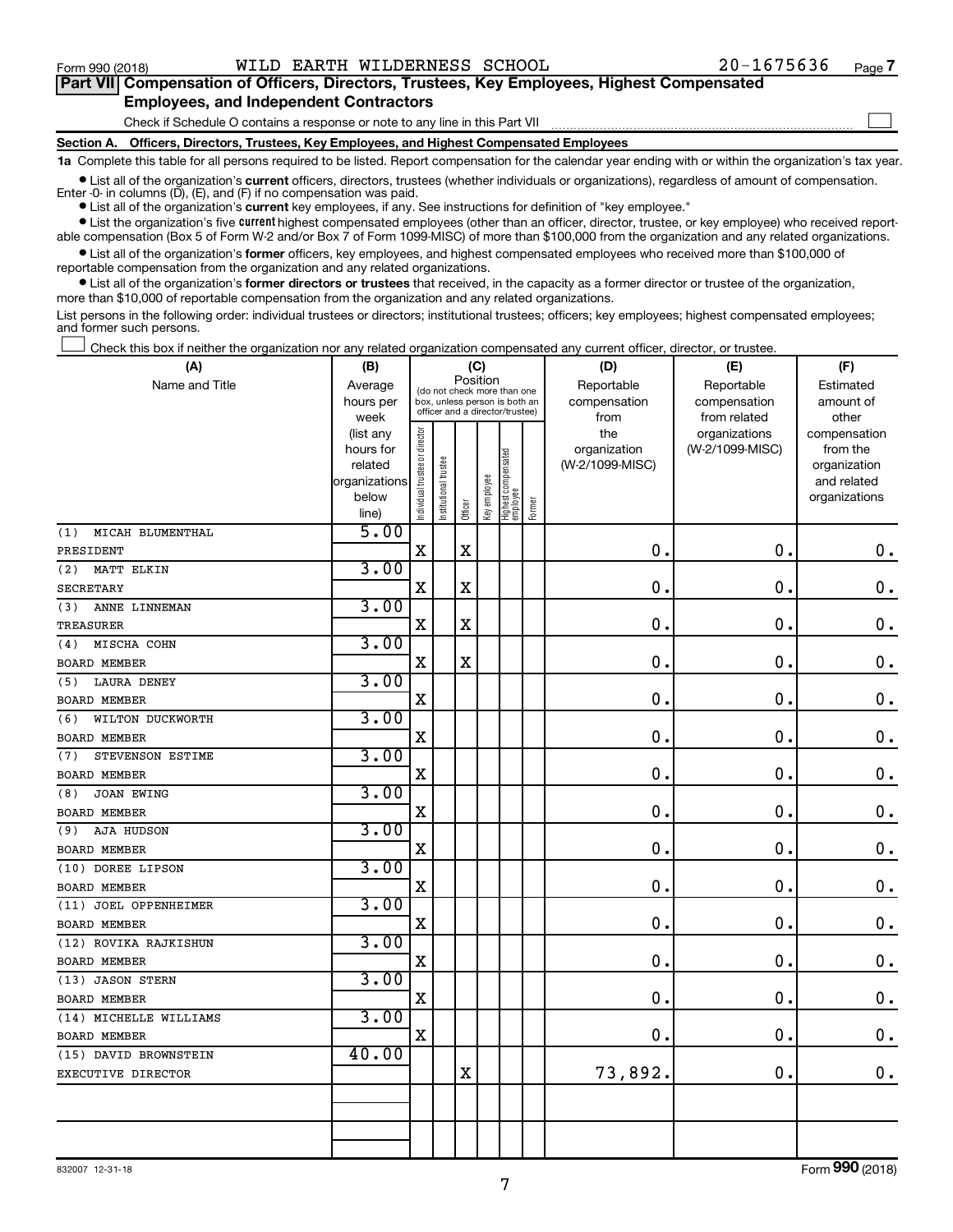|    | WILD EARTH WILDERNESS SCHOOL<br>Form 990 (2018)                                                                                                                                                                                                        |                                                                      |                                |                       |                 |              |                                                                                                 |        |                                           | 20-1675636                                        |              |                                                                          | Page 8           |
|----|--------------------------------------------------------------------------------------------------------------------------------------------------------------------------------------------------------------------------------------------------------|----------------------------------------------------------------------|--------------------------------|-----------------------|-----------------|--------------|-------------------------------------------------------------------------------------------------|--------|-------------------------------------------|---------------------------------------------------|--------------|--------------------------------------------------------------------------|------------------|
|    | <b>Part VII</b><br>Section A. Officers, Directors, Trustees, Key Employees, and Highest Compensated Employees (continued)                                                                                                                              |                                                                      |                                |                       |                 |              |                                                                                                 |        |                                           |                                                   |              |                                                                          |                  |
|    | (A)<br>Name and title                                                                                                                                                                                                                                  | (B)<br>Average<br>hours per<br>week                                  |                                |                       | (C)<br>Position |              | (do not check more than one<br>box, unless person is both an<br>officer and a director/trustee) |        | (D)<br>Reportable<br>compensation<br>from | (E)<br>Reportable<br>compensation<br>from related |              | (F)<br>Estimated<br>amount of<br>other                                   |                  |
|    |                                                                                                                                                                                                                                                        | (list any<br>hours for<br>related<br>organizations<br>below<br>line) | Individual trustee or director | Institutional trustee | Officer         | Key employee | <br>  Highest compensated<br>  employee                                                         | Former | the<br>organization<br>(W-2/1099-MISC)    | organizations<br>(W-2/1099-MISC)                  |              | compensation<br>from the<br>organization<br>and related<br>organizations |                  |
|    |                                                                                                                                                                                                                                                        |                                                                      |                                |                       |                 |              |                                                                                                 |        |                                           |                                                   |              |                                                                          |                  |
|    |                                                                                                                                                                                                                                                        |                                                                      |                                |                       |                 |              |                                                                                                 |        |                                           |                                                   |              |                                                                          |                  |
|    |                                                                                                                                                                                                                                                        |                                                                      |                                |                       |                 |              |                                                                                                 |        |                                           |                                                   |              |                                                                          |                  |
|    |                                                                                                                                                                                                                                                        |                                                                      |                                |                       |                 |              |                                                                                                 |        |                                           |                                                   |              |                                                                          |                  |
|    |                                                                                                                                                                                                                                                        |                                                                      |                                |                       |                 |              |                                                                                                 |        |                                           |                                                   |              |                                                                          |                  |
|    |                                                                                                                                                                                                                                                        |                                                                      |                                |                       |                 |              |                                                                                                 |        |                                           |                                                   |              |                                                                          |                  |
|    | 1b Sub-total                                                                                                                                                                                                                                           |                                                                      |                                |                       |                 |              |                                                                                                 |        | 73,892.                                   | $\overline{0}$ .                                  |              |                                                                          | $\overline{0}$ . |
|    |                                                                                                                                                                                                                                                        |                                                                      |                                |                       |                 |              |                                                                                                 |        | $\overline{0}$ .                          | $\overline{0}$ .                                  |              |                                                                          | $\overline{0}$ . |
| 2  | Total number of individuals (including but not limited to those listed above) who received more than \$100,000 of reportable                                                                                                                           |                                                                      |                                |                       |                 |              |                                                                                                 |        | 73,892.                                   | 0.                                                |              |                                                                          | $\overline{0}$ . |
|    | compensation from the organization $\blacktriangleright$                                                                                                                                                                                               |                                                                      |                                |                       |                 |              |                                                                                                 |        |                                           |                                                   |              |                                                                          | 0                |
|    |                                                                                                                                                                                                                                                        |                                                                      |                                |                       |                 |              |                                                                                                 |        |                                           |                                                   |              | Yes                                                                      | No               |
| 3  | Did the organization list any former officer, director, or trustee, key employee, or highest compensated employee on                                                                                                                                   |                                                                      |                                |                       |                 |              |                                                                                                 |        |                                           |                                                   |              |                                                                          | х                |
|    | line 1a? If "Yes," complete Schedule J for such individual [11] manufacture manufacture in the set of the set o<br>For any individual listed on line 1a, is the sum of reportable compensation and other compensation from the organization            |                                                                      |                                |                       |                 |              |                                                                                                 |        |                                           |                                                   | з            |                                                                          |                  |
| 5  | and related organizations greater than \$150,000? If "Yes," complete Schedule J for such individual<br>Did any person listed on line 1a receive or accrue compensation from any unrelated organization or individual for services                      |                                                                      |                                |                       |                 |              |                                                                                                 |        |                                           |                                                   | 4            |                                                                          | x                |
|    |                                                                                                                                                                                                                                                        |                                                                      |                                |                       |                 |              |                                                                                                 |        |                                           |                                                   | 5            |                                                                          | х                |
|    | <b>Section B. Independent Contractors</b>                                                                                                                                                                                                              |                                                                      |                                |                       |                 |              |                                                                                                 |        |                                           |                                                   |              |                                                                          |                  |
| 1. | Complete this table for your five highest compensated independent contractors that received more than \$100,000 of compensation from<br>the organization. Report compensation for the calendar year ending with or within the organization's tax year. |                                                                      |                                |                       |                 |              |                                                                                                 |        |                                           |                                                   |              |                                                                          |                  |
|    | (A)<br>Name and business address                                                                                                                                                                                                                       |                                                                      |                                | <b>NONE</b>           |                 |              |                                                                                                 |        | (B)<br>Description of services            |                                                   | Compensation | (C)                                                                      |                  |
|    |                                                                                                                                                                                                                                                        |                                                                      |                                |                       |                 |              |                                                                                                 |        |                                           |                                                   |              |                                                                          |                  |
|    |                                                                                                                                                                                                                                                        |                                                                      |                                |                       |                 |              |                                                                                                 |        |                                           |                                                   |              |                                                                          |                  |
|    |                                                                                                                                                                                                                                                        |                                                                      |                                |                       |                 |              |                                                                                                 |        |                                           |                                                   |              |                                                                          |                  |
|    |                                                                                                                                                                                                                                                        |                                                                      |                                |                       |                 |              |                                                                                                 |        |                                           |                                                   |              |                                                                          |                  |
| 2  | Total number of independent contractors (including but not limited to those listed above) who received more than<br>\$100,000 of compensation from the organization                                                                                    |                                                                      |                                |                       |                 | 0            |                                                                                                 |        |                                           |                                                   |              |                                                                          |                  |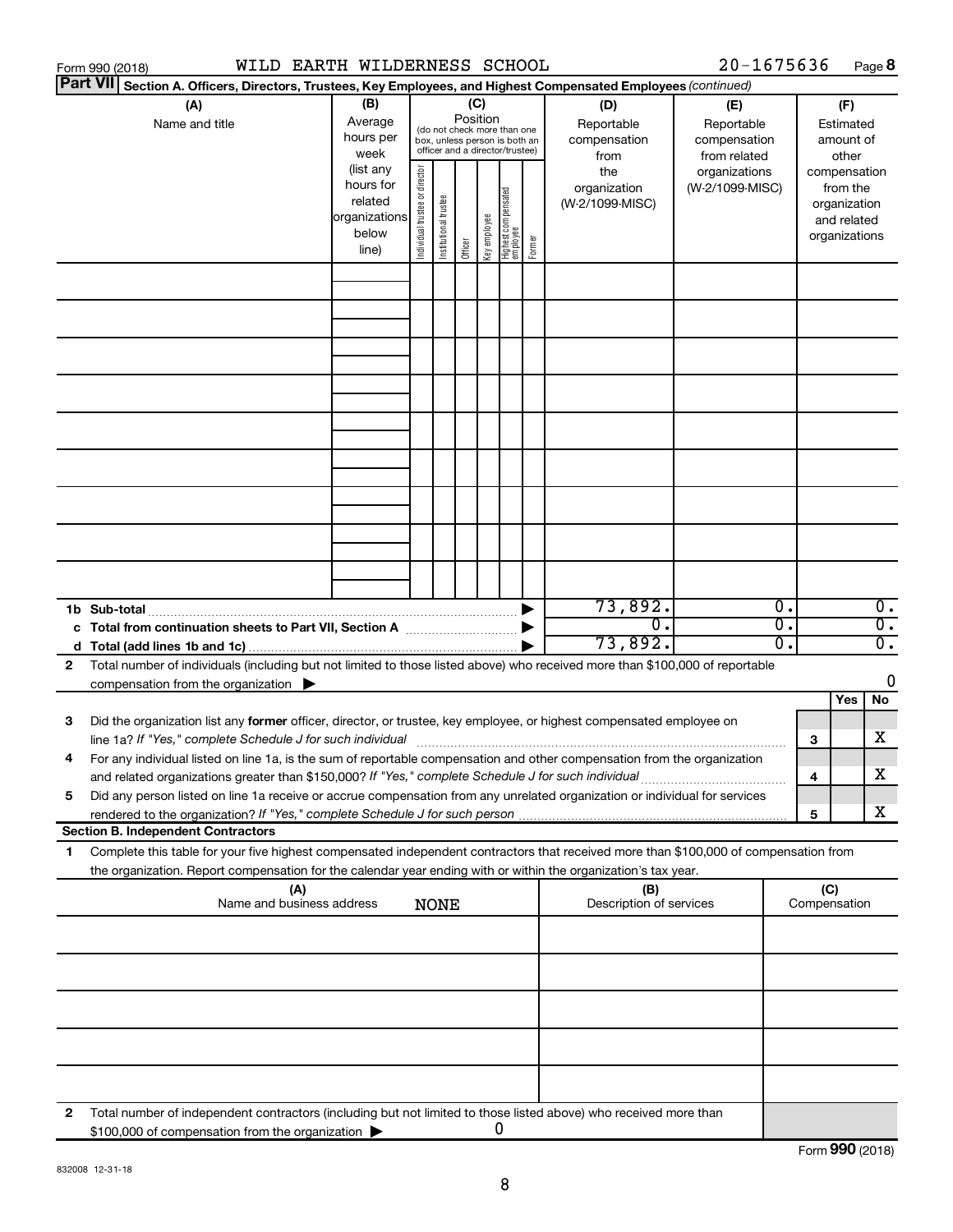|                                                                                                   | <b>Part VIII</b>             | <b>Statement of Revenue</b>                                                                                                                                                                                                                                                                                                                                                                                                                                                                                                |                                        |                                                                                                    |                      |                                          |                                           |                                                                    |
|---------------------------------------------------------------------------------------------------|------------------------------|----------------------------------------------------------------------------------------------------------------------------------------------------------------------------------------------------------------------------------------------------------------------------------------------------------------------------------------------------------------------------------------------------------------------------------------------------------------------------------------------------------------------------|----------------------------------------|----------------------------------------------------------------------------------------------------|----------------------|------------------------------------------|-------------------------------------------|--------------------------------------------------------------------|
|                                                                                                   |                              |                                                                                                                                                                                                                                                                                                                                                                                                                                                                                                                            |                                        |                                                                                                    |                      |                                          |                                           |                                                                    |
|                                                                                                   |                              |                                                                                                                                                                                                                                                                                                                                                                                                                                                                                                                            |                                        |                                                                                                    | Total revenue        | Related or<br>exempt function<br>revenue | Unrelated<br>business<br>revenue          | (D)<br>Revenuè excluded<br>from tax under<br>sections<br>512 - 514 |
| Grants<br>Contributions, Gifts, Grants<br>and Other Similar Amounts<br>Program Service<br>Revenue | 2a<br>b<br>с<br>d<br>е<br>f. | 1 a Federated campaigns<br><b>b</b> Membership dues<br>c Fundraising events<br>d Related organizations<br>e Government grants (contributions)<br>f All other contributions, gifts, grants, and<br>similar amounts not included above<br>g Noncash contributions included in lines 1a-1f: \$<br>EDUCATIONAL PROGRAMS<br><u> 1989 - Johann Barbara, martin amerikan basar dan basar dan basar dalam basar dalam basar dalam basar dalam ba</u><br>the control of the control of the control of the control of the control of | 1a<br>1b<br>1с<br>1 <sub>d</sub><br>1e | 568.<br>$\vert$ 1f $\vert$ 1, 376, 047.<br><b>Business Code</b><br>611600<br>$\blacktriangleright$ | 865,920.<br>865,920. | 865,920.                                 |                                           |                                                                    |
|                                                                                                   | 3                            | Investment income (including dividends, interest, and                                                                                                                                                                                                                                                                                                                                                                                                                                                                      |                                        |                                                                                                    |                      |                                          |                                           |                                                                    |
| <b>Other Revenue</b>                                                                              | 4<br>5                       | Income from investment of tax-exempt bond proceeds                                                                                                                                                                                                                                                                                                                                                                                                                                                                         |                                        | ▶                                                                                                  | 6,001.               |                                          |                                           | 6,001.                                                             |
|                                                                                                   |                              | 6 a Gross rents<br><b>b</b> Less: rental expenses<br>c Rental income or (loss)                                                                                                                                                                                                                                                                                                                                                                                                                                             | (i) Real                               | (ii) Personal                                                                                      |                      |                                          |                                           |                                                                    |
|                                                                                                   |                              | <b>7 a</b> Gross amount from sales of<br>assets other than inventory<br><b>b</b> Less: cost or other basis                                                                                                                                                                                                                                                                                                                                                                                                                 | (i) Securities                         | (ii) Other                                                                                         |                      |                                          |                                           |                                                                    |
|                                                                                                   |                              | 8 a Gross income from fundraising events (not                                                                                                                                                                                                                                                                                                                                                                                                                                                                              |                                        |                                                                                                    |                      |                                          |                                           |                                                                    |
|                                                                                                   |                              | including $$$<br>contributions reported on line 1c). See                                                                                                                                                                                                                                                                                                                                                                                                                                                                   | 568. of<br>$\mathbf b$                 | 0.<br>4,254.                                                                                       |                      |                                          |                                           |                                                                    |
|                                                                                                   |                              | c Net income or (loss) from fundraising events                                                                                                                                                                                                                                                                                                                                                                                                                                                                             |                                        | ▶<br>.                                                                                             | $-4, 254.$           |                                          |                                           | $-4, 254.$                                                         |
|                                                                                                   |                              | 9 a Gross income from gaming activities. See                                                                                                                                                                                                                                                                                                                                                                                                                                                                               | b                                      |                                                                                                    |                      |                                          |                                           |                                                                    |
|                                                                                                   |                              | c Net income or (loss) from gaming activities<br>10 a Gross sales of inventory, less returns<br><b>b</b> Less: cost of goods sold                                                                                                                                                                                                                                                                                                                                                                                          | $\mathbf b$                            | 3,107.<br>4,720.                                                                                   |                      |                                          |                                           |                                                                    |
|                                                                                                   |                              | c Net income or (loss) from sales of inventory                                                                                                                                                                                                                                                                                                                                                                                                                                                                             |                                        |                                                                                                    | $-1,613.$            | $-1,613.$                                |                                           |                                                                    |
|                                                                                                   | b                            | Miscellaneous Revenue<br>11 a OTHER REVENUE                                                                                                                                                                                                                                                                                                                                                                                                                                                                                |                                        | <b>Business Code</b><br>611600                                                                     | 3,941.               | 3,941.                                   |                                           |                                                                    |
|                                                                                                   | с                            |                                                                                                                                                                                                                                                                                                                                                                                                                                                                                                                            |                                        |                                                                                                    |                      |                                          |                                           |                                                                    |
|                                                                                                   |                              |                                                                                                                                                                                                                                                                                                                                                                                                                                                                                                                            |                                        |                                                                                                    | 3,941.               |                                          |                                           |                                                                    |
|                                                                                                   | 12                           |                                                                                                                                                                                                                                                                                                                                                                                                                                                                                                                            |                                        |                                                                                                    | 2, 246, 610.         | 868, 248.                                | $\overline{\overline{\phantom{0}}\!\!\!}$ | 1,747.                                                             |

Form 990 (2018) Page WILD EARTH WILDERNESS SCHOOL 20-1675636

832009 12-31-18

**9**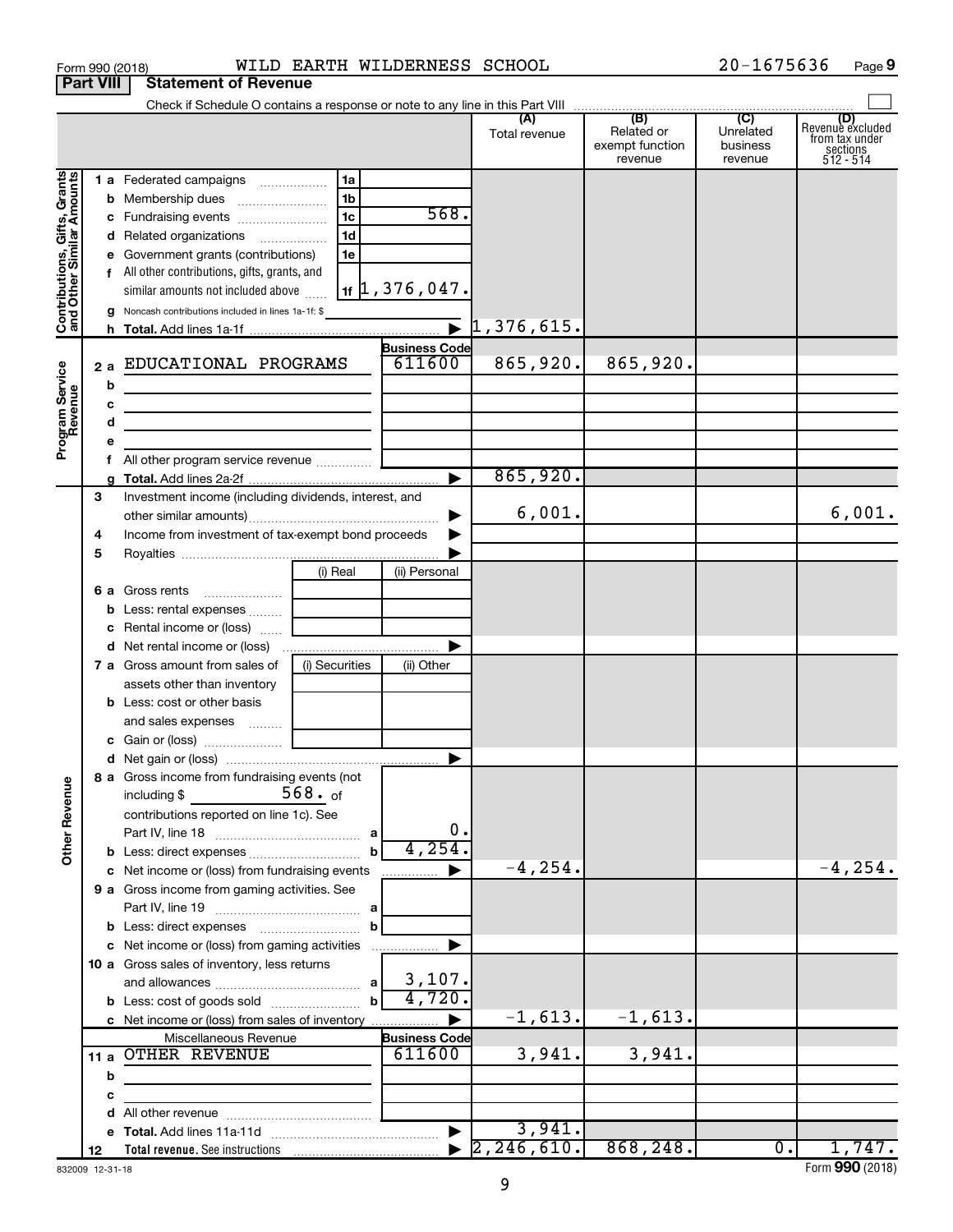Form 990 (2018) Page WILD EARTH WILDERNESS SCHOOL 20-1675636 **Part IX Statement of Functional Expenses**

*Section 501(c)(3) and 501(c)(4) organizations must complete all columns. All other organizations must complete column (A).*

|              | Do not include amounts reported on lines 6b,<br>7b, 8b, 9b, and 10b of Part VIII.                        | (A)<br>Total expenses | (B)<br>Program service<br>expenses | (C)<br>Management and<br>general expenses | (D)<br>Fundraising<br>expenses |  |  |  |  |  |  |  |
|--------------|----------------------------------------------------------------------------------------------------------|-----------------------|------------------------------------|-------------------------------------------|--------------------------------|--|--|--|--|--|--|--|
| 1.           | Grants and other assistance to domestic organizations                                                    |                       |                                    |                                           |                                |  |  |  |  |  |  |  |
|              | and domestic governments. See Part IV, line 21                                                           |                       |                                    |                                           |                                |  |  |  |  |  |  |  |
| $\mathbf{2}$ | Grants and other assistance to domestic                                                                  |                       |                                    |                                           |                                |  |  |  |  |  |  |  |
|              | individuals. See Part IV, line 22                                                                        |                       |                                    |                                           |                                |  |  |  |  |  |  |  |
| 3            | Grants and other assistance to foreign                                                                   |                       |                                    |                                           |                                |  |  |  |  |  |  |  |
|              | organizations, foreign governments, and foreign                                                          |                       |                                    |                                           |                                |  |  |  |  |  |  |  |
|              | individuals. See Part IV, lines 15 and 16                                                                |                       |                                    |                                           |                                |  |  |  |  |  |  |  |
| 4            | Benefits paid to or for members                                                                          |                       |                                    |                                           |                                |  |  |  |  |  |  |  |
| 5            | Compensation of current officers, directors,                                                             |                       |                                    |                                           |                                |  |  |  |  |  |  |  |
|              | trustees, and key employees                                                                              | 108,000.              | 59,400.                            | 16, 200.                                  | 32,400.                        |  |  |  |  |  |  |  |
| 6            | Compensation not included above, to disqualified                                                         |                       |                                    |                                           |                                |  |  |  |  |  |  |  |
|              | persons (as defined under section 4958(f)(1)) and                                                        |                       |                                    |                                           |                                |  |  |  |  |  |  |  |
|              | persons described in section 4958(c)(3)(B)                                                               |                       |                                    |                                           |                                |  |  |  |  |  |  |  |
| 7            | Other salaries and wages                                                                                 | 794, 201.             | 673,988.                           | 83,136.                                   | 37,077.                        |  |  |  |  |  |  |  |
| 8            | Pension plan accruals and contributions (include                                                         |                       |                                    |                                           |                                |  |  |  |  |  |  |  |
|              | section 401(k) and 403(b) employer contributions)                                                        | 14,858.               | 10,553.                            | 2,486.                                    | 1,819.                         |  |  |  |  |  |  |  |
| 9            | Other employee benefits                                                                                  |                       |                                    |                                           |                                |  |  |  |  |  |  |  |
| 10           |                                                                                                          | 80,789.               | 67,802.                            | 7,642.                                    | 5,345.                         |  |  |  |  |  |  |  |
| 11           | Fees for services (non-employees):                                                                       |                       |                                    |                                           |                                |  |  |  |  |  |  |  |
|              |                                                                                                          |                       |                                    |                                           |                                |  |  |  |  |  |  |  |
|              |                                                                                                          | 4,546.                |                                    | 4,546.                                    |                                |  |  |  |  |  |  |  |
|              |                                                                                                          | 13,907.               |                                    | 13,907.                                   |                                |  |  |  |  |  |  |  |
|              |                                                                                                          |                       |                                    |                                           |                                |  |  |  |  |  |  |  |
| e            | Professional fundraising services. See Part IV, line 17                                                  |                       |                                    |                                           |                                |  |  |  |  |  |  |  |
| f            | Investment management fees                                                                               |                       |                                    |                                           |                                |  |  |  |  |  |  |  |
|              | g Other. (If line 11g amount exceeds 10% of line 25,                                                     |                       |                                    |                                           |                                |  |  |  |  |  |  |  |
|              | column (A) amount, list line 11g expenses on Sch 0.)                                                     | 34,463.               |                                    | 19,650.                                   | 14,813.                        |  |  |  |  |  |  |  |
| 12           |                                                                                                          | 23,075.               | 21,527.                            |                                           | 1,548.                         |  |  |  |  |  |  |  |
| 13           |                                                                                                          | 48,894.               | 39,518.                            | 4,992.                                    | 4,384.                         |  |  |  |  |  |  |  |
| 14           |                                                                                                          |                       |                                    |                                           |                                |  |  |  |  |  |  |  |
| 15           |                                                                                                          |                       |                                    |                                           |                                |  |  |  |  |  |  |  |
| 16           |                                                                                                          | 28,561.               | 19,993.                            | 4,284.                                    | 4,284.                         |  |  |  |  |  |  |  |
| 17           |                                                                                                          |                       |                                    |                                           |                                |  |  |  |  |  |  |  |
| 18           | Payments of travel or entertainment expenses                                                             |                       |                                    |                                           |                                |  |  |  |  |  |  |  |
|              | for any federal, state, or local public officials                                                        |                       |                                    |                                           |                                |  |  |  |  |  |  |  |
| 19           | Conferences, conventions, and meetings                                                                   |                       |                                    |                                           |                                |  |  |  |  |  |  |  |
| 20           | Interest                                                                                                 | 13,884.               |                                    | 13,884.                                   |                                |  |  |  |  |  |  |  |
| 21           |                                                                                                          | 15,540.               | 10,878.                            | 2,331.                                    |                                |  |  |  |  |  |  |  |
| 22           | Depreciation, depletion, and amortization                                                                | 36, 350.              | 32, 346                            | 2,667.                                    | 2,331.<br>1,337.               |  |  |  |  |  |  |  |
| 23           | Insurance                                                                                                |                       |                                    |                                           |                                |  |  |  |  |  |  |  |
| 24           | Other expenses. Itemize expenses not covered<br>above. (List miscellaneous expenses in line 24e. If line |                       |                                    |                                           |                                |  |  |  |  |  |  |  |
|              | 24e amount exceeds 10% of line 25, column (A)                                                            |                       |                                    |                                           |                                |  |  |  |  |  |  |  |
|              | amount, list line 24e expenses on Schedule O.)<br>FINANCIAL AID                                          | 294,050.              | 294,050.                           |                                           |                                |  |  |  |  |  |  |  |
| a            | <b>INDEPENDENT CONTRACTORS</b>                                                                           | 84,789.               | 75,863.                            |                                           | 8,926.                         |  |  |  |  |  |  |  |
| b            | PROGRAM/CAMP<br><b>SUPPLIES</b>                                                                          | 82,861.               | 82,861.                            |                                           |                                |  |  |  |  |  |  |  |
| c            | LAND RENTAL                                                                                              | 28,500.               | 28,500.                            |                                           |                                |  |  |  |  |  |  |  |
| d            |                                                                                                          | 21,237.               | 17,401.                            | 2,309.                                    | 1,527.                         |  |  |  |  |  |  |  |
|              | e All other expenses<br>Total functional expenses. Add lines 1 through 24e                               | 1,728,505.            | 1,434,680.                         | 178,034.                                  | 115,791.                       |  |  |  |  |  |  |  |
| 25<br>26     | <b>Joint costs.</b> Complete this line only if the organization                                          |                       |                                    |                                           |                                |  |  |  |  |  |  |  |
|              | reported in column (B) joint costs from a combined                                                       |                       |                                    |                                           |                                |  |  |  |  |  |  |  |
|              | educational campaign and fundraising solicitation.                                                       |                       |                                    |                                           |                                |  |  |  |  |  |  |  |
|              | Check here $\blacktriangleright$<br>if following SOP 98-2 (ASC 958-720)                                  |                       |                                    |                                           |                                |  |  |  |  |  |  |  |
|              |                                                                                                          |                       |                                    |                                           |                                |  |  |  |  |  |  |  |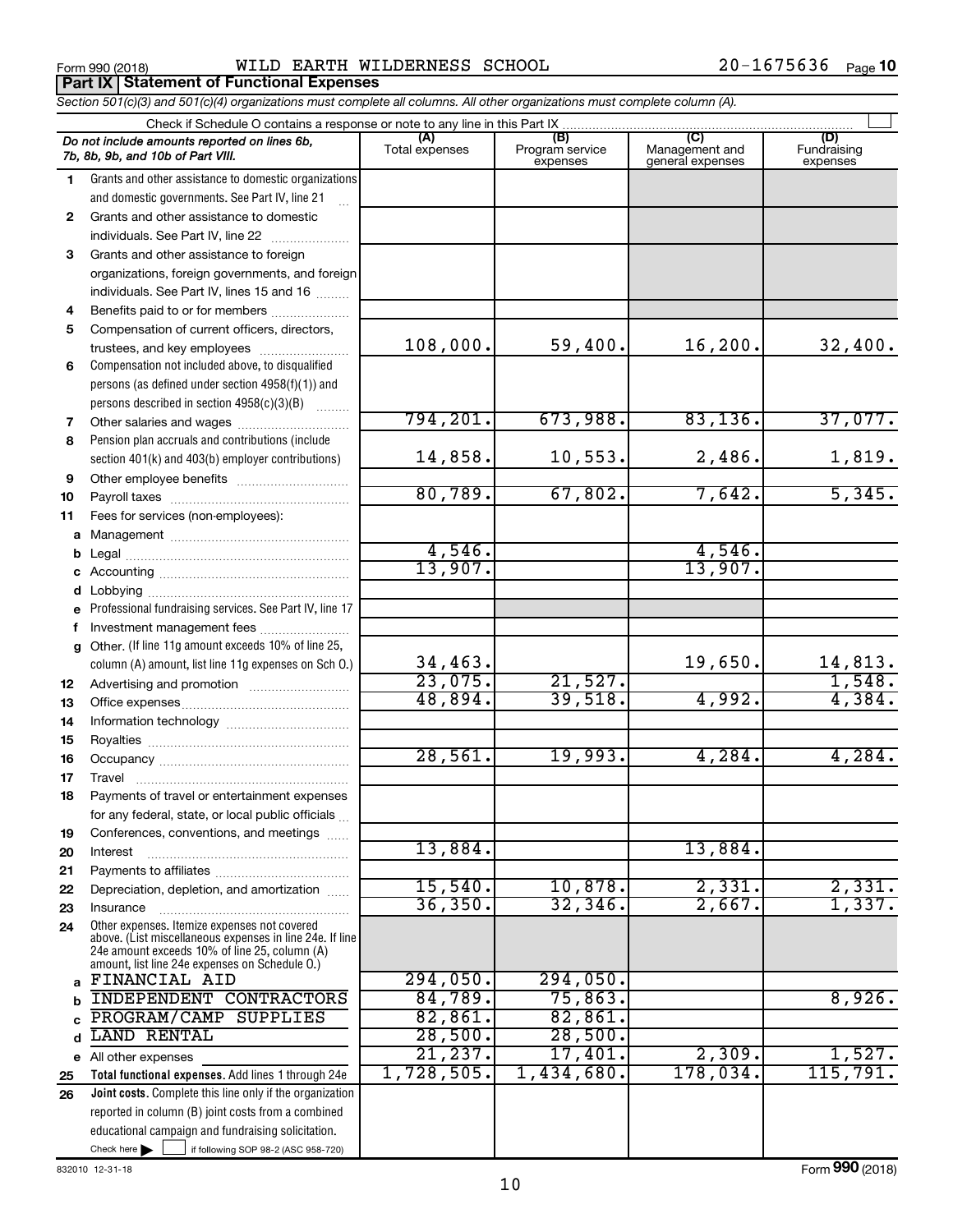|  | Form 990 (2018) | <b>EARTH</b><br>WILD | WILDERNESS | SCHOOL | $\epsilon$ = $\epsilon$ 0.2<br>$20 -$<br>16.<br>75636 | Page |
|--|-----------------|----------------------|------------|--------|-------------------------------------------------------|------|
|--|-----------------|----------------------|------------|--------|-------------------------------------------------------|------|

|                             |    |                                                                                                                           | (A)<br>Beginning of year |                 | (B)<br>End of year |
|-----------------------------|----|---------------------------------------------------------------------------------------------------------------------------|--------------------------|-----------------|--------------------|
|                             | 1  |                                                                                                                           | 6, 203.                  | $\blacksquare$  | 12,464.            |
|                             | 2  |                                                                                                                           | 180,032.                 | $\mathbf{2}$    | 189,519.           |
|                             | З  |                                                                                                                           | 9,870.                   | 3               | 750.               |
|                             | 4  |                                                                                                                           | 67, 331.                 | 4               | 70,628.            |
|                             | 5  | Loans and other receivables from current and former officers, directors,                                                  |                          |                 |                    |
|                             |    | trustees, key employees, and highest compensated employees. Complete                                                      |                          |                 |                    |
|                             |    | Part II of Schedule Later and Communications and Contract II of Schedule Later and Communications and Dental I            |                          | 5               |                    |
|                             | 6  | Loans and other receivables from other disqualified persons (as defined under                                             |                          |                 |                    |
|                             |    | section 4958(f)(1)), persons described in section 4958(c)(3)(B), and contributing                                         |                          |                 |                    |
|                             |    | employers and sponsoring organizations of section 501(c)(9) voluntary                                                     |                          |                 |                    |
|                             |    | employees' beneficiary organizations (see instr). Complete Part II of Sch L                                               |                          | 6               |                    |
| Assets                      | 7  |                                                                                                                           |                          | $\overline{7}$  |                    |
|                             | 8  |                                                                                                                           |                          | 8               |                    |
|                             | 9  | Prepaid expenses and deferred charges                                                                                     | 40, 244.                 | 9               | 11,259.            |
|                             |    | 10a Land, buildings, and equipment: cost or other                                                                         |                          |                 |                    |
|                             |    | 1,113,606.<br>  10a  <br>basis. Complete Part VI of Schedule D                                                            |                          |                 |                    |
|                             |    | 21,856.<br>10 <sub>b</sub><br><b>b</b> Less: accumulated depreciation <i></i>                                             | 601, 370.                | 10 <sub>c</sub> | 1,091,750.         |
|                             | 11 |                                                                                                                           |                          | 11              |                    |
|                             | 12 |                                                                                                                           | 258,766.                 | 12              | 28, 352.           |
|                             | 13 |                                                                                                                           |                          | 13              |                    |
|                             | 14 |                                                                                                                           |                          | 14              |                    |
|                             | 15 |                                                                                                                           | 2,100.                   | 15              | 295,641.           |
|                             | 16 |                                                                                                                           | 1,165,916.               | 16              | 1,700,363.         |
|                             | 17 |                                                                                                                           | 21,719.                  | 17              | 4,112.             |
|                             | 18 |                                                                                                                           |                          | 18              |                    |
|                             | 19 |                                                                                                                           | 84,866.                  | 19              | 393,815.           |
|                             | 20 |                                                                                                                           |                          | 20              |                    |
|                             | 21 | Escrow or custodial account liability. Complete Part IV of Schedule D                                                     |                          | 21              |                    |
|                             | 22 | Loans and other payables to current and former officers, directors, trustees,                                             |                          |                 |                    |
|                             |    | key employees, highest compensated employees, and disqualified persons.                                                   |                          |                 |                    |
| Liabilities                 |    |                                                                                                                           | 550,000.                 | 22              | 275,000.           |
|                             | 23 | Secured mortgages and notes payable to unrelated third parties                                                            |                          | 23              |                    |
|                             | 24 | Unsecured notes and loans payable to unrelated third parties                                                              |                          | 24              |                    |
|                             | 25 | Other liabilities (including federal income tax, payables to related third                                                |                          |                 |                    |
|                             |    | parties, and other liabilities not included on lines 17-24). Complete Part X of<br>Schedule D                             |                          | 25              |                    |
|                             | 26 |                                                                                                                           | 656,585.                 | 26              | 672,927.           |
|                             |    | Organizations that follow SFAS 117 (ASC 958), check here $\blacktriangleright \begin{array}{c} \boxed{X} \end{array}$ and |                          |                 |                    |
|                             |    | complete lines 27 through 29, and lines 33 and 34.                                                                        |                          |                 |                    |
|                             | 27 |                                                                                                                           | 292,024.                 | 27              | 995,436.           |
|                             | 28 |                                                                                                                           | 217,307.                 | 28              | 32,000.            |
|                             | 29 | Permanently restricted net assets                                                                                         |                          | 29              |                    |
|                             |    | Organizations that do not follow SFAS 117 (ASC 958), check here ▶                                                         |                          |                 |                    |
|                             |    | and complete lines 30 through 34.                                                                                         |                          |                 |                    |
|                             | 30 |                                                                                                                           |                          | 30              |                    |
|                             | 31 | Paid-in or capital surplus, or land, building, or equipment fund                                                          |                          | 31              |                    |
| Net Assets or Fund Balances | 32 | Retained earnings, endowment, accumulated income, or other funds                                                          |                          | 32              |                    |
|                             | 33 |                                                                                                                           | 509, 331.                | 33              | 1,027,436.         |
|                             | 34 |                                                                                                                           | 1, 165, 916.             | 34              | 1,700,363.         |

Form (2018) **990**

| Form 990 (2018) |                               |  |
|-----------------|-------------------------------|--|
|                 | <b>Part X   Balance Sheet</b> |  |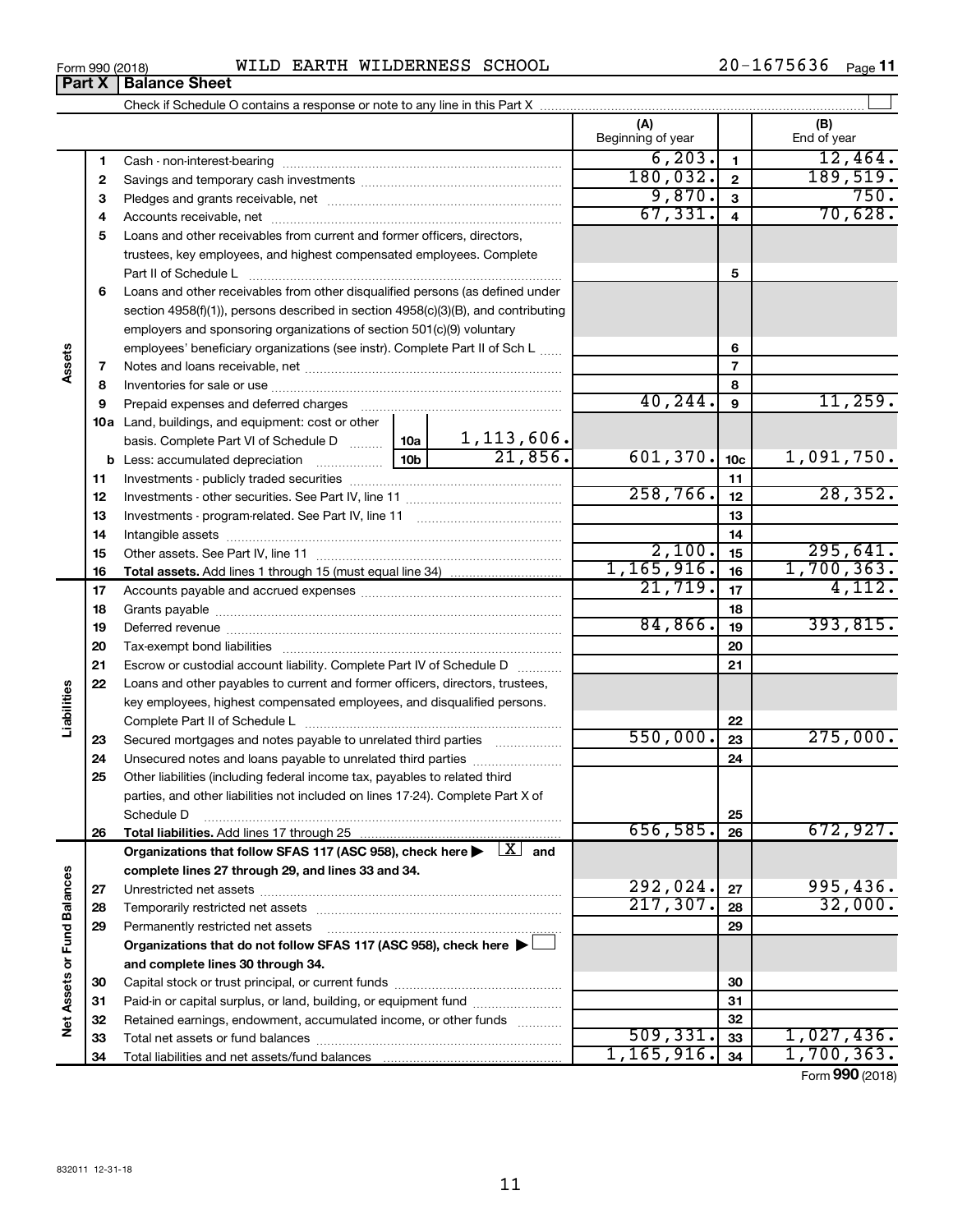|    | WILD EARTH WILDERNESS SCHOOL<br>Form 990 (2018)                                                                                                                                                                                                                                                                                                                                                                                                                                                     |                         | 20-1675636     |               | Page 12          |
|----|-----------------------------------------------------------------------------------------------------------------------------------------------------------------------------------------------------------------------------------------------------------------------------------------------------------------------------------------------------------------------------------------------------------------------------------------------------------------------------------------------------|-------------------------|----------------|---------------|------------------|
|    | <b>Part XI</b><br><b>Reconciliation of Net Assets</b>                                                                                                                                                                                                                                                                                                                                                                                                                                               |                         |                |               |                  |
|    |                                                                                                                                                                                                                                                                                                                                                                                                                                                                                                     |                         |                |               |                  |
|    |                                                                                                                                                                                                                                                                                                                                                                                                                                                                                                     |                         |                |               |                  |
| 1  |                                                                                                                                                                                                                                                                                                                                                                                                                                                                                                     | $\mathbf{1}$            | 2,246,610.     |               |                  |
| 2  |                                                                                                                                                                                                                                                                                                                                                                                                                                                                                                     | $\overline{2}$          | 1,728,505.     |               |                  |
| 3  | Revenue less expenses. Subtract line 2 from line 1                                                                                                                                                                                                                                                                                                                                                                                                                                                  | 3                       |                |               | 518, 105.        |
| 4  |                                                                                                                                                                                                                                                                                                                                                                                                                                                                                                     | $\overline{\mathbf{4}}$ |                |               | 509, 331.        |
| 5  | Net unrealized gains (losses) on investments [11] non-manufactured manufactured manufactured manufactured manu                                                                                                                                                                                                                                                                                                                                                                                      | 5                       |                |               |                  |
| 6  | Donated services and use of facilities                                                                                                                                                                                                                                                                                                                                                                                                                                                              | 6                       |                |               |                  |
| 7  | Investment expenses                                                                                                                                                                                                                                                                                                                                                                                                                                                                                 | $\overline{7}$          |                |               |                  |
| 8  |                                                                                                                                                                                                                                                                                                                                                                                                                                                                                                     | 8                       |                |               |                  |
| 9  |                                                                                                                                                                                                                                                                                                                                                                                                                                                                                                     | 9                       |                |               | $\overline{0}$ . |
| 10 | Net assets or fund balances at end of year. Combine lines 3 through 9 (must equal Part X, line 33,                                                                                                                                                                                                                                                                                                                                                                                                  |                         |                |               |                  |
|    | column (B))<br>$\begin{minipage}{0.9\linewidth} \begin{tabular}{l} \hline \textbf{0.01} \end{tabular} \end{minipage} \begin{tabular}{l} \hline \textbf{1.01} \end{tabular} \end{minipage} \begin{tabular}{l} \hline \textbf{1.01} \end{tabular} \end{minipage} \begin{minipage}{0.9\linewidth} \textbf{1.01} \end{minipage} \begin{tabular}{l} \hline \textbf{1.01} \end{tabular} \end{minipage} \begin{minipage}{0.9\linewidth} \textbf{1.01} \end{minipage} \begin{tabular}{l} \hline \textbf{1.$ | 10                      | 1,027,436.     |               |                  |
|    | Part XII Financial Statements and Reporting                                                                                                                                                                                                                                                                                                                                                                                                                                                         |                         |                |               |                  |
|    |                                                                                                                                                                                                                                                                                                                                                                                                                                                                                                     |                         |                |               |                  |
|    |                                                                                                                                                                                                                                                                                                                                                                                                                                                                                                     |                         |                | Yes           | No               |
| 1. | Accounting method used to prepare the Form 990: $\Box$ Cash $\Box X$ Accrual<br><b>Durier</b> Other                                                                                                                                                                                                                                                                                                                                                                                                 |                         |                |               |                  |
|    | If the organization changed its method of accounting from a prior year or checked "Other," explain in Schedule O.                                                                                                                                                                                                                                                                                                                                                                                   |                         |                |               |                  |
|    |                                                                                                                                                                                                                                                                                                                                                                                                                                                                                                     |                         | 2a             |               | х                |
|    | If "Yes," check a box below to indicate whether the financial statements for the year were compiled or reviewed on a                                                                                                                                                                                                                                                                                                                                                                                |                         |                |               |                  |
|    | separate basis, consolidated basis, or both:                                                                                                                                                                                                                                                                                                                                                                                                                                                        |                         |                |               |                  |
|    | Both consolidated and separate basis<br>Separate basis<br>Consolidated basis                                                                                                                                                                                                                                                                                                                                                                                                                        |                         |                |               |                  |
|    |                                                                                                                                                                                                                                                                                                                                                                                                                                                                                                     |                         | 2 <sub>b</sub> | х             |                  |
|    | If "Yes," check a box below to indicate whether the financial statements for the year were audited on a separate basis,                                                                                                                                                                                                                                                                                                                                                                             |                         |                |               |                  |
|    | consolidated basis, or both:                                                                                                                                                                                                                                                                                                                                                                                                                                                                        |                         |                |               |                  |
|    | $ \mathbf{X} $ Separate basis<br>Consolidated basis<br>Both consolidated and separate basis                                                                                                                                                                                                                                                                                                                                                                                                         |                         |                |               |                  |
|    | c If "Yes" to line 2a or 2b, does the organization have a committee that assumes responsibility for oversight of the audit,                                                                                                                                                                                                                                                                                                                                                                         |                         |                |               |                  |
|    | review, or compilation of its financial statements and selection of an independent accountant?                                                                                                                                                                                                                                                                                                                                                                                                      |                         | 2c             |               | X                |
|    | If the organization changed either its oversight process or selection process during the tax year, explain in Schedule O.                                                                                                                                                                                                                                                                                                                                                                           |                         |                |               |                  |
|    | 3a As a result of a federal award, was the organization required to undergo an audit or audits as set forth in the Single Audit                                                                                                                                                                                                                                                                                                                                                                     |                         |                |               |                  |
|    | Act and OMB Circular A-133?                                                                                                                                                                                                                                                                                                                                                                                                                                                                         |                         | За             |               | x                |
|    | <b>b</b> If "Yes," did the organization undergo the required audit or audits? If the organization did not undergo the required audit                                                                                                                                                                                                                                                                                                                                                                |                         |                |               |                  |
|    |                                                                                                                                                                                                                                                                                                                                                                                                                                                                                                     |                         | 3b             | $000 \approx$ |                  |
|    |                                                                                                                                                                                                                                                                                                                                                                                                                                                                                                     |                         |                |               |                  |

Form (2018) **990**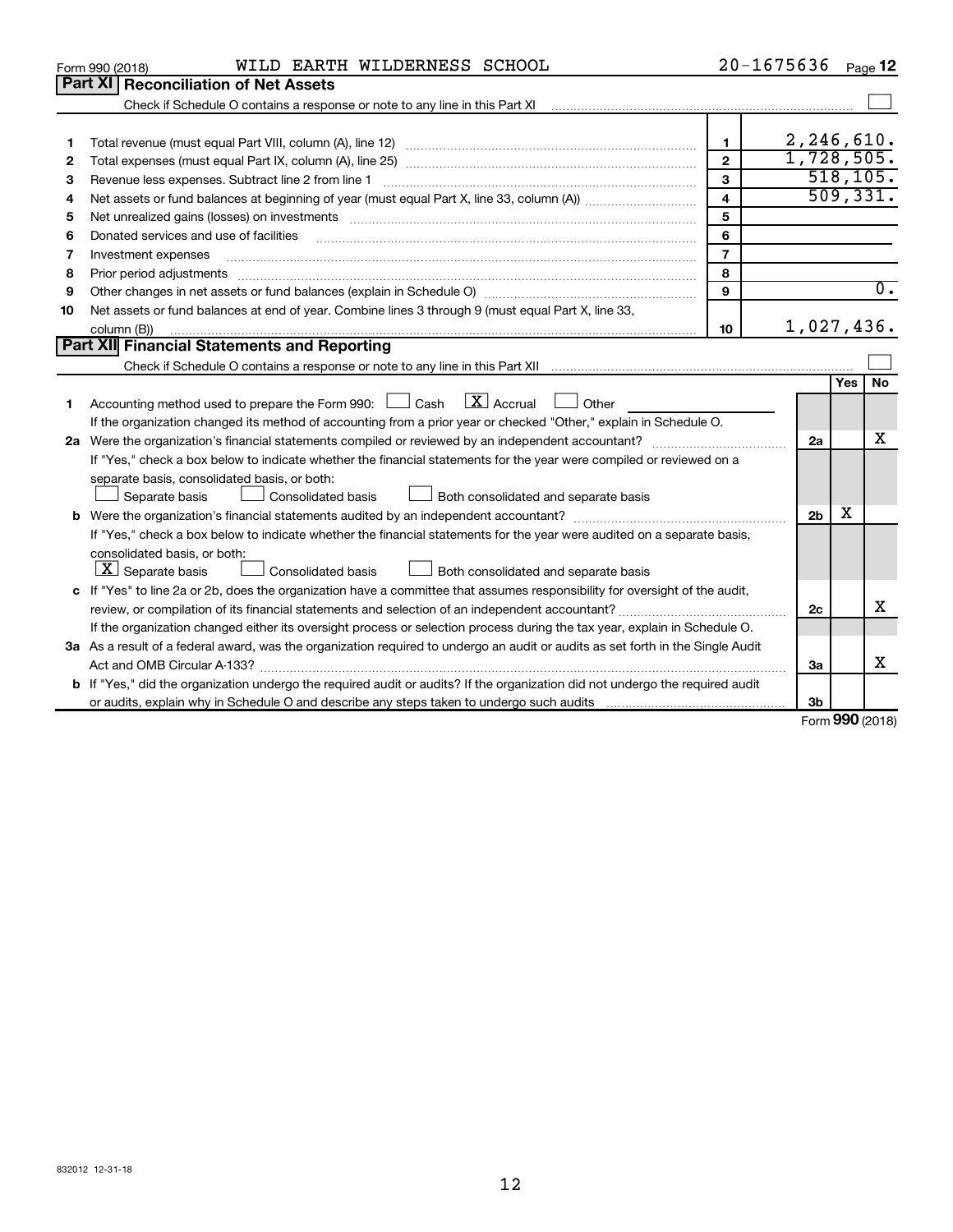**SCHEDULE A**

# Form 990 or 990-EZ)<br>
Complete if the organization is a section 501(c)(3) organization or a section<br> **Public Charity Status and Public Support**

**4947(a)(1) nonexempt charitable trust.**

| <b>Open to Public</b><br>Inspection |  |  |  |  |  |  |  |
|-------------------------------------|--|--|--|--|--|--|--|
|                                     |  |  |  |  |  |  |  |

OMB No. 1545-0047

|             | Department of the Treasury<br>Internal Revenue Service |                                                                                                    |                                                                        | 4947(a)(1) nonexempt charitable trust.<br>▶ Attach to Form 990 or Form 990-EZ.                                                                |                                    |    |                            |  |                                       |  |  |  |
|-------------|--------------------------------------------------------|----------------------------------------------------------------------------------------------------|------------------------------------------------------------------------|-----------------------------------------------------------------------------------------------------------------------------------------------|------------------------------------|----|----------------------------|--|---------------------------------------|--|--|--|
|             |                                                        |                                                                                                    |                                                                        | $\triangleright$ Go to www.irs.gov/Form990 for instructions and the latest information.                                                       |                                    |    |                            |  | <b>Inspection</b>                     |  |  |  |
|             | Name of the organization                               |                                                                                                    |                                                                        |                                                                                                                                               |                                    |    |                            |  | <b>Employer identification number</b> |  |  |  |
| Part I      |                                                        |                                                                                                    |                                                                        | WILD EARTH WILDERNESS SCHOOL<br>Reason for Public Charity Status (All organizations must complete this part.) See instructions.               |                                    |    |                            |  | $20 - 1675636$                        |  |  |  |
|             |                                                        |                                                                                                    |                                                                        |                                                                                                                                               |                                    |    |                            |  |                                       |  |  |  |
|             |                                                        |                                                                                                    |                                                                        | The organization is not a private foundation because it is: (For lines 1 through 12, check only one box.)                                     |                                    |    |                            |  |                                       |  |  |  |
| 1           |                                                        | A church, convention of churches, or association of churches described in section 170(b)(1)(A)(i). |                                                                        |                                                                                                                                               |                                    |    |                            |  |                                       |  |  |  |
| 2           |                                                        |                                                                                                    |                                                                        | A school described in section 170(b)(1)(A)(ii). (Attach Schedule E (Form 990 or 990-EZ).)                                                     |                                    |    |                            |  |                                       |  |  |  |
| з           |                                                        |                                                                                                    |                                                                        | A hospital or a cooperative hospital service organization described in section 170(b)(1)(A)(iii).                                             |                                    |    |                            |  |                                       |  |  |  |
| 4           |                                                        |                                                                                                    |                                                                        | A medical research organization operated in conjunction with a hospital described in section 170(b)(1)(A)(iii). Enter the hospital's name,    |                                    |    |                            |  |                                       |  |  |  |
|             | city, and state:                                       |                                                                                                    |                                                                        |                                                                                                                                               |                                    |    |                            |  |                                       |  |  |  |
| 5           |                                                        |                                                                                                    |                                                                        | An organization operated for the benefit of a college or university owned or operated by a governmental unit described in                     |                                    |    |                            |  |                                       |  |  |  |
|             |                                                        |                                                                                                    | section 170(b)(1)(A)(iv). (Complete Part II.)                          |                                                                                                                                               |                                    |    |                            |  |                                       |  |  |  |
| 6           |                                                        |                                                                                                    |                                                                        | A federal, state, or local government or governmental unit described in section 170(b)(1)(A)(v).                                              |                                    |    |                            |  |                                       |  |  |  |
| 7           |                                                        |                                                                                                    |                                                                        | An organization that normally receives a substantial part of its support from a governmental unit or from the general public described in     |                                    |    |                            |  |                                       |  |  |  |
|             |                                                        |                                                                                                    | section 170(b)(1)(A)(vi). (Complete Part II.)                          |                                                                                                                                               |                                    |    |                            |  |                                       |  |  |  |
| 8           |                                                        |                                                                                                    |                                                                        | A community trust described in section 170(b)(1)(A)(vi). (Complete Part II.)                                                                  |                                    |    |                            |  |                                       |  |  |  |
| 9           |                                                        |                                                                                                    |                                                                        | An agricultural research organization described in section 170(b)(1)(A)(ix) operated in conjunction with a land-grant college                 |                                    |    |                            |  |                                       |  |  |  |
|             |                                                        |                                                                                                    |                                                                        | or university or a non-land-grant college of agriculture (see instructions). Enter the name, city, and state of the college or                |                                    |    |                            |  |                                       |  |  |  |
| $10 \mid X$ | university:                                            |                                                                                                    |                                                                        |                                                                                                                                               |                                    |    |                            |  |                                       |  |  |  |
|             |                                                        |                                                                                                    |                                                                        | An organization that normally receives: (1) more than 33 1/3% of its support from contributions, membership fees, and gross receipts from     |                                    |    |                            |  |                                       |  |  |  |
|             |                                                        |                                                                                                    |                                                                        | activities related to its exempt functions - subject to certain exceptions, and (2) no more than 33 1/3% of its support from gross investment |                                    |    |                            |  |                                       |  |  |  |
|             |                                                        |                                                                                                    | See section 509(a)(2). (Complete Part III.)                            | income and unrelated business taxable income (less section 511 tax) from businesses acquired by the organization after June 30, 1975.         |                                    |    |                            |  |                                       |  |  |  |
| 11          |                                                        |                                                                                                    |                                                                        | An organization organized and operated exclusively to test for public safety. See section 509(a)(4).                                          |                                    |    |                            |  |                                       |  |  |  |
| 12          |                                                        |                                                                                                    |                                                                        | An organization organized and operated exclusively for the benefit of, to perform the functions of, or to carry out the purposes of one or    |                                    |    |                            |  |                                       |  |  |  |
|             |                                                        |                                                                                                    |                                                                        | more publicly supported organizations described in section 509(a)(1) or section 509(a)(2). See section 509(a)(3). Check the box in            |                                    |    |                            |  |                                       |  |  |  |
|             |                                                        |                                                                                                    |                                                                        | lines 12a through 12d that describes the type of supporting organization and complete lines 12e, 12f, and 12g.                                |                                    |    |                            |  |                                       |  |  |  |
| а           |                                                        |                                                                                                    |                                                                        | Type I. A supporting organization operated, supervised, or controlled by its supported organization(s), typically by giving                   |                                    |    |                            |  |                                       |  |  |  |
|             |                                                        |                                                                                                    |                                                                        | the supported organization(s) the power to regularly appoint or elect a majority of the directors or trustees of the supporting               |                                    |    |                            |  |                                       |  |  |  |
|             |                                                        |                                                                                                    | organization. You must complete Part IV, Sections A and B.             |                                                                                                                                               |                                    |    |                            |  |                                       |  |  |  |
| b           |                                                        |                                                                                                    |                                                                        | Type II. A supporting organization supervised or controlled in connection with its supported organization(s), by having                       |                                    |    |                            |  |                                       |  |  |  |
|             |                                                        |                                                                                                    |                                                                        | control or management of the supporting organization vested in the same persons that control or manage the supported                          |                                    |    |                            |  |                                       |  |  |  |
|             |                                                        |                                                                                                    | organization(s). You must complete Part IV, Sections A and C.          |                                                                                                                                               |                                    |    |                            |  |                                       |  |  |  |
| с           |                                                        |                                                                                                    |                                                                        | Type III functionally integrated. A supporting organization operated in connection with, and functionally integrated with,                    |                                    |    |                            |  |                                       |  |  |  |
|             |                                                        |                                                                                                    |                                                                        | its supported organization(s) (see instructions). You must complete Part IV, Sections A, D, and E.                                            |                                    |    |                            |  |                                       |  |  |  |
| d           |                                                        |                                                                                                    |                                                                        | Type III non-functionally integrated. A supporting organization operated in connection with its supported organization(s)                     |                                    |    |                            |  |                                       |  |  |  |
|             |                                                        |                                                                                                    |                                                                        | that is not functionally integrated. The organization generally must satisfy a distribution requirement and an attentiveness                  |                                    |    |                            |  |                                       |  |  |  |
|             |                                                        |                                                                                                    |                                                                        | requirement (see instructions). You must complete Part IV, Sections A and D, and Part V.                                                      |                                    |    |                            |  |                                       |  |  |  |
| е           |                                                        |                                                                                                    |                                                                        | Check this box if the organization received a written determination from the IRS that it is a Type I, Type II, Type III                       |                                    |    |                            |  |                                       |  |  |  |
|             |                                                        |                                                                                                    |                                                                        | functionally integrated, or Type III non-functionally integrated supporting organization.                                                     |                                    |    |                            |  |                                       |  |  |  |
| f           | Enter the number of supported organizations            |                                                                                                    |                                                                        |                                                                                                                                               |                                    |    |                            |  |                                       |  |  |  |
| g           |                                                        |                                                                                                    | Provide the following information about the supported organization(s). |                                                                                                                                               |                                    |    |                            |  |                                       |  |  |  |
|             | (i) Name of supported                                  |                                                                                                    | (ii) EIN                                                               | (iii) Type of organization                                                                                                                    | (iv) Is the organization listed    |    | (v) Amount of monetary     |  | (vi) Amount of other                  |  |  |  |
|             | organization                                           |                                                                                                    |                                                                        | (described on lines 1-10<br>above (see instructions))                                                                                         | in your governing document?<br>Yes | No | support (see instructions) |  | support (see instructions)            |  |  |  |
|             |                                                        |                                                                                                    |                                                                        |                                                                                                                                               |                                    |    |                            |  |                                       |  |  |  |
|             |                                                        |                                                                                                    |                                                                        |                                                                                                                                               |                                    |    |                            |  |                                       |  |  |  |
|             |                                                        |                                                                                                    |                                                                        |                                                                                                                                               |                                    |    |                            |  |                                       |  |  |  |
|             |                                                        |                                                                                                    |                                                                        |                                                                                                                                               |                                    |    |                            |  |                                       |  |  |  |
|             |                                                        |                                                                                                    |                                                                        |                                                                                                                                               |                                    |    |                            |  |                                       |  |  |  |
|             |                                                        |                                                                                                    |                                                                        |                                                                                                                                               |                                    |    |                            |  |                                       |  |  |  |
|             |                                                        |                                                                                                    |                                                                        |                                                                                                                                               |                                    |    |                            |  |                                       |  |  |  |
|             |                                                        |                                                                                                    |                                                                        |                                                                                                                                               |                                    |    |                            |  |                                       |  |  |  |
|             |                                                        |                                                                                                    |                                                                        |                                                                                                                                               |                                    |    |                            |  |                                       |  |  |  |
|             |                                                        |                                                                                                    |                                                                        |                                                                                                                                               |                                    |    |                            |  |                                       |  |  |  |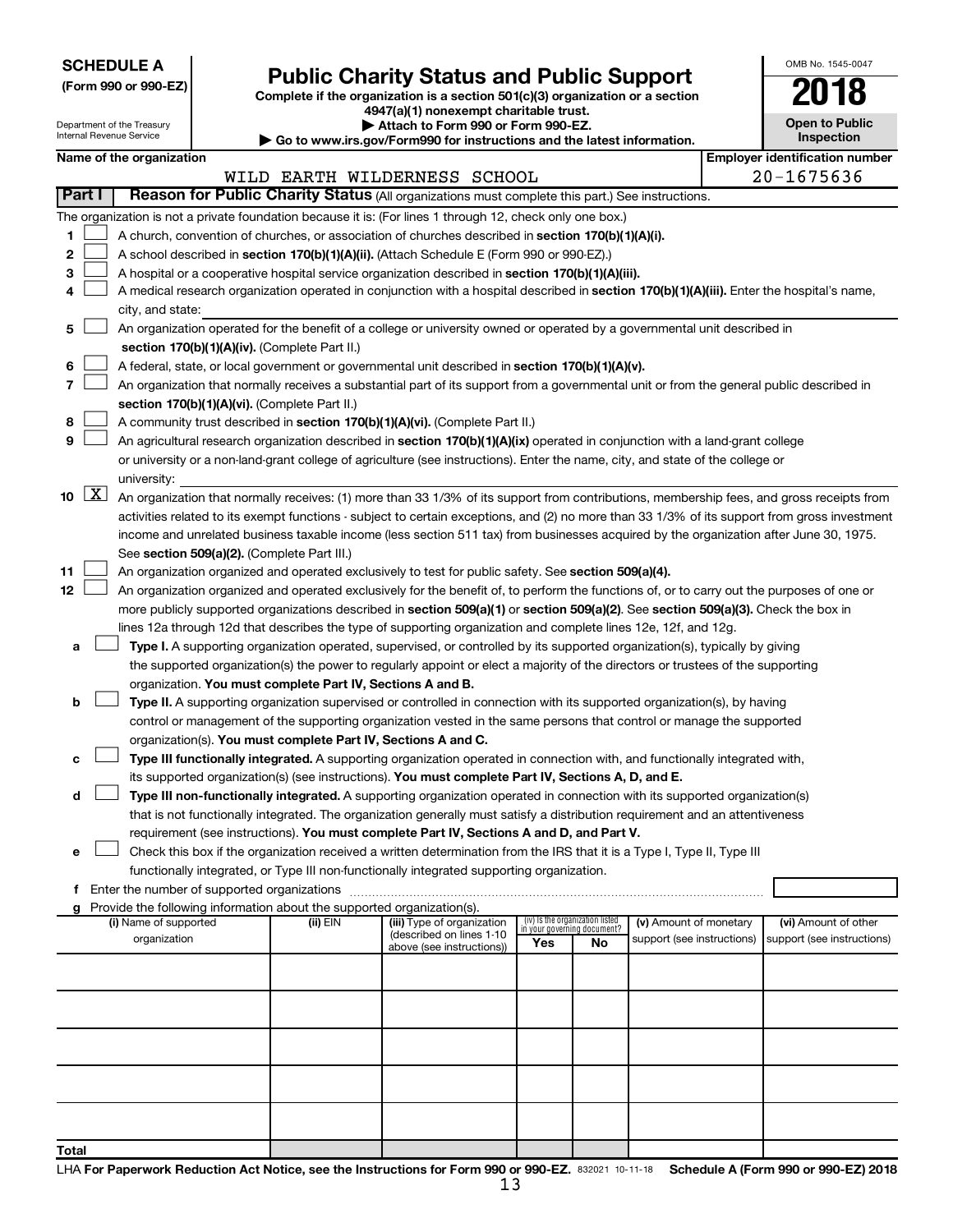## Schedule A (Form 990 or 990-EZ) 2018  $\verb|WILD ERNESS|$  SCHOOL  $20-1675636$  Page

(Complete only if you checked the box on line 5, 7, or 8 of Part I or if the organization failed to qualify under Part III. If the organization fails to qualify under the tests listed below, please complete Part III.) **Part II Support Schedule for Organizations Described in Sections 170(b)(1)(A)(iv) and 170(b)(1)(A)(vi)**

|   | <b>Section A. Public Support</b>                                                                                                                                                                                               |          |            |            |            |          |           |
|---|--------------------------------------------------------------------------------------------------------------------------------------------------------------------------------------------------------------------------------|----------|------------|------------|------------|----------|-----------|
|   | Calendar year (or fiscal year beginning in)                                                                                                                                                                                    | (a) 2014 | $(b)$ 2015 | $(c)$ 2016 | $(d)$ 2017 | (e) 2018 | (f) Total |
|   | 1 Gifts, grants, contributions, and                                                                                                                                                                                            |          |            |            |            |          |           |
|   | membership fees received. (Do not                                                                                                                                                                                              |          |            |            |            |          |           |
|   | include any "unusual grants.")                                                                                                                                                                                                 |          |            |            |            |          |           |
|   | 2 Tax revenues levied for the organ-                                                                                                                                                                                           |          |            |            |            |          |           |
|   | ization's benefit and either paid to                                                                                                                                                                                           |          |            |            |            |          |           |
|   | or expended on its behalf                                                                                                                                                                                                      |          |            |            |            |          |           |
|   | 3 The value of services or facilities                                                                                                                                                                                          |          |            |            |            |          |           |
|   | furnished by a governmental unit to                                                                                                                                                                                            |          |            |            |            |          |           |
|   | the organization without charge                                                                                                                                                                                                |          |            |            |            |          |           |
|   | 4 Total. Add lines 1 through 3                                                                                                                                                                                                 |          |            |            |            |          |           |
|   | 5 The portion of total contributions                                                                                                                                                                                           |          |            |            |            |          |           |
|   | by each person (other than a                                                                                                                                                                                                   |          |            |            |            |          |           |
|   | governmental unit or publicly                                                                                                                                                                                                  |          |            |            |            |          |           |
|   | supported organization) included                                                                                                                                                                                               |          |            |            |            |          |           |
|   | on line 1 that exceeds 2% of the                                                                                                                                                                                               |          |            |            |            |          |           |
|   | amount shown on line 11,                                                                                                                                                                                                       |          |            |            |            |          |           |
|   | column (f)                                                                                                                                                                                                                     |          |            |            |            |          |           |
|   | 6 Public support. Subtract line 5 from line 4.                                                                                                                                                                                 |          |            |            |            |          |           |
|   | <b>Section B. Total Support</b>                                                                                                                                                                                                |          |            |            |            |          |           |
|   | Calendar year (or fiscal year beginning in)                                                                                                                                                                                    | (a) 2014 | $(b)$ 2015 | $(c)$ 2016 | $(d)$ 2017 | (e) 2018 | (f) Total |
|   | 7 Amounts from line 4                                                                                                                                                                                                          |          |            |            |            |          |           |
| 8 | Gross income from interest,                                                                                                                                                                                                    |          |            |            |            |          |           |
|   | dividends, payments received on                                                                                                                                                                                                |          |            |            |            |          |           |
|   | securities loans, rents, royalties,                                                                                                                                                                                            |          |            |            |            |          |           |
|   | and income from similar sources                                                                                                                                                                                                |          |            |            |            |          |           |
| 9 | Net income from unrelated business                                                                                                                                                                                             |          |            |            |            |          |           |
|   | activities, whether or not the                                                                                                                                                                                                 |          |            |            |            |          |           |
|   | business is regularly carried on                                                                                                                                                                                               |          |            |            |            |          |           |
|   | 10 Other income. Do not include gain                                                                                                                                                                                           |          |            |            |            |          |           |
|   | or loss from the sale of capital                                                                                                                                                                                               |          |            |            |            |          |           |
|   | assets (Explain in Part VI.)                                                                                                                                                                                                   |          |            |            |            |          |           |
|   | 11 Total support. Add lines 7 through 10                                                                                                                                                                                       |          |            |            |            |          |           |
|   | <b>12</b> Gross receipts from related activities, etc. (see instructions)                                                                                                                                                      |          |            |            |            | 12       |           |
|   | 13 First five years. If the Form 990 is for the organization's first, second, third, fourth, or fifth tax year as a section 501(c)(3)                                                                                          |          |            |            |            |          |           |
|   | organization, check this box and stop here                                                                                                                                                                                     |          |            |            |            |          |           |
|   | <b>Section C. Computation of Public Support Percentage</b>                                                                                                                                                                     |          |            |            |            |          |           |
|   |                                                                                                                                                                                                                                |          |            |            |            | 14       | %         |
|   |                                                                                                                                                                                                                                |          |            |            |            | 15       | %         |
|   | 16a 33 1/3% support test - 2018. If the organization did not check the box on line 13, and line 14 is 33 1/3% or more, check this box and                                                                                      |          |            |            |            |          |           |
|   | stop here. The organization qualifies as a publicly supported organization manufaction manufacture or the organization manufacture or the organization manufacture or the organization manufacture or the state of the state o |          |            |            |            |          |           |
|   | b 33 1/3% support test - 2017. If the organization did not check a box on line 13 or 16a, and line 15 is 33 1/3% or more, check this box                                                                                       |          |            |            |            |          |           |
|   |                                                                                                                                                                                                                                |          |            |            |            |          |           |
|   | 17a 10% -facts-and-circumstances test - 2018. If the organization did not check a box on line 13, 16a, or 16b, and line 14 is 10% or more,                                                                                     |          |            |            |            |          |           |
|   | and if the organization meets the "facts-and-circumstances" test, check this box and stop here. Explain in Part VI how the organization                                                                                        |          |            |            |            |          |           |
|   |                                                                                                                                                                                                                                |          |            |            |            |          |           |
|   | b 10% -facts-and-circumstances test - 2017. If the organization did not check a box on line 13, 16a, 16b, or 17a, and line 15 is 10% or                                                                                        |          |            |            |            |          |           |
|   | more, and if the organization meets the "facts-and-circumstances" test, check this box and stop here. Explain in Part VI how the                                                                                               |          |            |            |            |          |           |
|   | organization meets the "facts-and-circumstances" test. The organization qualifies as a publicly supported organization                                                                                                         |          |            |            |            |          |           |
|   | 18 Private foundation. If the organization did not check a box on line 13, 16a, 16b, 17a, or 17b, check this box and see instructions                                                                                          |          |            |            |            |          |           |
|   |                                                                                                                                                                                                                                |          |            |            |            |          |           |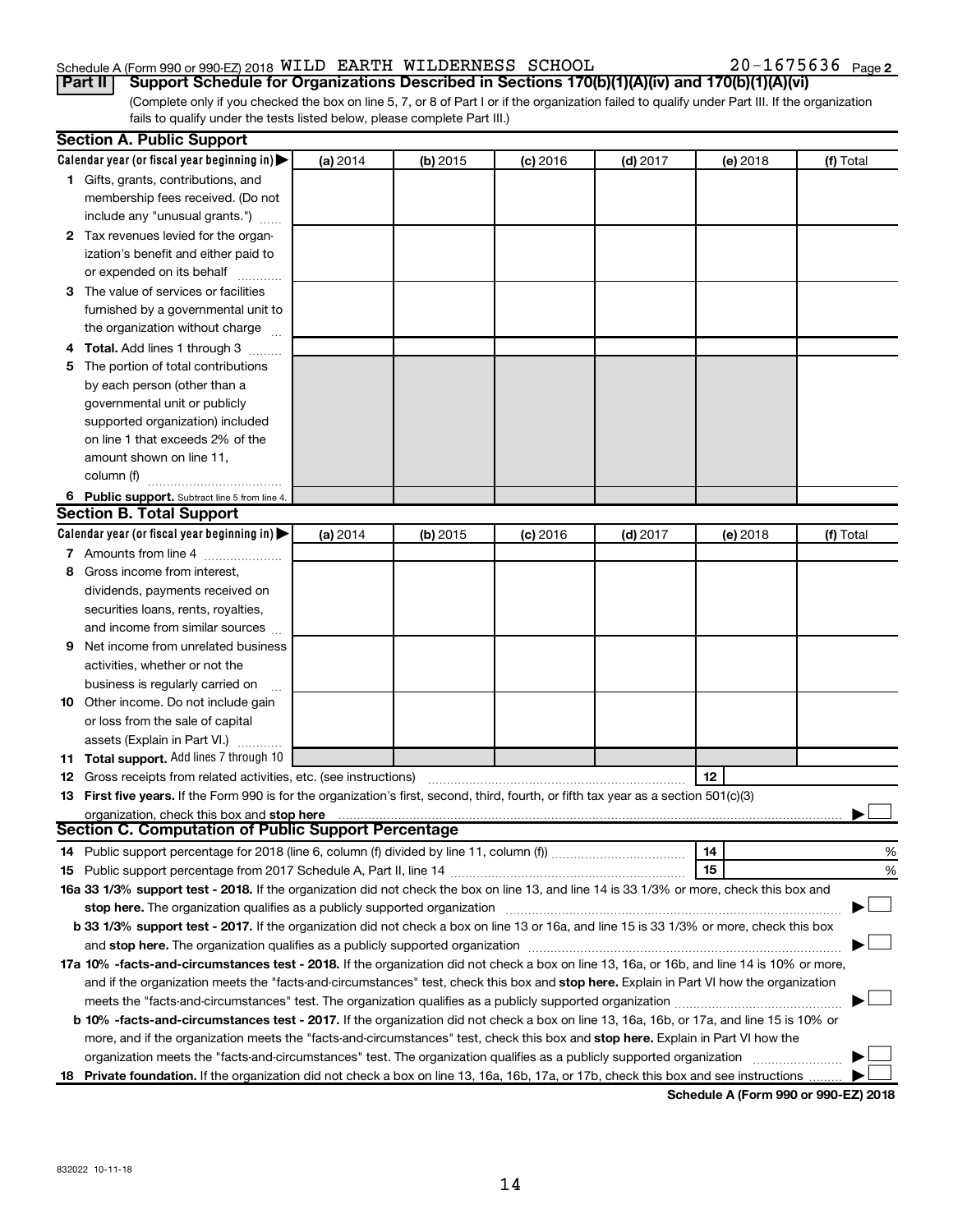#### Schedule A (Form 990 or 990-EZ) 2018  $\verb|WILD ERNESS|$  SCHOOL  $20-1675636$  Page **Part III Support Schedule for Organizations Described in Section 509(a)(2)**

(Complete only if you checked the box on line 10 of Part I or if the organization failed to qualify under Part II. If the organization fails to qualify under the tests listed below, please complete Part II.)

| <b>Section A. Public Support</b>                                                                                                                    |          |           |                   |            |             |                                    |
|-----------------------------------------------------------------------------------------------------------------------------------------------------|----------|-----------|-------------------|------------|-------------|------------------------------------|
| Calendar year (or fiscal year beginning in)                                                                                                         | (a) 2014 | (b) 2015  | $(c)$ 2016        | $(d)$ 2017 | $(e)$ 2018  | (f) Total                          |
| 1 Gifts, grants, contributions, and                                                                                                                 |          |           |                   |            |             |                                    |
| membership fees received. (Do not                                                                                                                   |          |           |                   |            |             |                                    |
| include any "unusual grants.")                                                                                                                      | 161,945. | 222,041.  | 266, 280.         | 681,033.   | 1,376,047.  | 2,707,346.                         |
| 2 Gross receipts from admissions,                                                                                                                   |          |           |                   |            |             |                                    |
| merchandise sold or services per-                                                                                                                   |          |           |                   |            |             |                                    |
| formed, or facilities furnished in<br>any activity that is related to the                                                                           |          |           |                   |            |             |                                    |
| organization's tax-exempt purpose                                                                                                                   | 486,551. | 547, 330. | 612, 452.         | 745,548.   | 869,595.    | 3, 261, 476.                       |
| 3 Gross receipts from activities that                                                                                                               |          |           |                   |            |             |                                    |
| are not an unrelated trade or bus-                                                                                                                  |          |           |                   |            |             |                                    |
| iness under section 513                                                                                                                             |          |           |                   |            |             |                                    |
| 4 Tax revenues levied for the organ-                                                                                                                |          |           |                   |            |             |                                    |
| ization's benefit and either paid to                                                                                                                |          |           |                   |            |             |                                    |
| or expended on its behalf                                                                                                                           |          |           |                   |            |             |                                    |
| 5 The value of services or facilities                                                                                                               |          |           |                   |            |             |                                    |
| furnished by a governmental unit to                                                                                                                 |          |           |                   |            |             |                                    |
| the organization without charge                                                                                                                     |          |           |                   |            |             |                                    |
| <b>6 Total.</b> Add lines 1 through 5                                                                                                               | 648,496. | 769, 371. | 878,732.          | 1,426,581  | 2,245,642   | 5,968,822.                         |
| 7a Amounts included on lines 1, 2, and                                                                                                              |          |           |                   |            |             |                                    |
| 3 received from disqualified persons                                                                                                                |          |           |                   |            |             | 0.                                 |
| <b>b</b> Amounts included on lines 2 and 3 received                                                                                                 |          |           |                   |            |             |                                    |
| from other than disqualified persons that                                                                                                           |          |           |                   |            |             |                                    |
| exceed the greater of \$5,000 or 1% of the<br>amount on line 13 for the year                                                                        |          |           |                   |            |             | 0.                                 |
| c Add lines 7a and 7b                                                                                                                               |          |           |                   |            |             | σ.                                 |
| 8 Public support. (Subtract line 7c from line 6.)                                                                                                   |          |           |                   |            |             | 5,968,822.                         |
| <b>Section B. Total Support</b>                                                                                                                     |          |           |                   |            |             |                                    |
| Calendar year (or fiscal year beginning in)                                                                                                         | (a) 2014 | (b) 2015  | $(c)$ 2016        | $(d)$ 2017 | (e) 2018    | (f) Total                          |
| 9 Amounts from line 6                                                                                                                               | 648,496. | 769,371.  | $\frac{878}{732}$ | 1,426,581  | 2, 245, 642 | 5,968,822.                         |
| <b>10a</b> Gross income from interest,                                                                                                              |          |           |                   |            |             |                                    |
| dividends, payments received on                                                                                                                     |          |           |                   |            |             |                                    |
| securities loans, rents, royalties,<br>and income from similar sources                                                                              | 573.     | 737.      | 840.              | 2,336.     | 6,001.      | 10,487.                            |
| <b>b</b> Unrelated business taxable income                                                                                                          |          |           |                   |            |             |                                    |
| (less section 511 taxes) from businesses                                                                                                            |          |           |                   |            |             |                                    |
| acquired after June 30, 1975                                                                                                                        |          |           |                   |            |             |                                    |
| c Add lines 10a and 10b                                                                                                                             | 573.     | 737.      | 840.              | 2,336.     | 6,001.      | 10,487.                            |
| <b>11</b> Net income from unrelated business                                                                                                        |          |           |                   |            |             |                                    |
| activities not included in line 10b,                                                                                                                |          |           |                   |            |             |                                    |
| whether or not the business is<br>regularly carried on                                                                                              |          |           |                   |            |             |                                    |
| 12 Other income. Do not include gain                                                                                                                |          |           |                   |            |             |                                    |
| or loss from the sale of capital                                                                                                                    |          |           | 1,734.            | 2,856.     | 3,941.      | 8,531.                             |
| assets (Explain in Part VI.)<br><b>13</b> Total support. (Add lines 9, 10c, 11, and 12.)                                                            | 649,069. | 770, 108. | 881,306.          | 1,431,773. | 2, 255, 584 | 5,987,840.                         |
|                                                                                                                                                     |          |           |                   |            |             |                                    |
| 14 First five years. If the Form 990 is for the organization's first, second, third, fourth, or fifth tax year as a section 501(c)(3) organization, |          |           |                   |            |             |                                    |
| check this box and stop here<br>Section C. Computation of Public Support Percentage                                                                 |          |           |                   |            |             |                                    |
|                                                                                                                                                     |          |           |                   |            | 15          | 99.68                              |
| 15 Public support percentage for 2018 (line 8, column (f), divided by line 13, column (f))                                                          |          |           |                   |            | 16          | %<br>99.78<br>$\%$                 |
| 16 Public support percentage from 2017 Schedule A, Part III, line 15<br>Section D. Computation of Investment Income Percentage                      |          |           |                   |            |             |                                    |
|                                                                                                                                                     |          |           |                   |            | 17          | .18                                |
| 17 Investment income percentage for 2018 (line 10c, column (f), divided by line 13, column (f))                                                     |          |           |                   |            |             | $\%$<br>$\overline{.11}$           |
| 18 Investment income percentage from 2017 Schedule A, Part III, line 17                                                                             |          |           |                   |            | 18          | $\%$                               |
| 19a 33 1/3% support tests - 2018. If the organization did not check the box on line 14, and line 15 is more than 33 1/3%, and line 17 is not        |          |           |                   |            |             | $\blacktriangleright$ $\mathbf{X}$ |
| more than 33 1/3%, check this box and stop here. The organization qualifies as a publicly supported organization                                    |          |           |                   |            |             |                                    |
| b 33 1/3% support tests - 2017. If the organization did not check a box on line 14 or line 19a, and line 16 is more than 33 1/3%, and               |          |           |                   |            |             |                                    |
| line 18 is not more than 33 1/3%, check this box and stop here. The organization qualifies as a publicly supported organization                     |          |           |                   |            |             |                                    |
|                                                                                                                                                     |          |           |                   |            |             |                                    |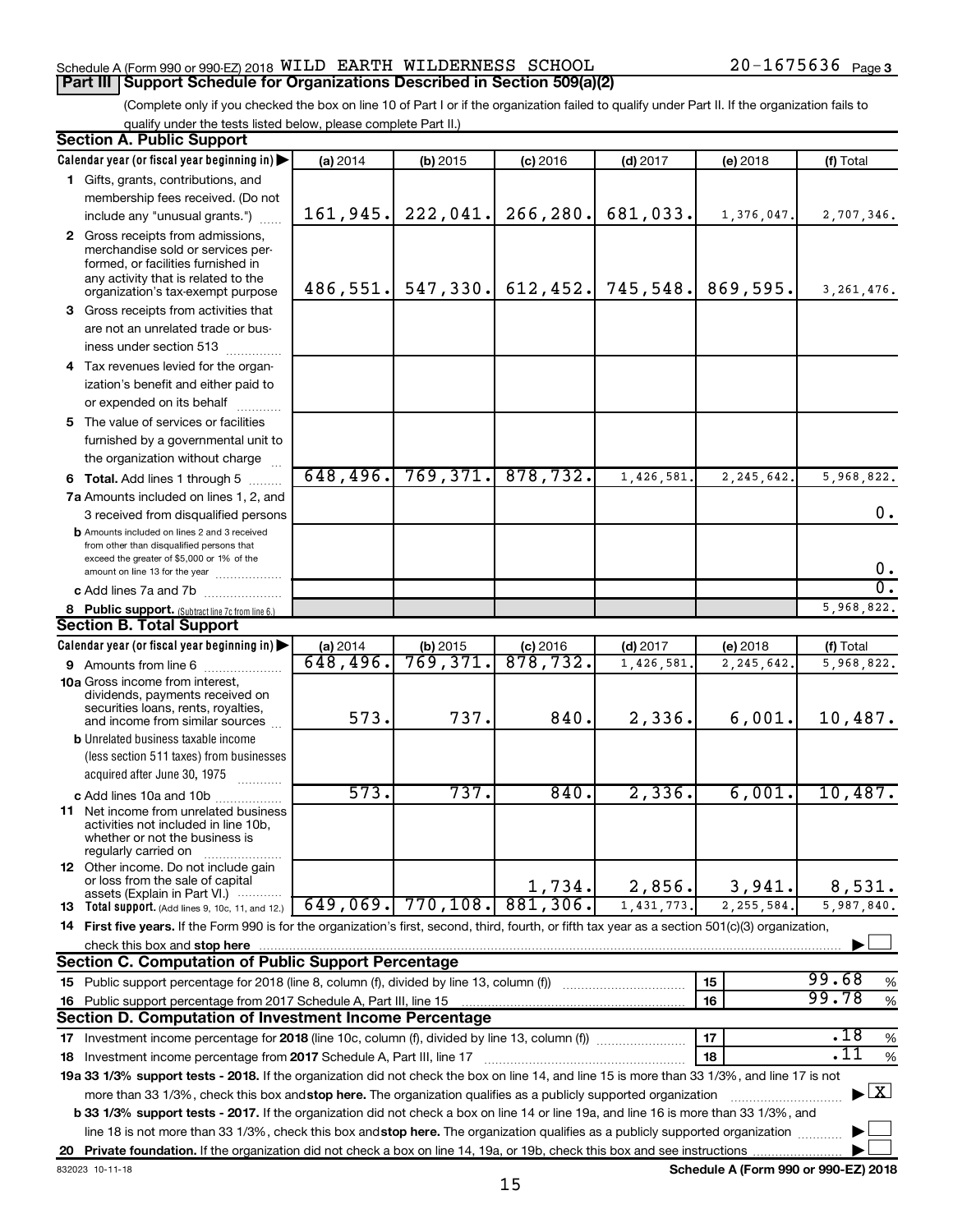**Yes No**

# **Part IV Supporting Organizations**

(Complete only if you checked a box in line 12 on Part I. If you checked 12a of Part I, complete Sections A and B. If you checked 12b of Part I, complete Sections A and C. If you checked 12c of Part I, complete Sections A, D, and E. If you checked 12d of Part I, complete Sections A and D, and complete Part V.)

#### **Section A. All Supporting Organizations**

- **1** Are all of the organization's supported organizations listed by name in the organization's governing documents? If "No," describe in Part VI how the supported organizations are designated. If designated by *class or purpose, describe the designation. If historic and continuing relationship, explain.*
- **2** Did the organization have any supported organization that does not have an IRS determination of status under section 509(a)(1) or (2)? If "Yes," explain in Part **VI** how the organization determined that the supported *organization was described in section 509(a)(1) or (2).*
- **3a** Did the organization have a supported organization described in section 501(c)(4), (5), or (6)? If "Yes," answer *(b) and (c) below.*
- **b** Did the organization confirm that each supported organization qualified under section 501(c)(4), (5), or (6) and satisfied the public support tests under section 509(a)(2)? If "Yes," describe in Part VI when and how the *organization made the determination.*
- **c** Did the organization ensure that all support to such organizations was used exclusively for section 170(c)(2)(B) purposes? If "Yes," explain in Part VI what controls the organization put in place to ensure such use.
- **4 a** *If* Was any supported organization not organized in the United States ("foreign supported organization")? *"Yes," and if you checked 12a or 12b in Part I, answer (b) and (c) below.*
- **b** Did the organization have ultimate control and discretion in deciding whether to make grants to the foreign supported organization? If "Yes," describe in Part VI how the organization had such control and discretion *despite being controlled or supervised by or in connection with its supported organizations.*
- **c** Did the organization support any foreign supported organization that does not have an IRS determination under sections 501(c)(3) and 509(a)(1) or (2)? If "Yes," explain in Part VI what controls the organization used *to ensure that all support to the foreign supported organization was used exclusively for section 170(c)(2)(B) purposes.*
- **5a** Did the organization add, substitute, or remove any supported organizations during the tax year? If "Yes," answer (b) and (c) below (if applicable). Also, provide detail in **Part VI,** including (i) the names and EIN *numbers of the supported organizations added, substituted, or removed; (ii) the reasons for each such action; (iii) the authority under the organization's organizing document authorizing such action; and (iv) how the action was accomplished (such as by amendment to the organizing document).*
- **b Type I or Type II only.** Was any added or substituted supported organization part of a class already designated in the organization's organizing document?
- **c Substitutions only.**  Was the substitution the result of an event beyond the organization's control?
- **6** Did the organization provide support (whether in the form of grants or the provision of services or facilities) to **Part VI.** support or benefit one or more of the filing organization's supported organizations? If "Yes," provide detail in anyone other than (i) its supported organizations, (ii) individuals that are part of the charitable class benefited by one or more of its supported organizations, or (iii) other supporting organizations that also
- **7** Did the organization provide a grant, loan, compensation, or other similar payment to a substantial contributor regard to a substantial contributor? If "Yes," complete Part I of Schedule L (Form 990 or 990-EZ). (as defined in section 4958(c)(3)(C)), a family member of a substantial contributor, or a 35% controlled entity with
- **8** Did the organization make a loan to a disqualified person (as defined in section 4958) not described in line 7? *If "Yes," complete Part I of Schedule L (Form 990 or 990-EZ).*
- **9 a** Was the organization controlled directly or indirectly at any time during the tax year by one or more in section 509(a)(1) or (2))? If "Yes," provide detail in **Part VI.** disqualified persons as defined in section 4946 (other than foundation managers and organizations described
- **b** Did one or more disqualified persons (as defined in line 9a) hold a controlling interest in any entity in which the supporting organization had an interest? If "Yes," provide detail in Part VI.
- **c** Did a disqualified person (as defined in line 9a) have an ownership interest in, or derive any personal benefit from, assets in which the supporting organization also had an interest? If "Yes," provide detail in Part VI.
- **10 a** Was the organization subject to the excess business holdings rules of section 4943 because of section supporting organizations)? If "Yes," answer 10b below. 4943(f) (regarding certain Type II supporting organizations, and all Type III non-functionally integrated
	- **b** Did the organization have any excess business holdings in the tax year? (Use Schedule C, Form 4720, to *determine whether the organization had excess business holdings.)*

**1 2 3a 3b 3c 4a 4b 4c 5a 5b 5c 6 7 8 9a 9b 9c 10a**

**10b**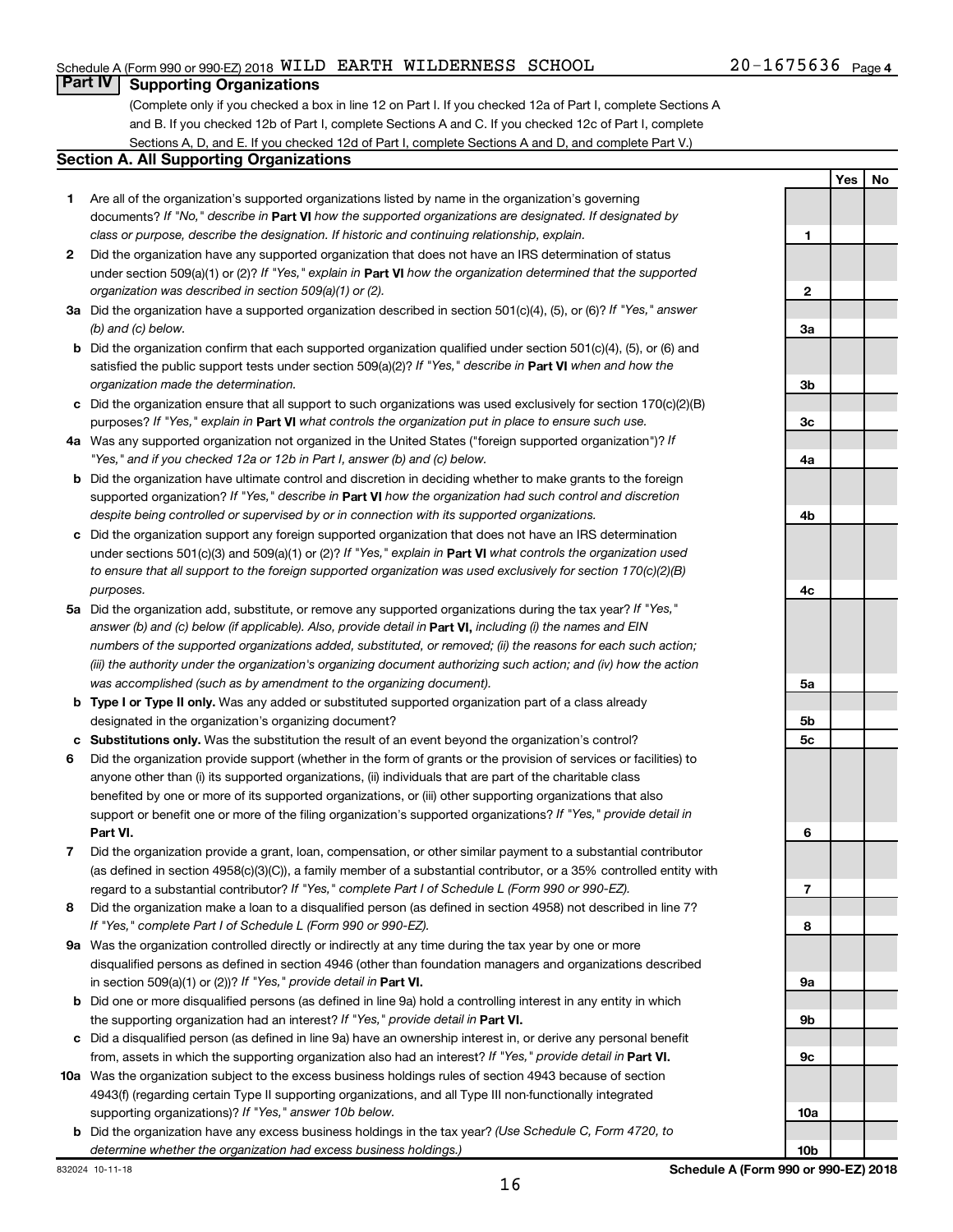# Schedule A (Form 990 or 990-EZ) 2018  $\verb|WILD ERNESS|$  SCHOOL  $20-1675636$  Page **Part IV Supporting Organizations** *(continued)*

|    |                                                                                                                                 |                | Yes | No |
|----|---------------------------------------------------------------------------------------------------------------------------------|----------------|-----|----|
| 11 | Has the organization accepted a gift or contribution from any of the following persons?                                         |                |     |    |
|    | a A person who directly or indirectly controls, either alone or together with persons described in (b) and (c)                  |                |     |    |
|    | below, the governing body of a supported organization?                                                                          | 11a            |     |    |
|    | <b>b</b> A family member of a person described in (a) above?                                                                    | 11b            |     |    |
|    | c A 35% controlled entity of a person described in (a) or (b) above? If "Yes" to a, b, or c, provide detail in Part VI.         | 11c            |     |    |
|    | <b>Section B. Type I Supporting Organizations</b>                                                                               |                |     |    |
|    |                                                                                                                                 |                | Yes | No |
| 1  | Did the directors, trustees, or membership of one or more supported organizations have the power to                             |                |     |    |
|    | regularly appoint or elect at least a majority of the organization's directors or trustees at all times during the              |                |     |    |
|    | tax year? If "No," describe in Part VI how the supported organization(s) effectively operated, supervised, or                   |                |     |    |
|    | controlled the organization's activities. If the organization had more than one supported organization,                         |                |     |    |
|    | describe how the powers to appoint and/or remove directors or trustees were allocated among the supported                       |                |     |    |
|    | organizations and what conditions or restrictions, if any, applied to such powers during the tax year.                          | 1              |     |    |
|    |                                                                                                                                 |                |     |    |
| 2  | Did the organization operate for the benefit of any supported organization other than the supported                             |                |     |    |
|    | organization(s) that operated, supervised, or controlled the supporting organization? If "Yes," explain in                      |                |     |    |
|    | Part VI how providing such benefit carried out the purposes of the supported organization(s) that operated,                     |                |     |    |
|    | supervised, or controlled the supporting organization.                                                                          | $\mathbf{2}$   |     |    |
|    | <b>Section C. Type II Supporting Organizations</b>                                                                              |                |     |    |
|    |                                                                                                                                 |                | Yes | No |
| 1  | Were a majority of the organization's directors or trustees during the tax year also a majority of the directors                |                |     |    |
|    | or trustees of each of the organization's supported organization(s)? If "No," describe in Part VI how control                   |                |     |    |
|    | or management of the supporting organization was vested in the same persons that controlled or managed                          |                |     |    |
|    | the supported organization(s).                                                                                                  | 1              |     |    |
|    | <b>Section D. All Type III Supporting Organizations</b>                                                                         |                |     |    |
|    |                                                                                                                                 |                | Yes | No |
| 1  | Did the organization provide to each of its supported organizations, by the last day of the fifth month of the                  |                |     |    |
|    | organization's tax year, (i) a written notice describing the type and amount of support provided during the prior tax           |                |     |    |
|    | year, (ii) a copy of the Form 990 that was most recently filed as of the date of notification, and (iii) copies of the          |                |     |    |
|    | organization's governing documents in effect on the date of notification, to the extent not previously provided?                | 1              |     |    |
| 2  | Were any of the organization's officers, directors, or trustees either (i) appointed or elected by the supported                |                |     |    |
|    | organization(s) or (ii) serving on the governing body of a supported organization? If "No," explain in Part VI how              |                |     |    |
|    | the organization maintained a close and continuous working relationship with the supported organization(s).                     | 2              |     |    |
| 3  | By reason of the relationship described in (2), did the organization's supported organizations have a                           |                |     |    |
|    | significant voice in the organization's investment policies and in directing the use of the organization's                      |                |     |    |
|    | income or assets at all times during the tax year? If "Yes," describe in Part VI the role the organization's                    |                |     |    |
|    | supported organizations played in this regard.                                                                                  | З              |     |    |
|    | <b>Section E. Type III Functionally Integrated Supporting Organizations</b>                                                     |                |     |    |
| 1  | Check the box next to the method that the organization used to satisfy the Integral Part Test during the yealsee instructions). |                |     |    |
|    | The organization satisfied the Activities Test. Complete line 2 below.                                                          |                |     |    |
| а  |                                                                                                                                 |                |     |    |
| b  | The organization is the parent of each of its supported organizations. Complete line 3 below.                                   |                |     |    |
| с  | The organization supported a governmental entity. Describe in Part VI how you supported a government entity (see instructions). |                |     |    |
| 2  | Activities Test. Answer (a) and (b) below.                                                                                      |                | Yes | No |
| а  | Did substantially all of the organization's activities during the tax year directly further the exempt purposes of              |                |     |    |
|    | the supported organization(s) to which the organization was responsive? If "Yes," then in Part VI identify                      |                |     |    |
|    | those supported organizations and explain how these activities directly furthered their exempt purposes,                        |                |     |    |
|    | how the organization was responsive to those supported organizations, and how the organization determined                       |                |     |    |
|    | that these activities constituted substantially all of its activities.                                                          | 2a             |     |    |
|    | b Did the activities described in (a) constitute activities that, but for the organization's involvement, one or more           |                |     |    |
|    | of the organization's supported organization(s) would have been engaged in? If "Yes," explain in Part VI the                    |                |     |    |
|    | reasons for the organization's position that its supported organization(s) would have engaged in these                          |                |     |    |
|    | activities but for the organization's involvement.                                                                              | 2 <sub>b</sub> |     |    |
| з  | Parent of Supported Organizations. Answer (a) and (b) below.                                                                    |                |     |    |
| а  | Did the organization have the power to regularly appoint or elect a majority of the officers, directors, or                     |                |     |    |
|    | trustees of each of the supported organizations? Provide details in Part VI.                                                    | За             |     |    |
|    | <b>b</b> Did the organization exercise a substantial degree of direction over the policies, programs, and activities of each    |                |     |    |
|    | of its supported organizations? If "Yes," describe in Part VI the role played by the organization in this regard.               | 3b             |     |    |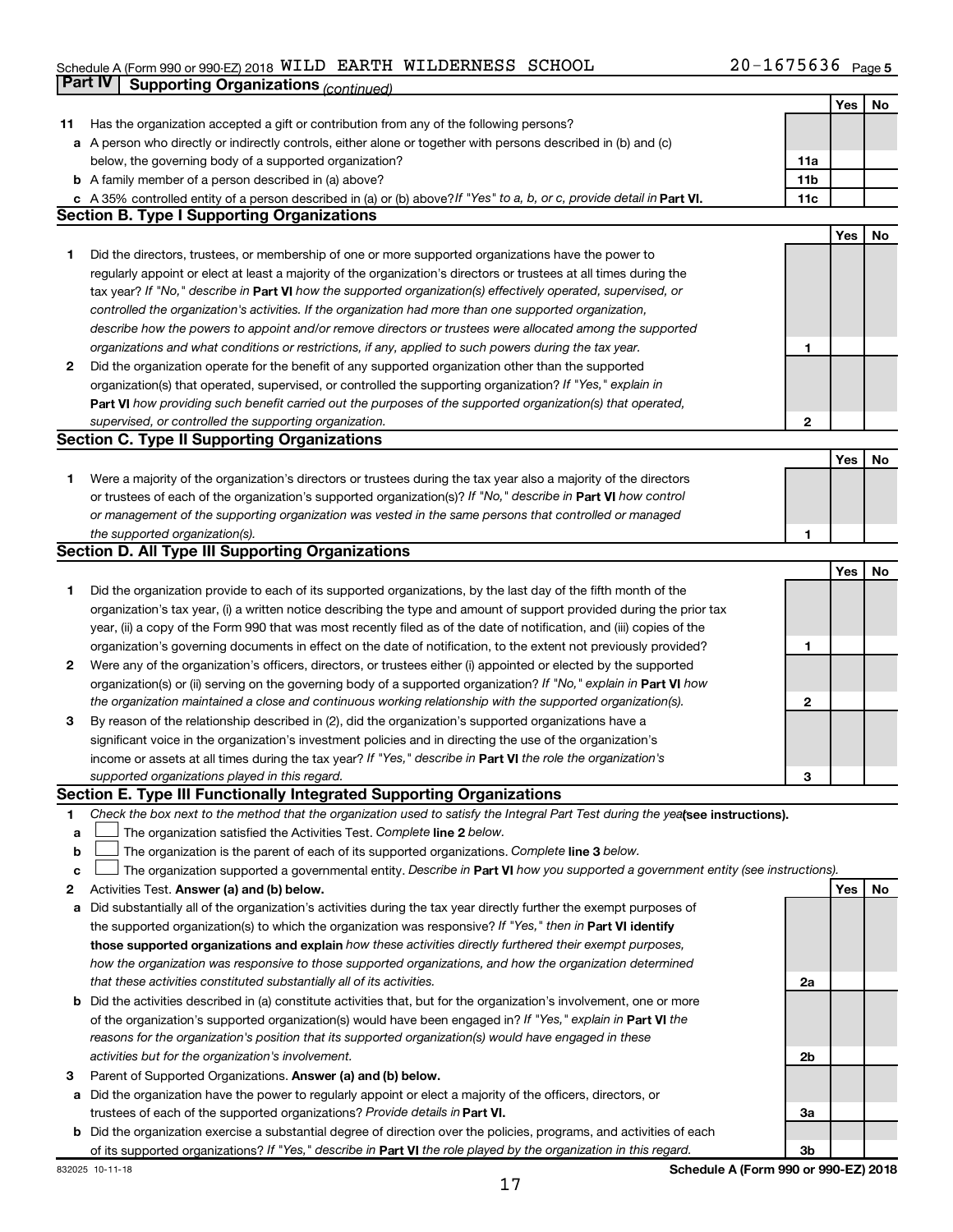### Schedule A (Form 990 or 990-EZ) 2018  $\verb|WILD ERNESS|$  SCHOOL  $20-1675636$  Page **Part V Type III Non-Functionally Integrated 509(a)(3) Supporting Organizations**

### 1 **Letter See instructions.** All Check here if the organization satisfied the Integral Part Test as a qualifying trust on Nov. 20, 1970 (explain in Part VI.) See instructions. All other Type III non-functionally integrated supporting organizations must complete Sections A through E.

|              | Section A - Adjusted Net Income                                              |                          | (A) Prior Year | (B) Current Year<br>(optional) |
|--------------|------------------------------------------------------------------------------|--------------------------|----------------|--------------------------------|
| 1            | Net short-term capital gain                                                  | 1                        |                |                                |
| 2            | Recoveries of prior-year distributions                                       | $\mathbf{2}$             |                |                                |
| З            | Other gross income (see instructions)                                        | 3                        |                |                                |
| 4            | Add lines 1 through 3                                                        | 4                        |                |                                |
| 5            | Depreciation and depletion                                                   | 5                        |                |                                |
| 6            | Portion of operating expenses paid or incurred for production or             |                          |                |                                |
|              | collection of gross income or for management, conservation, or               |                          |                |                                |
|              | maintenance of property held for production of income (see instructions)     | 6                        |                |                                |
| 7            | Other expenses (see instructions)                                            | $\overline{7}$           |                |                                |
| 8            | Adjusted Net Income (subtract lines 5, 6, and 7 from line 4)                 | 8                        |                |                                |
|              | <b>Section B - Minimum Asset Amount</b>                                      |                          | (A) Prior Year | (B) Current Year<br>(optional) |
| 1            | Aggregate fair market value of all non-exempt-use assets (see                |                          |                |                                |
|              | instructions for short tax year or assets held for part of year):            |                          |                |                                |
|              | a Average monthly value of securities                                        | 1a                       |                |                                |
|              | <b>b</b> Average monthly cash balances                                       | 1b                       |                |                                |
|              | <b>c</b> Fair market value of other non-exempt-use assets                    | 1 <sub>c</sub>           |                |                                |
|              | d Total (add lines 1a, 1b, and 1c)                                           | 1d                       |                |                                |
|              | <b>e</b> Discount claimed for blockage or other                              |                          |                |                                |
|              | factors (explain in detail in <b>Part VI</b> ):                              |                          |                |                                |
| 2            | Acquisition indebtedness applicable to non-exempt-use assets                 | $\mathbf{2}$             |                |                                |
| З            | Subtract line 2 from line 1d                                                 | 3                        |                |                                |
| 4            | Cash deemed held for exempt use. Enter 1-1/2% of line 3 (for greater amount, |                          |                |                                |
|              | see instructions)                                                            | 4                        |                |                                |
| 5            | Net value of non-exempt-use assets (subtract line 4 from line 3)             | 5                        |                |                                |
| 6            | Multiply line 5 by .035                                                      | 6                        |                |                                |
| 7            | Recoveries of prior-year distributions                                       | $\overline{\phantom{a}}$ |                |                                |
| 8            | Minimum Asset Amount (add line 7 to line 6)                                  | 8                        |                |                                |
|              | <b>Section C - Distributable Amount</b>                                      |                          |                | <b>Current Year</b>            |
| 1            | Adjusted net income for prior year (from Section A, line 8, Column A)        | 1                        |                |                                |
| $\mathbf{2}$ | Enter 85% of line 1                                                          | $\overline{2}$           |                |                                |
| 3            | Minimum asset amount for prior year (from Section B, line 8, Column A)       | 3                        |                |                                |
| 4            | Enter greater of line 2 or line 3                                            | 4                        |                |                                |
| 5            | Income tax imposed in prior year                                             | 5                        |                |                                |
| 6            | Distributable Amount. Subtract line 5 from line 4, unless subject to         |                          |                |                                |
|              | emergency temporary reduction (see instructions)                             | 6                        |                |                                |
|              |                                                                              |                          |                |                                |

**7** Let Check here if the current year is the organization's first as a non-functionally integrated Type III supporting organization (see instructions).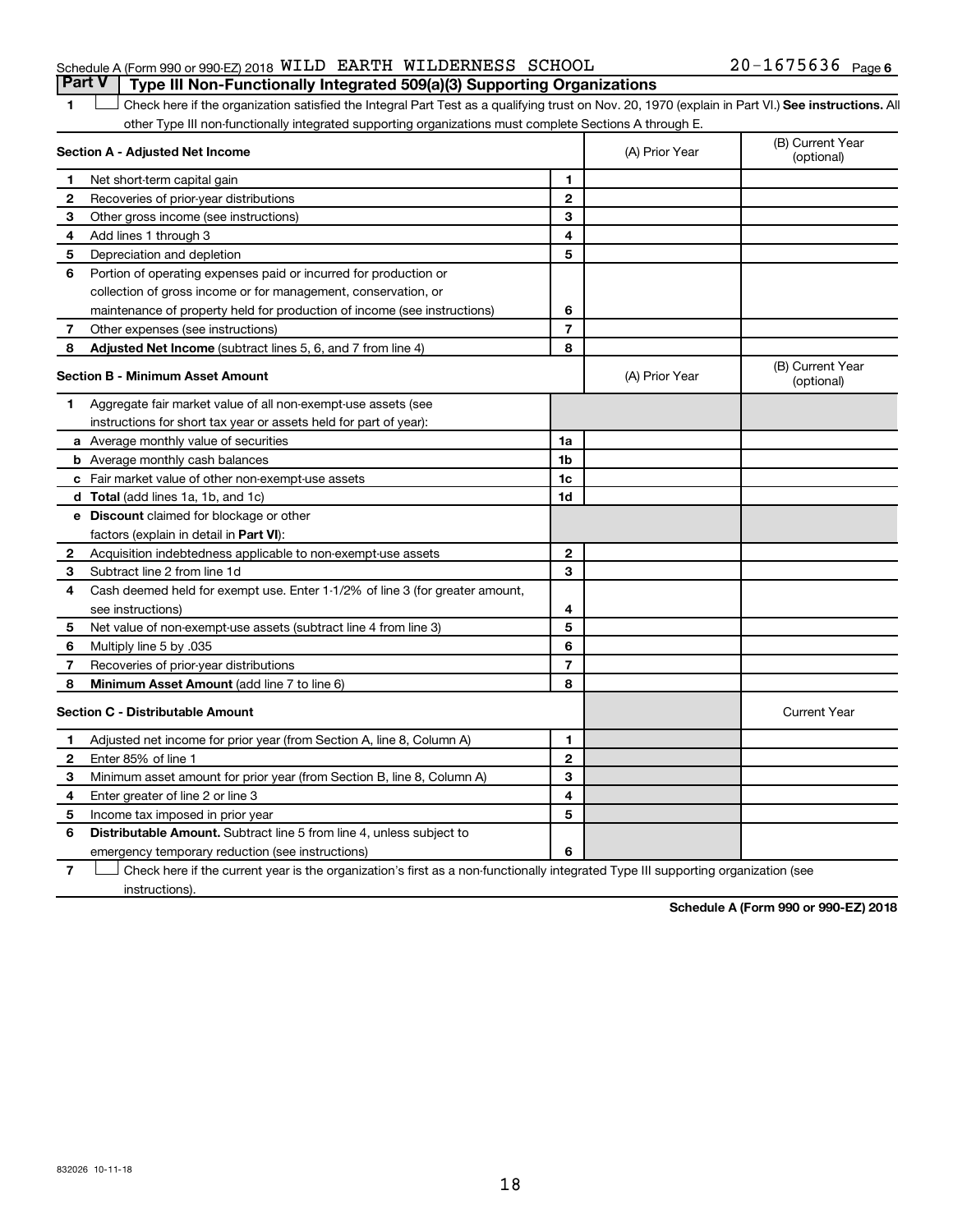#### Schedule A (Form 990 or 990-EZ) 2018 Page WILD EARTH WILDERNESS SCHOOL 20-1675636

| <b>Part V</b><br>Type III Non-Functionally Integrated 509(a)(3) Supporting Organizations (continued) |                                                                                            |                                    |                                               |                                                  |  |  |  |  |
|------------------------------------------------------------------------------------------------------|--------------------------------------------------------------------------------------------|------------------------------------|-----------------------------------------------|--------------------------------------------------|--|--|--|--|
|                                                                                                      | <b>Section D - Distributions</b>                                                           |                                    |                                               | <b>Current Year</b>                              |  |  |  |  |
| 1                                                                                                    | Amounts paid to supported organizations to accomplish exempt purposes                      |                                    |                                               |                                                  |  |  |  |  |
| 2                                                                                                    | Amounts paid to perform activity that directly furthers exempt purposes of supported       |                                    |                                               |                                                  |  |  |  |  |
|                                                                                                      | organizations, in excess of income from activity                                           |                                    |                                               |                                                  |  |  |  |  |
| 3                                                                                                    | Administrative expenses paid to accomplish exempt purposes of supported organizations      |                                    |                                               |                                                  |  |  |  |  |
| 4                                                                                                    | Amounts paid to acquire exempt-use assets                                                  |                                    |                                               |                                                  |  |  |  |  |
| 5                                                                                                    | Qualified set-aside amounts (prior IRS approval required)                                  |                                    |                                               |                                                  |  |  |  |  |
| 6                                                                                                    | Other distributions (describe in Part VI). See instructions.                               |                                    |                                               |                                                  |  |  |  |  |
| 7                                                                                                    | Total annual distributions. Add lines 1 through 6.                                         |                                    |                                               |                                                  |  |  |  |  |
| 8                                                                                                    | Distributions to attentive supported organizations to which the organization is responsive |                                    |                                               |                                                  |  |  |  |  |
|                                                                                                      | (provide details in Part VI). See instructions.                                            |                                    |                                               |                                                  |  |  |  |  |
| 9                                                                                                    | Distributable amount for 2018 from Section C, line 6                                       |                                    |                                               |                                                  |  |  |  |  |
| 10                                                                                                   | Line 8 amount divided by line 9 amount                                                     |                                    |                                               |                                                  |  |  |  |  |
|                                                                                                      | <b>Section E - Distribution Allocations (see instructions)</b>                             | (i)<br><b>Excess Distributions</b> | (ii)<br><b>Underdistributions</b><br>Pre-2018 | (iii)<br><b>Distributable</b><br>Amount for 2018 |  |  |  |  |
| 1.                                                                                                   | Distributable amount for 2018 from Section C, line 6                                       |                                    |                                               |                                                  |  |  |  |  |
| $\mathbf{2}$                                                                                         | Underdistributions, if any, for years prior to 2018 (reason-                               |                                    |                                               |                                                  |  |  |  |  |
|                                                                                                      | able cause required- explain in Part VI). See instructions.                                |                                    |                                               |                                                  |  |  |  |  |
| 3                                                                                                    | Excess distributions carryover, if any, to 2018                                            |                                    |                                               |                                                  |  |  |  |  |
|                                                                                                      | a From 2013                                                                                |                                    |                                               |                                                  |  |  |  |  |
|                                                                                                      | <b>b</b> From 2014                                                                         |                                    |                                               |                                                  |  |  |  |  |
|                                                                                                      | c From 2015                                                                                |                                    |                                               |                                                  |  |  |  |  |
|                                                                                                      | d From 2016                                                                                |                                    |                                               |                                                  |  |  |  |  |
|                                                                                                      | e From 2017                                                                                |                                    |                                               |                                                  |  |  |  |  |
|                                                                                                      | f Total of lines 3a through e                                                              |                                    |                                               |                                                  |  |  |  |  |
|                                                                                                      | <b>g</b> Applied to underdistributions of prior years                                      |                                    |                                               |                                                  |  |  |  |  |
|                                                                                                      | <b>h</b> Applied to 2018 distributable amount                                              |                                    |                                               |                                                  |  |  |  |  |
|                                                                                                      | Carryover from 2013 not applied (see instructions)                                         |                                    |                                               |                                                  |  |  |  |  |
|                                                                                                      | Remainder. Subtract lines 3g, 3h, and 3i from 3f.                                          |                                    |                                               |                                                  |  |  |  |  |
| 4                                                                                                    | Distributions for 2018 from Section D,                                                     |                                    |                                               |                                                  |  |  |  |  |
|                                                                                                      | $line 7$ :                                                                                 |                                    |                                               |                                                  |  |  |  |  |
|                                                                                                      | a Applied to underdistributions of prior years                                             |                                    |                                               |                                                  |  |  |  |  |
|                                                                                                      | <b>b</b> Applied to 2018 distributable amount                                              |                                    |                                               |                                                  |  |  |  |  |
| с                                                                                                    | Remainder. Subtract lines 4a and 4b from 4.                                                |                                    |                                               |                                                  |  |  |  |  |
| 5                                                                                                    | Remaining underdistributions for years prior to 2018, if                                   |                                    |                                               |                                                  |  |  |  |  |
|                                                                                                      | any. Subtract lines 3g and 4a from line 2. For result greater                              |                                    |                                               |                                                  |  |  |  |  |
|                                                                                                      | than zero, explain in Part VI. See instructions.                                           |                                    |                                               |                                                  |  |  |  |  |
| 6                                                                                                    | Remaining underdistributions for 2018. Subtract lines 3h                                   |                                    |                                               |                                                  |  |  |  |  |
|                                                                                                      | and 4b from line 1. For result greater than zero, explain in                               |                                    |                                               |                                                  |  |  |  |  |
|                                                                                                      | <b>Part VI.</b> See instructions.                                                          |                                    |                                               |                                                  |  |  |  |  |
| $\mathbf{7}$                                                                                         | Excess distributions carryover to 2019. Add lines 3j                                       |                                    |                                               |                                                  |  |  |  |  |
|                                                                                                      | and 4c.                                                                                    |                                    |                                               |                                                  |  |  |  |  |
| 8                                                                                                    | Breakdown of line 7:                                                                       |                                    |                                               |                                                  |  |  |  |  |
|                                                                                                      | a Excess from 2014                                                                         |                                    |                                               |                                                  |  |  |  |  |
|                                                                                                      | <b>b</b> Excess from 2015                                                                  |                                    |                                               |                                                  |  |  |  |  |
|                                                                                                      | c Excess from 2016                                                                         |                                    |                                               |                                                  |  |  |  |  |
|                                                                                                      | d Excess from 2017                                                                         |                                    |                                               |                                                  |  |  |  |  |
|                                                                                                      | e Excess from 2018                                                                         |                                    |                                               |                                                  |  |  |  |  |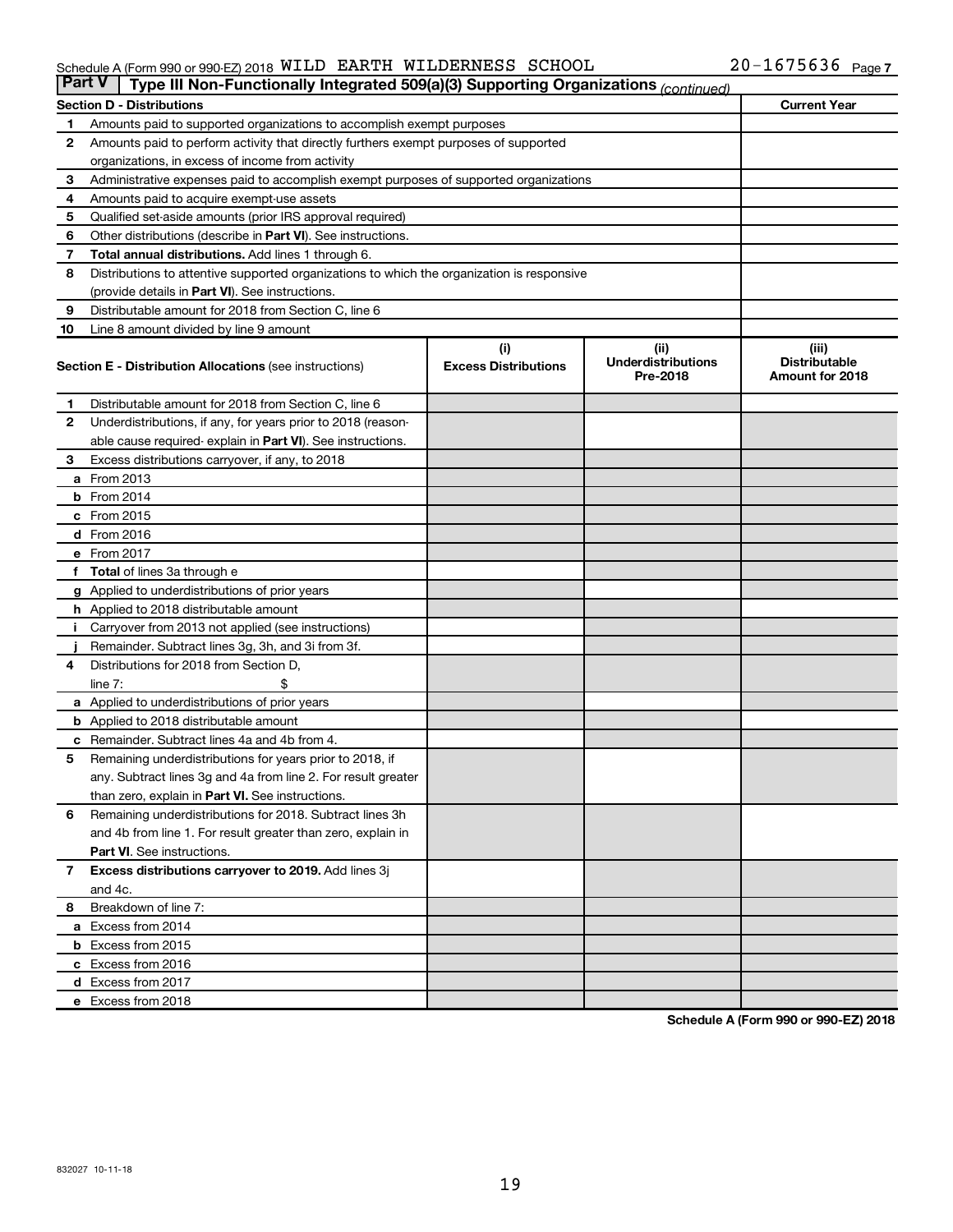| Part VI         | (See instructions.) | Supplemental Information. Provide the explanations required by Part II, line 10; Part II, line 17a or 17b; Part III, line 12;<br>Part IV, Section A, lines 1, 2, 3b, 3c, 4b, 4c, 5a, 6, 9a, 9b, 9c, 11a, 11b, and 11c; Part IV, Section B, lines 1 and 2; Part IV, Section C,<br>line 1; Part IV, Section D, lines 2 and 3; Part IV, Section E, lines 1c, 2a, 2b, 3a, and 3b; Part V, line 1; Part V, Section B, line 1e; Part V,<br>Section D, lines 5, 6, and 8; and Part V, Section E, lines 2, 5, and 6. Also complete this part for any additional information. |  |
|-----------------|---------------------|----------------------------------------------------------------------------------------------------------------------------------------------------------------------------------------------------------------------------------------------------------------------------------------------------------------------------------------------------------------------------------------------------------------------------------------------------------------------------------------------------------------------------------------------------------------------|--|
|                 |                     | SCHEDULE A, PART III, LINE 12, EXPLANATION FOR OTHER INCOME:                                                                                                                                                                                                                                                                                                                                                                                                                                                                                                         |  |
|                 | OTHER REVENUE       |                                                                                                                                                                                                                                                                                                                                                                                                                                                                                                                                                                      |  |
|                 | 2016 AMOUNT:        | \$<br>1,734.                                                                                                                                                                                                                                                                                                                                                                                                                                                                                                                                                         |  |
|                 | 2017 AMOUNT:        | \$<br>2,856.                                                                                                                                                                                                                                                                                                                                                                                                                                                                                                                                                         |  |
|                 | 2018 AMOUNT:        | \$<br>3,941.                                                                                                                                                                                                                                                                                                                                                                                                                                                                                                                                                         |  |
|                 |                     |                                                                                                                                                                                                                                                                                                                                                                                                                                                                                                                                                                      |  |
|                 |                     |                                                                                                                                                                                                                                                                                                                                                                                                                                                                                                                                                                      |  |
|                 |                     |                                                                                                                                                                                                                                                                                                                                                                                                                                                                                                                                                                      |  |
|                 |                     |                                                                                                                                                                                                                                                                                                                                                                                                                                                                                                                                                                      |  |
|                 |                     |                                                                                                                                                                                                                                                                                                                                                                                                                                                                                                                                                                      |  |
|                 |                     |                                                                                                                                                                                                                                                                                                                                                                                                                                                                                                                                                                      |  |
|                 |                     |                                                                                                                                                                                                                                                                                                                                                                                                                                                                                                                                                                      |  |
|                 |                     |                                                                                                                                                                                                                                                                                                                                                                                                                                                                                                                                                                      |  |
|                 |                     |                                                                                                                                                                                                                                                                                                                                                                                                                                                                                                                                                                      |  |
|                 |                     |                                                                                                                                                                                                                                                                                                                                                                                                                                                                                                                                                                      |  |
|                 |                     |                                                                                                                                                                                                                                                                                                                                                                                                                                                                                                                                                                      |  |
|                 |                     |                                                                                                                                                                                                                                                                                                                                                                                                                                                                                                                                                                      |  |
|                 |                     |                                                                                                                                                                                                                                                                                                                                                                                                                                                                                                                                                                      |  |
|                 |                     |                                                                                                                                                                                                                                                                                                                                                                                                                                                                                                                                                                      |  |
|                 |                     |                                                                                                                                                                                                                                                                                                                                                                                                                                                                                                                                                                      |  |
|                 |                     |                                                                                                                                                                                                                                                                                                                                                                                                                                                                                                                                                                      |  |
|                 |                     |                                                                                                                                                                                                                                                                                                                                                                                                                                                                                                                                                                      |  |
|                 |                     |                                                                                                                                                                                                                                                                                                                                                                                                                                                                                                                                                                      |  |
|                 |                     |                                                                                                                                                                                                                                                                                                                                                                                                                                                                                                                                                                      |  |
|                 |                     |                                                                                                                                                                                                                                                                                                                                                                                                                                                                                                                                                                      |  |
|                 |                     |                                                                                                                                                                                                                                                                                                                                                                                                                                                                                                                                                                      |  |
|                 |                     |                                                                                                                                                                                                                                                                                                                                                                                                                                                                                                                                                                      |  |
| 832028 10-11-18 |                     | Schedule A (Form 990 or 990-EZ) 2018<br>20                                                                                                                                                                                                                                                                                                                                                                                                                                                                                                                           |  |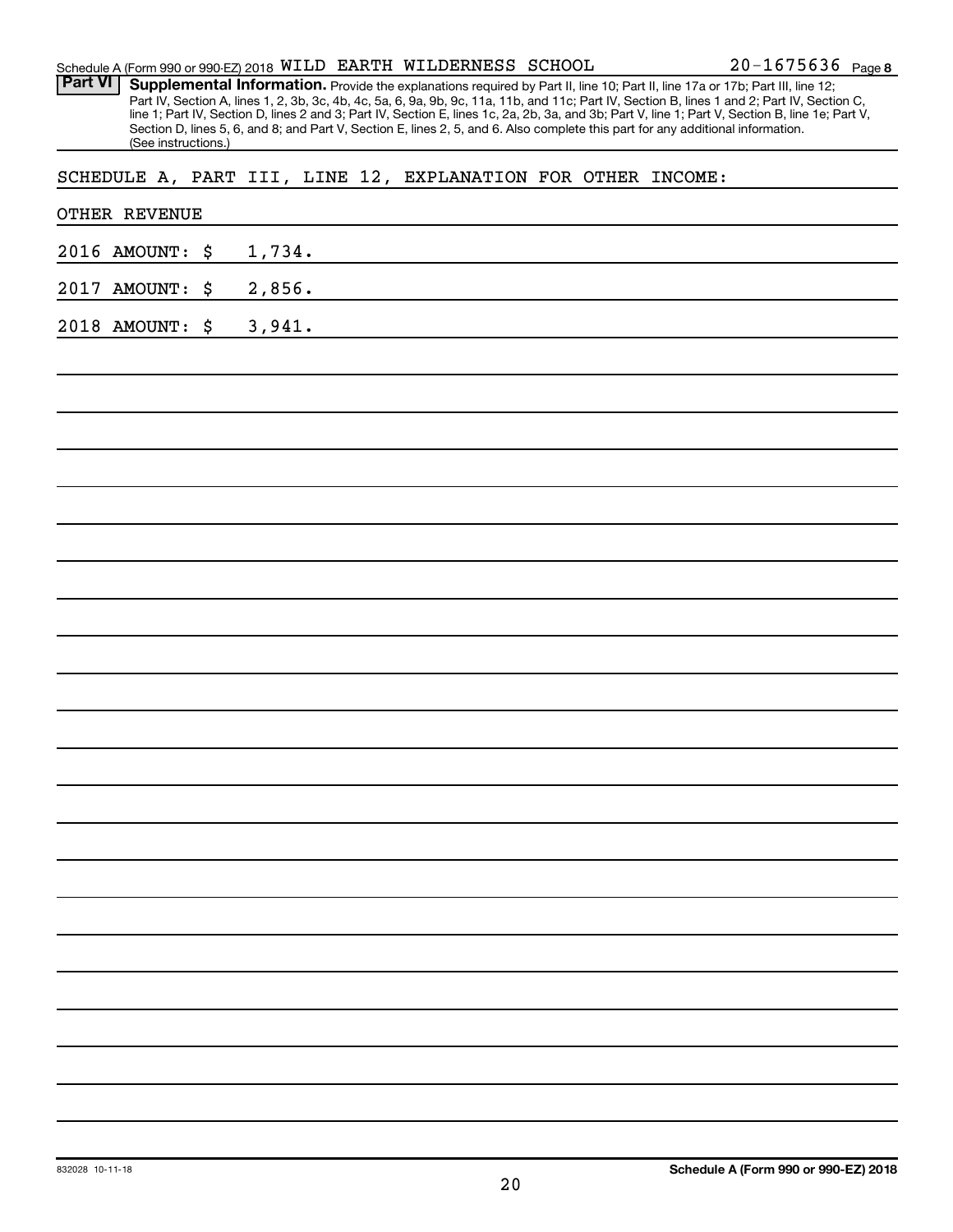| <b>SCHEDULE D</b> |  |  |  |
|-------------------|--|--|--|
|-------------------|--|--|--|

Department of the Treasury Internal Revenue Service

 $\overline{\phantom{a}}$ 

# **SCHEDULE D Supplemental Financial Statements**<br> **Form 990 2018**<br> **Part IV** line 6.7.8.9.10, 11a, 11b, 11d, 11d, 11d, 11d, 11d, 12a, 0r, 12b

**(Form 990) | Complete if the organization answered "Yes" on Form 990, Part IV, line 6, 7, 8, 9, 10, 11a, 11b, 11c, 11d, 11e, 11f, 12a, or 12b.**

**| Attach to Form 990. |Go to www.irs.gov/Form990 for instructions and the latest information.**



#### Name of the organization<br>
WILD EARTH WILDERNESS SCHOOL **EMACH EMACH CONVERSE**<br>
20-1675636 WILD EARTH WILDERNESS SCHOOL

| Part I  | Organizations Maintaining Donor Advised Funds or Other Similar Funds or Accounts. Complete if the                                                          |                         |                                                    |
|---------|------------------------------------------------------------------------------------------------------------------------------------------------------------|-------------------------|----------------------------------------------------|
|         | organization answered "Yes" on Form 990, Part IV, line 6.                                                                                                  | (a) Donor advised funds | (b) Funds and other accounts                       |
| 1       |                                                                                                                                                            |                         |                                                    |
| 2       | Aggregate value of contributions to (during year)                                                                                                          |                         |                                                    |
| З       | Aggregate value of grants from (during year)                                                                                                               |                         |                                                    |
| 4       |                                                                                                                                                            |                         |                                                    |
| 5       | Did the organization inform all donors and donor advisors in writing that the assets held in donor advised funds                                           |                         |                                                    |
|         |                                                                                                                                                            |                         | Yes<br>No                                          |
| 6       | Did the organization inform all grantees, donors, and donor advisors in writing that grant funds can be used only                                          |                         |                                                    |
|         | for charitable purposes and not for the benefit of the donor or donor advisor, or for any other purpose conferring                                         |                         |                                                    |
|         |                                                                                                                                                            |                         | Yes<br>No                                          |
| Part II | Conservation Easements. Complete if the organization answered "Yes" on Form 990, Part IV, line 7.                                                          |                         |                                                    |
| 1       | Purpose(s) of conservation easements held by the organization (check all that apply).                                                                      |                         |                                                    |
|         | Preservation of land for public use (e.g., recreation or education)                                                                                        |                         | Preservation of a historically important land area |
|         | Protection of natural habitat                                                                                                                              |                         | Preservation of a certified historic structure     |
|         | Preservation of open space                                                                                                                                 |                         |                                                    |
| 2       | Complete lines 2a through 2d if the organization held a qualified conservation contribution in the form of a conservation easement on the last             |                         |                                                    |
|         | day of the tax year.                                                                                                                                       |                         | Held at the End of the Tax Year                    |
| а       |                                                                                                                                                            |                         | 2a                                                 |
|         |                                                                                                                                                            |                         | 2 <sub>b</sub>                                     |
|         |                                                                                                                                                            |                         | 2c                                                 |
| d       | Number of conservation easements included in (c) acquired after 7/25/06, and not on a historic structure                                                   |                         |                                                    |
|         |                                                                                                                                                            |                         | 2d                                                 |
| 3       | Number of conservation easements modified, transferred, released, extinguished, or terminated by the organization during the tax                           |                         |                                                    |
|         | year                                                                                                                                                       |                         |                                                    |
| 4       | Number of states where property subject to conservation easement is located >                                                                              |                         |                                                    |
| 5       | Does the organization have a written policy regarding the periodic monitoring, inspection, handling of                                                     |                         |                                                    |
|         | violations, and enforcement of the conservation easements it holds?                                                                                        |                         | Yes<br>No                                          |
| 6       | Staff and volunteer hours devoted to monitoring, inspecting, handling of violations, and enforcing conservation easements during the year                  |                         |                                                    |
|         |                                                                                                                                                            |                         |                                                    |
| 7       | Amount of expenses incurred in monitoring, inspecting, handling of violations, and enforcing conservation easements during the year                        |                         |                                                    |
| 8       | ► \$<br>Does each conservation easement reported on line 2(d) above satisfy the requirements of section 170(h)(4)(B)(i)                                    |                         |                                                    |
|         |                                                                                                                                                            |                         | Yes<br><b>No</b>                                   |
| 9       | In Part XIII, describe how the organization reports conservation easements in its revenue and expense statement, and balance sheet, and                    |                         |                                                    |
|         | include, if applicable, the text of the footnote to the organization's financial statements that describes the organization's accounting for               |                         |                                                    |
|         | conservation easements.                                                                                                                                    |                         |                                                    |
|         | Organizations Maintaining Collections of Art, Historical Treasures, or Other Similar Assets.<br>Part III                                                   |                         |                                                    |
|         | Complete if the organization answered "Yes" on Form 990, Part IV, line 8.                                                                                  |                         |                                                    |
|         | 1a If the organization elected, as permitted under SFAS 116 (ASC 958), not to report in its revenue statement and balance sheet works of art,              |                         |                                                    |
|         | historical treasures, or other similar assets held for public exhibition, education, or research in furtherance of public service, provide, in Part XIII,  |                         |                                                    |
|         | the text of the footnote to its financial statements that describes these items.                                                                           |                         |                                                    |
|         | <b>b</b> If the organization elected, as permitted under SFAS 116 (ASC 958), to report in its revenue statement and balance sheet works of art, historical |                         |                                                    |
|         | treasures, or other similar assets held for public exhibition, education, or research in furtherance of public service, provide the following amounts      |                         |                                                    |
|         | relating to these items:                                                                                                                                   |                         |                                                    |
|         |                                                                                                                                                            |                         | - \$                                               |
|         | (ii) Assets included in Form 990, Part X                                                                                                                   |                         | $\triangleright$ \$                                |
| 2       | If the organization received or held works of art, historical treasures, or other similar assets for financial gain, provide                               |                         |                                                    |
|         | the following amounts required to be reported under SFAS 116 (ASC 958) relating to these items:                                                            |                         |                                                    |
| а       |                                                                                                                                                            |                         | -\$                                                |
|         |                                                                                                                                                            |                         | $\blacktriangleright$ s                            |
|         |                                                                                                                                                            |                         |                                                    |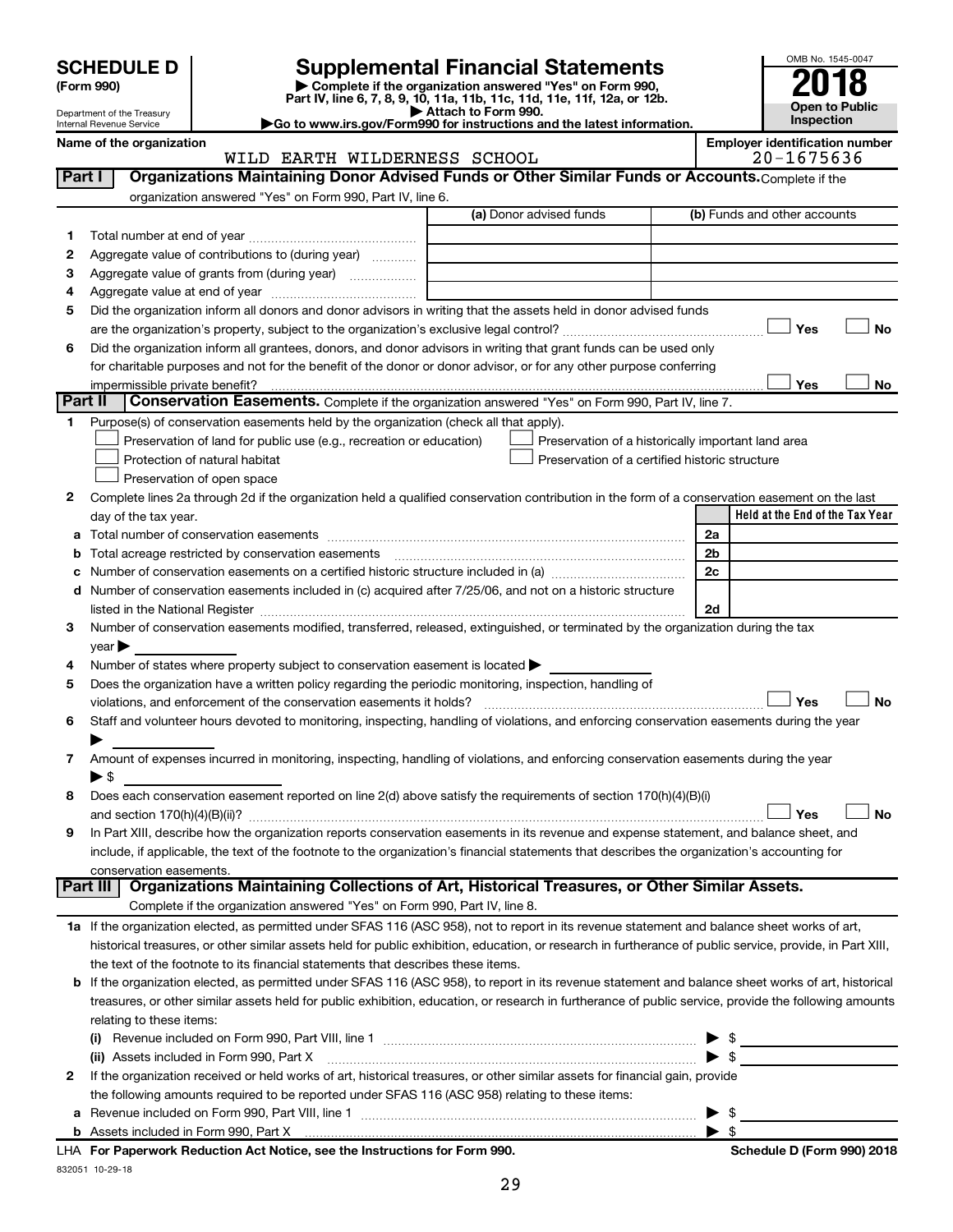|               | Schedule D (Form 990) 2018                                                                                                                                                                                                     | WILD EARTH WILDERNESS SCHOOL |   |                                                                                                                                                                                                                               |           |  |                                                                             |                | $20 - 1675636$ Page 2 |
|---------------|--------------------------------------------------------------------------------------------------------------------------------------------------------------------------------------------------------------------------------|------------------------------|---|-------------------------------------------------------------------------------------------------------------------------------------------------------------------------------------------------------------------------------|-----------|--|-----------------------------------------------------------------------------|----------------|-----------------------|
|               | Part III<br>Organizations Maintaining Collections of Art, Historical Treasures, or Other Similar Assets (continued)                                                                                                            |                              |   |                                                                                                                                                                                                                               |           |  |                                                                             |                |                       |
| 3             | Using the organization's acquisition, accession, and other records, check any of the following that are a significant use of its collection items                                                                              |                              |   |                                                                                                                                                                                                                               |           |  |                                                                             |                |                       |
|               | (check all that apply):                                                                                                                                                                                                        |                              |   |                                                                                                                                                                                                                               |           |  |                                                                             |                |                       |
| a             | Public exhibition                                                                                                                                                                                                              | d                            |   | Loan or exchange programs                                                                                                                                                                                                     |           |  |                                                                             |                |                       |
| b             | Scholarly research                                                                                                                                                                                                             |                              |   | Other and the contract of the contract of the contract of the contract of the contract of the contract of the contract of the contract of the contract of the contract of the contract of the contract of the contract of the |           |  |                                                                             |                |                       |
| с             | Preservation for future generations                                                                                                                                                                                            |                              |   |                                                                                                                                                                                                                               |           |  |                                                                             |                |                       |
| 4             | Provide a description of the organization's collections and explain how they further the organization's exempt purpose in Part XIII.                                                                                           |                              |   |                                                                                                                                                                                                                               |           |  |                                                                             |                |                       |
| 5             | During the year, did the organization solicit or receive donations of art, historical treasures, or other similar assets                                                                                                       |                              |   |                                                                                                                                                                                                                               |           |  |                                                                             |                |                       |
|               |                                                                                                                                                                                                                                |                              |   |                                                                                                                                                                                                                               |           |  |                                                                             | Yes            | No                    |
|               | Part IV I<br><b>Escrow and Custodial Arrangements.</b> Complete if the organization answered "Yes" on Form 990, Part IV, line 9, or<br>reported an amount on Form 990, Part X, line 21.                                        |                              |   |                                                                                                                                                                                                                               |           |  |                                                                             |                |                       |
|               | 1a Is the organization an agent, trustee, custodian or other intermediary for contributions or other assets not included                                                                                                       |                              |   |                                                                                                                                                                                                                               |           |  |                                                                             |                |                       |
|               |                                                                                                                                                                                                                                |                              |   |                                                                                                                                                                                                                               |           |  |                                                                             | Yes            | <b>No</b>             |
|               | b If "Yes," explain the arrangement in Part XIII and complete the following table:                                                                                                                                             |                              |   |                                                                                                                                                                                                                               |           |  |                                                                             |                |                       |
|               |                                                                                                                                                                                                                                |                              |   |                                                                                                                                                                                                                               |           |  |                                                                             | Amount         |                       |
|               |                                                                                                                                                                                                                                |                              |   |                                                                                                                                                                                                                               |           |  | 1c                                                                          |                |                       |
|               |                                                                                                                                                                                                                                |                              |   |                                                                                                                                                                                                                               |           |  | 1d                                                                          |                |                       |
|               | e Distributions during the year measurement contracts and all the product of the set of the set of the set of the set of the set of the set of the set of the set of the set of the set of the set of the set of the set of th |                              |   |                                                                                                                                                                                                                               |           |  | 1e                                                                          |                |                       |
|               |                                                                                                                                                                                                                                |                              |   |                                                                                                                                                                                                                               |           |  | 1f                                                                          |                |                       |
|               | 2a Did the organization include an amount on Form 990, Part X, line 21, for escrow or custodial account liability?                                                                                                             |                              |   |                                                                                                                                                                                                                               |           |  |                                                                             | Yes            | No                    |
|               | <b>b</b> If "Yes," explain the arrangement in Part XIII. Check here if the explanation has been provided on Part XIII                                                                                                          |                              |   |                                                                                                                                                                                                                               |           |  |                                                                             |                |                       |
| <b>Part V</b> | <b>Endowment Funds.</b> Complete if the organization answered "Yes" on Form 990, Part IV, line 10.                                                                                                                             |                              |   |                                                                                                                                                                                                                               |           |  |                                                                             |                |                       |
|               |                                                                                                                                                                                                                                | (a) Current year             |   | (b) Prior year                                                                                                                                                                                                                |           |  | (c) Two years back $\vert$ (d) Three years back $\vert$ (e) Four years back |                |                       |
|               | 1a Beginning of year balance                                                                                                                                                                                                   |                              |   |                                                                                                                                                                                                                               |           |  |                                                                             |                |                       |
| b             |                                                                                                                                                                                                                                |                              |   |                                                                                                                                                                                                                               |           |  |                                                                             |                |                       |
| с             | Net investment earnings, gains, and losses                                                                                                                                                                                     |                              |   |                                                                                                                                                                                                                               |           |  |                                                                             |                |                       |
|               |                                                                                                                                                                                                                                |                              |   |                                                                                                                                                                                                                               |           |  |                                                                             |                |                       |
|               | e Other expenditures for facilities                                                                                                                                                                                            |                              |   |                                                                                                                                                                                                                               |           |  |                                                                             |                |                       |
|               | and programs                                                                                                                                                                                                                   |                              |   |                                                                                                                                                                                                                               |           |  |                                                                             |                |                       |
|               |                                                                                                                                                                                                                                |                              |   |                                                                                                                                                                                                                               |           |  |                                                                             |                |                       |
| g             |                                                                                                                                                                                                                                |                              |   |                                                                                                                                                                                                                               |           |  |                                                                             |                |                       |
| 2             | Provide the estimated percentage of the current year end balance (line 1g, column (a)) held as:                                                                                                                                |                              |   |                                                                                                                                                                                                                               |           |  |                                                                             |                |                       |
| а             | Board designated or quasi-endowment >                                                                                                                                                                                          |                              | % |                                                                                                                                                                                                                               |           |  |                                                                             |                |                       |
| b             | Permanent endowment                                                                                                                                                                                                            | %                            |   |                                                                                                                                                                                                                               |           |  |                                                                             |                |                       |
|               | <b>c</b> Temporarily restricted endowment $\blacktriangleright$                                                                                                                                                                | %                            |   |                                                                                                                                                                                                                               |           |  |                                                                             |                |                       |
|               | The percentages on lines 2a, 2b, and 2c should equal 100%.                                                                                                                                                                     |                              |   |                                                                                                                                                                                                                               |           |  |                                                                             |                |                       |
|               | 3a Are there endowment funds not in the possession of the organization that are held and administered for the organization                                                                                                     |                              |   |                                                                                                                                                                                                                               |           |  |                                                                             |                |                       |
|               | by:                                                                                                                                                                                                                            |                              |   |                                                                                                                                                                                                                               |           |  |                                                                             |                | Yes<br>No             |
|               | (i)                                                                                                                                                                                                                            |                              |   |                                                                                                                                                                                                                               |           |  |                                                                             | 3a(i)          |                       |
|               |                                                                                                                                                                                                                                |                              |   |                                                                                                                                                                                                                               |           |  |                                                                             | 3a(ii)         |                       |
|               |                                                                                                                                                                                                                                |                              |   |                                                                                                                                                                                                                               |           |  |                                                                             | 3b             |                       |
| 4             | Describe in Part XIII the intended uses of the organization's endowment funds.                                                                                                                                                 |                              |   |                                                                                                                                                                                                                               |           |  |                                                                             |                |                       |
|               | Land, Buildings, and Equipment.<br><b>Part VI</b>                                                                                                                                                                              |                              |   |                                                                                                                                                                                                                               |           |  |                                                                             |                |                       |
|               | Complete if the organization answered "Yes" on Form 990, Part IV, line 11a. See Form 990, Part X, line 10.                                                                                                                     |                              |   |                                                                                                                                                                                                                               |           |  |                                                                             |                |                       |
|               | Description of property                                                                                                                                                                                                        | (a) Cost or other            |   | (b) Cost or other                                                                                                                                                                                                             |           |  | (c) Accumulated                                                             | (d) Book value |                       |
|               | basis (investment)<br>depreciation<br>basis (other)                                                                                                                                                                            |                              |   |                                                                                                                                                                                                                               |           |  |                                                                             |                |                       |
|               |                                                                                                                                                                                                                                |                              |   |                                                                                                                                                                                                                               | 573,935.  |  |                                                                             |                | 573,935.              |
|               |                                                                                                                                                                                                                                |                              |   |                                                                                                                                                                                                                               |           |  |                                                                             |                |                       |
|               | c Leasehold improvements                                                                                                                                                                                                       |                              |   |                                                                                                                                                                                                                               | 525, 177. |  | 14,250.                                                                     |                | 510, 927.             |
|               |                                                                                                                                                                                                                                |                              |   |                                                                                                                                                                                                                               |           |  |                                                                             |                |                       |
|               |                                                                                                                                                                                                                                |                              |   |                                                                                                                                                                                                                               | 14,494.   |  | 7,606.                                                                      |                | 6,888.                |
|               | Total. Add lines 1a through 1e. (Column (d) must equal Form 990, Part X, column (B), line 10c.)                                                                                                                                |                              |   |                                                                                                                                                                                                                               |           |  |                                                                             |                | 1,091,750.            |

**Schedule D (Form 990) 2018**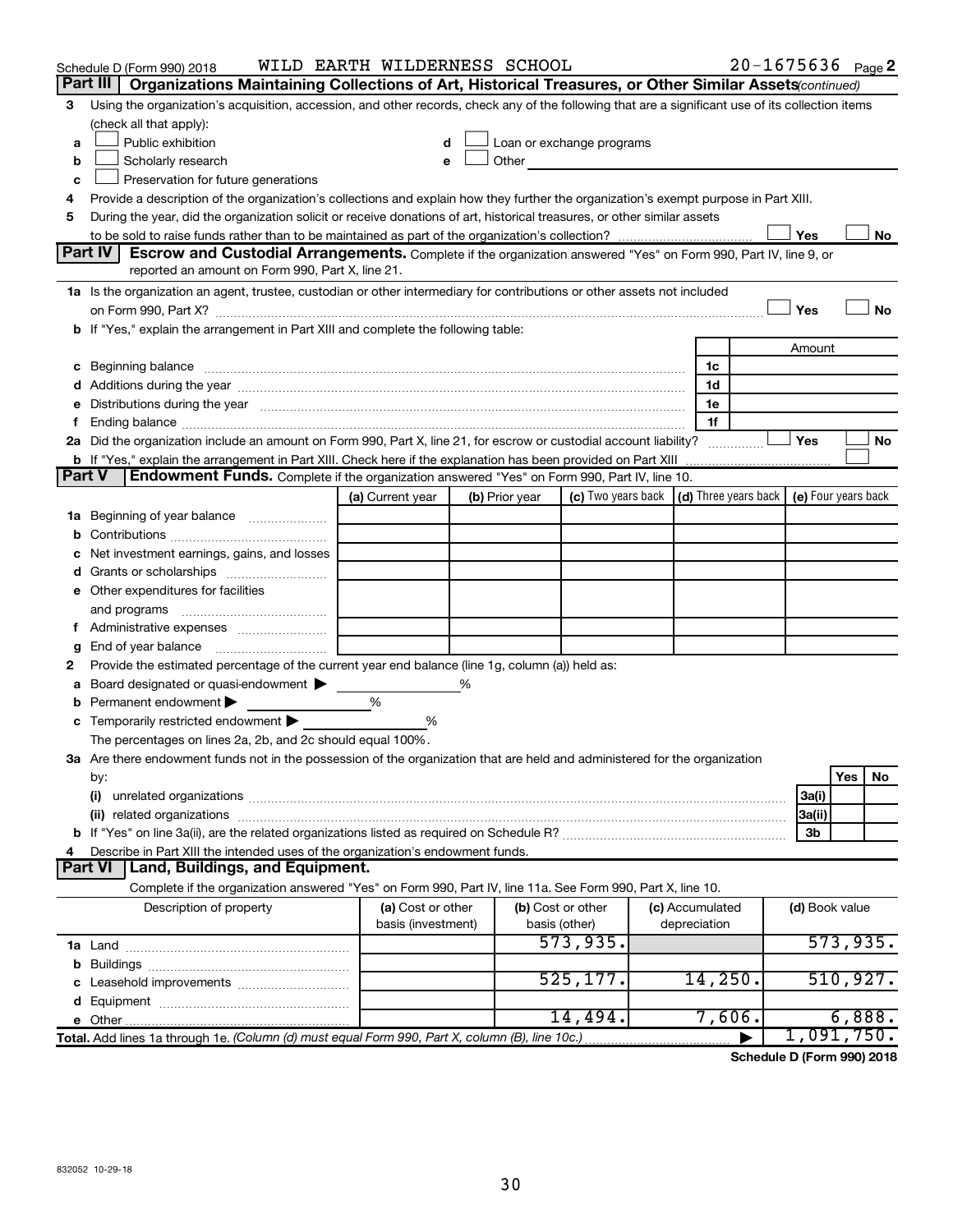|  | Schedule D (Form 990) 2018                      |  | WILD EARTH WILDERNESS SCHOOL | $20 - 1675636$ Page 3 |  |
|--|-------------------------------------------------|--|------------------------------|-----------------------|--|
|  | <b>Part VII</b> Investments - Other Securities. |  |                              |                       |  |

| Complete if the organization answered "Yes" on Form 990, Part IV, line 11b. See Form 990, Part X, line 12. |                |                                                           |  |  |  |  |
|------------------------------------------------------------------------------------------------------------|----------------|-----------------------------------------------------------|--|--|--|--|
| (a) Description of security or category (including name of security)                                       | (b) Book value | (c) Method of valuation: Cost or end-of-year market value |  |  |  |  |
| (1) Financial derivatives                                                                                  |                |                                                           |  |  |  |  |
| (2) Closely-held equity interests                                                                          |                |                                                           |  |  |  |  |
| (3) Other                                                                                                  |                |                                                           |  |  |  |  |
| (A)                                                                                                        |                |                                                           |  |  |  |  |
| (B)                                                                                                        |                |                                                           |  |  |  |  |
| (C)                                                                                                        |                |                                                           |  |  |  |  |
| (D)                                                                                                        |                |                                                           |  |  |  |  |
| (E)                                                                                                        |                |                                                           |  |  |  |  |
| (F)                                                                                                        |                |                                                           |  |  |  |  |
| (G)                                                                                                        |                |                                                           |  |  |  |  |
| (H)                                                                                                        |                |                                                           |  |  |  |  |
| <b>Total.</b> (Col. (b) must equal Form 990, Part X, col. (B) line 12.) $\blacktriangleright$              |                |                                                           |  |  |  |  |
| <b>Dart VIII Investments Dreamen Belgted</b>                                                               |                |                                                           |  |  |  |  |

#### **Part VIII Investments - Program Related.**

Complete if the organization answered "Yes" on Form 990, Part IV, line 11c. See Form 990, Part X, line 13.

| (a) Description of investment                                                           | (b) Book value | (c) Method of valuation: Cost or end-of-year market value |
|-----------------------------------------------------------------------------------------|----------------|-----------------------------------------------------------|
| (1)                                                                                     |                |                                                           |
| (2)                                                                                     |                |                                                           |
| (3)                                                                                     |                |                                                           |
| (4)                                                                                     |                |                                                           |
| (5)                                                                                     |                |                                                           |
| (6)                                                                                     |                |                                                           |
| (7)                                                                                     |                |                                                           |
| (8)                                                                                     |                |                                                           |
| (9)                                                                                     |                |                                                           |
| Total. (Col. (b) must equal Form 990, Part X, col. (B) line $13.$ $\blacktriangleright$ |                |                                                           |

# **Part IX Other Assets.**

Complete if the organization answered "Yes" on Form 990, Part IV, line 11d. See Form 990, Part X, line 15.

| (a) Description           | (b) Book value |
|---------------------------|----------------|
| SECURITY DEPOSIT<br>(1)   | 2,100.         |
| PLEDGES RECEIVABLE<br>(2) | 293,541.       |
| $\left(3\right)$          |                |
| (4)                       |                |
| (5)                       |                |
| (6)                       |                |
| (7)                       |                |
| (8)                       |                |
| (9)                       |                |
|                           | 295,641.       |

#### **Part X Other Liabilities.**

Complete if the organization answered "Yes" on Form 990, Part IV, line 11e or 11f. See Form 990, Part X, line 25.

| -1. | (a) Description of liability                                       | (b) Book value |
|-----|--------------------------------------------------------------------|----------------|
|     | Federal income taxes                                               |                |
| (2) |                                                                    |                |
| (3) |                                                                    |                |
| (4) |                                                                    |                |
| (5) |                                                                    |                |
| (6) |                                                                    |                |
|     |                                                                    |                |
| (8) |                                                                    |                |
| (9) |                                                                    |                |
|     | Total. (Column (b) must equal Form 990, Part X, col. (B) line 25.) |                |

**2.** Liability for uncertain tax positions. In Part XIII, provide the text of the footnote to the organization's financial statements that reports the organization's liability for uncertain tax positions under FIN 48 (ASC 740). Check here if the text of the footnote has been provided in Part XIII  $\Box$ 

**Schedule D (Form 990) 2018**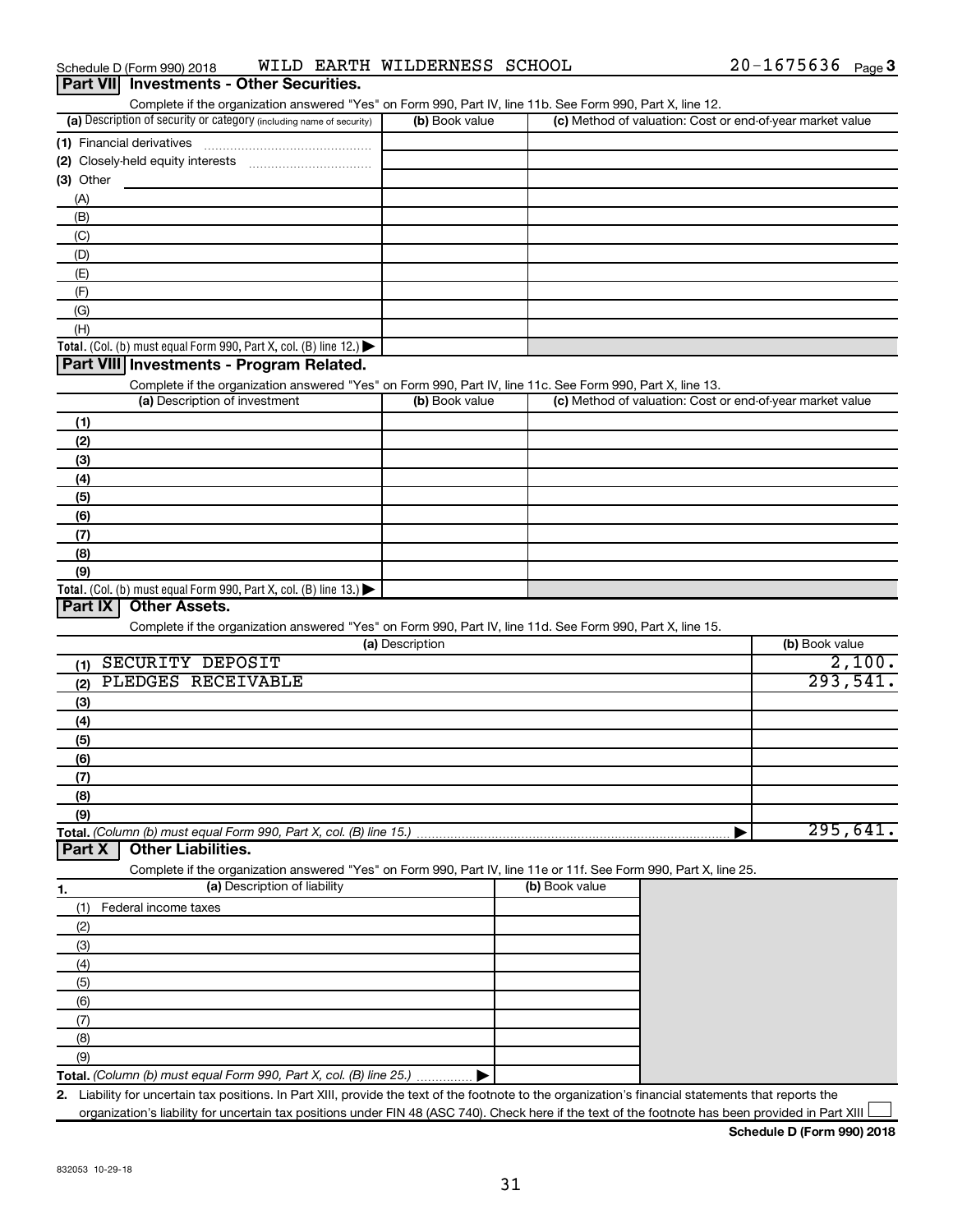|    | WILD EARTH WILDERNESS SCHOOL<br>Schedule D (Form 990) 2018                                                                                                                                                                          |                |        |                | $20 - 1675636$ Page 4 |
|----|-------------------------------------------------------------------------------------------------------------------------------------------------------------------------------------------------------------------------------------|----------------|--------|----------------|-----------------------|
|    | Reconciliation of Revenue per Audited Financial Statements With Revenue per Return.<br>Part XI                                                                                                                                      |                |        |                |                       |
|    | Complete if the organization answered "Yes" on Form 990, Part IV, line 12a.                                                                                                                                                         |                |        |                |                       |
| 1  | Total revenue, gains, and other support per audited financial statements                                                                                                                                                            |                |        | $\blacksquare$ | 2, 255, 584.          |
| 2  | Amounts included on line 1 but not on Form 990, Part VIII, line 12:                                                                                                                                                                 |                |        |                |                       |
| a  |                                                                                                                                                                                                                                     | 2a             |        |                |                       |
| b  |                                                                                                                                                                                                                                     | 2 <sub>b</sub> |        |                |                       |
|    | Recoveries of prior year grants [111] Recoveries of prior year grants [11] Recoveries of prior year grants                                                                                                                          | 2c             |        |                |                       |
| d  |                                                                                                                                                                                                                                     | 2d             | 8,974. |                |                       |
| е  | Add lines 2a through 2d                                                                                                                                                                                                             |                |        | 2e             | 8,974.                |
| 3  |                                                                                                                                                                                                                                     |                |        | 3              | 2, 246, 610.          |
| 4  | Amounts included on Form 990, Part VIII, line 12, but not on line 1:                                                                                                                                                                |                |        |                |                       |
| a  |                                                                                                                                                                                                                                     | 4a             |        |                |                       |
|    |                                                                                                                                                                                                                                     | 4h             |        |                |                       |
|    | Add lines 4a and 4b                                                                                                                                                                                                                 |                |        | 4c             | 0.                    |
| 5  |                                                                                                                                                                                                                                     |                |        |                | 2, 246, 610.          |
|    | Part XII   Reconciliation of Expenses per Audited Financial Statements With Expenses per Return.                                                                                                                                    |                |        |                |                       |
|    | Complete if the organization answered "Yes" on Form 990, Part IV, line 12a.                                                                                                                                                         |                |        |                |                       |
| 1  |                                                                                                                                                                                                                                     |                |        | $\blacksquare$ | 1,737,479.            |
| 2  | Amounts included on line 1 but not on Form 990, Part IX, line 25:                                                                                                                                                                   |                |        |                |                       |
| a  |                                                                                                                                                                                                                                     | 2a             |        |                |                       |
| b  | Prior year adjustments <b>communications</b> and contained a state of the contained and contained a state of the contained and contained a state of the contained and contained a state of the contained and contained a state of t | 2 <sub>b</sub> |        |                |                       |
| C  |                                                                                                                                                                                                                                     | 2c             |        |                |                       |
| d  |                                                                                                                                                                                                                                     | 2d             | 8,974. |                |                       |
| e  | Add lines 2a through 2d <b>manufactures</b> in the contract of the contract of the contract of the contract of the contract of the contract of the contract of the contract of the contract of the contract of the contract of the  |                |        | 2e             | 8,974.                |
| 3  |                                                                                                                                                                                                                                     |                |        | $\mathbf{a}$   | 1,728,505.            |
|    | Amounts included on Form 990, Part IX, line 25, but not on line 1:                                                                                                                                                                  |                |        |                |                       |
| a  | Investment expenses not included on Form 990, Part VIII, line 7b [100] [100] [100] [100] [100] [100] [100] [10                                                                                                                      | 4a             |        |                |                       |
| b  | Other (Describe in Part XIII.) <b>Construction Contract Construction</b> Chemistry Chemistry Chemistry Chemistry Chemistry                                                                                                          | 4 <sub>b</sub> |        |                |                       |
| C. | Add lines 4a and 4b                                                                                                                                                                                                                 |                |        | 4с             | υ.                    |
| 5. |                                                                                                                                                                                                                                     |                |        | 5              | 1,728,505.            |
|    | <b>Part XIII Supplemental Information.</b>                                                                                                                                                                                          |                |        |                |                       |
|    | Dravide the descriptions required for Dart II, lines $9.5$ and $0.0$ Dart III, lines to and $4.0$ Dart IV, lines the and $2b$ , Dart V, line $4.0$ Dart V, line $2.0$ Dart VI.                                                      |                |        |                |                       |

Provide the descriptions required for Part II, lines 3, 5, and 9; Part III, lines 1a and 4; Part IV, lines 1b and 2b; Part V, line 4; Part X, line 2; Part XI, lines 2d and 4b; and Part XII, lines 2d and 4b. Also complete this part to provide any additional information.

# PART XI, LINE 2D - OTHER ADJUSTMENTS:

| COST OF SALES                         | 4,720. |
|---------------------------------------|--------|
| FUNDRAISING EXPENSES                  | 4,254. |
| TOTAL TO SCHEDULE D, PART XI, LINE 2D | 8,974. |

# PART XII, LINE 2D - OTHER ADJUSTMENTS:

| COST OF SALES                          | 4,720. |
|----------------------------------------|--------|
| FUNDRAISING EXPENSES                   | 4,254. |
| TOTAL TO SCHEDULE D, PART XII, LINE 2D | 8,974. |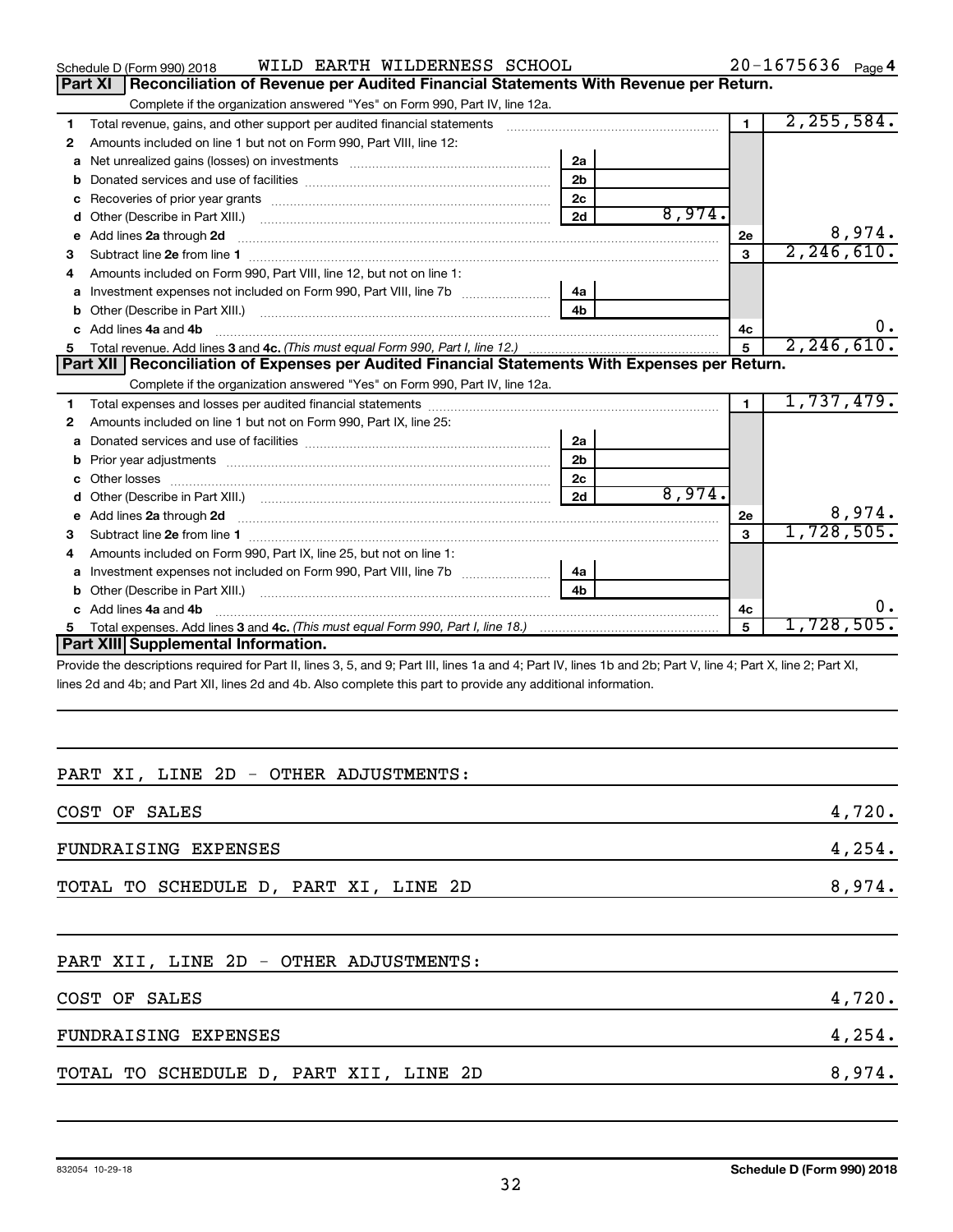| <b>Part XIII   Supplemental Information (continued)</b> |  |
|---------------------------------------------------------|--|
|                                                         |  |
|                                                         |  |
|                                                         |  |
|                                                         |  |
|                                                         |  |
|                                                         |  |
|                                                         |  |
|                                                         |  |
|                                                         |  |
|                                                         |  |
|                                                         |  |
|                                                         |  |
|                                                         |  |
|                                                         |  |
|                                                         |  |
|                                                         |  |
|                                                         |  |
|                                                         |  |
|                                                         |  |
|                                                         |  |
|                                                         |  |
|                                                         |  |
|                                                         |  |
|                                                         |  |
|                                                         |  |
|                                                         |  |
|                                                         |  |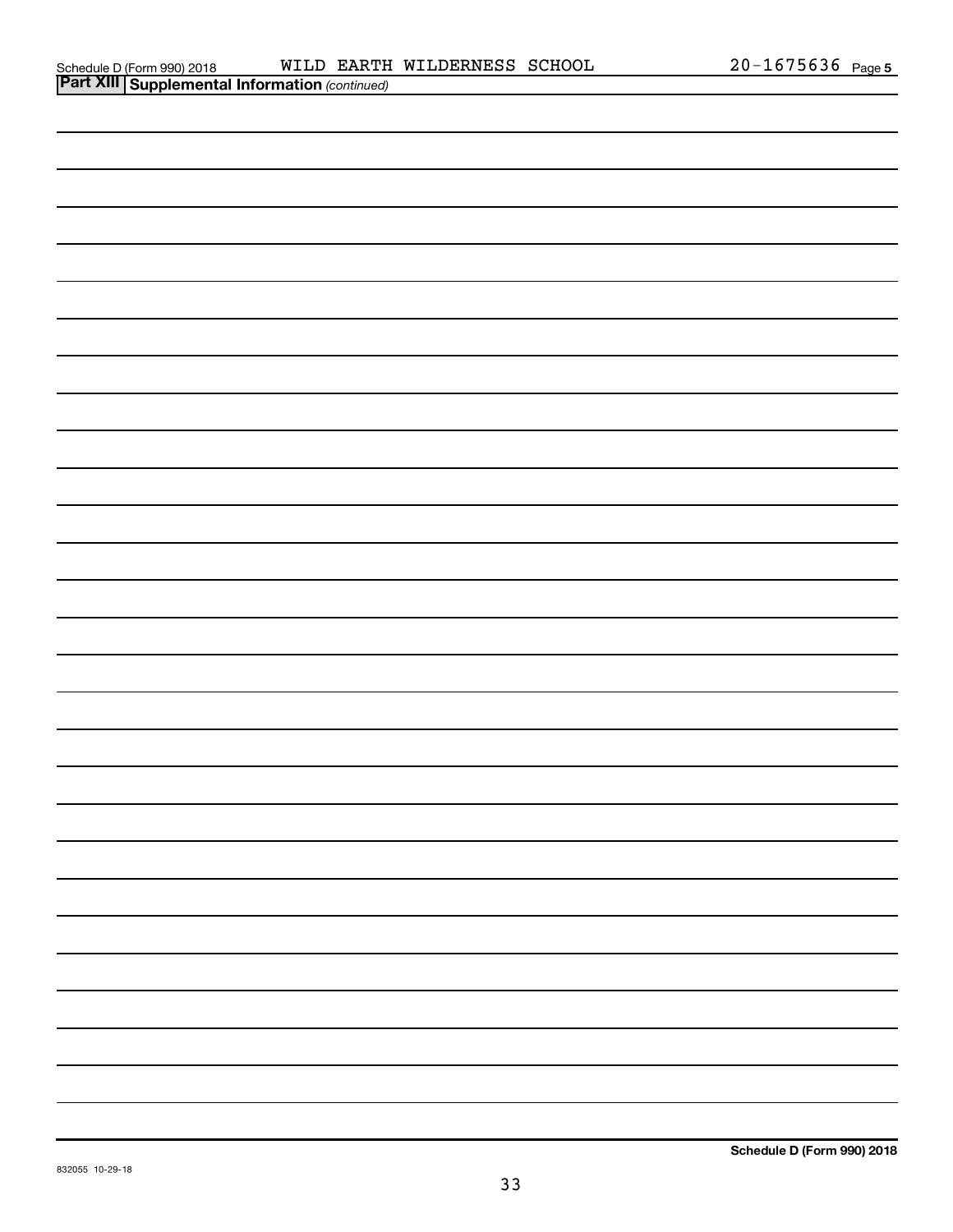| <b>SCHEDULE L</b><br>(Form 990 or 990-EZ)   Complete if the organization answered "Yes" on Form 990, Part IV, line 25a, 25b, 26, 27, 28a, |                                                                            |                                                                                                                                                                       |                                                                       |                           |                | <b>Transactions With Interested Persons</b> |  |                                                                                                                                    |                                       |                         |                                            |                            | OMB No. 1545-0047 |                |
|-------------------------------------------------------------------------------------------------------------------------------------------|----------------------------------------------------------------------------|-----------------------------------------------------------------------------------------------------------------------------------------------------------------------|-----------------------------------------------------------------------|---------------------------|----------------|---------------------------------------------|--|------------------------------------------------------------------------------------------------------------------------------------|---------------------------------------|-------------------------|--------------------------------------------|----------------------------|-------------------|----------------|
| Department of the Treasury<br>Internal Revenue Service                                                                                    |                                                                            | 28b, or 28c, or Form 990-EZ, Part V, line 38a or 40b.<br>Attach to Form 990 or Form 990-EZ.<br>Go to www.irs.gov/Form990 for instructions and the latest information. |                                                                       |                           |                |                                             |  |                                                                                                                                    |                                       |                         | <b>Open To Public</b><br><b>Inspection</b> |                            |                   |                |
| Name of the organization                                                                                                                  |                                                                            |                                                                                                                                                                       |                                                                       |                           |                |                                             |  |                                                                                                                                    | <b>Employer identification number</b> |                         |                                            |                            |                   |                |
|                                                                                                                                           |                                                                            | $20 - 1675636$<br>WILD EARTH WILDERNESS SCHOOL                                                                                                                        |                                                                       |                           |                |                                             |  |                                                                                                                                    |                                       |                         |                                            |                            |                   |                |
| Part I                                                                                                                                    |                                                                            |                                                                                                                                                                       |                                                                       |                           |                |                                             |  | Excess Benefit Transactions (section 501(c)(3), section 501(c)(4), and 501(c)(29) organizations only).                             |                                       |                         |                                            |                            |                   |                |
|                                                                                                                                           |                                                                            |                                                                                                                                                                       |                                                                       |                           |                |                                             |  | Complete if the organization answered "Yes" on Form 990, Part IV, line 25a or 25b, or Form 990-EZ, Part V, line 40b.               |                                       |                         |                                            |                            |                   |                |
| 1<br>(a) Name of disqualified person                                                                                                      |                                                                            |                                                                                                                                                                       | (b) Relationship between disqualified                                 |                           |                |                                             |  | (c) Description of transaction                                                                                                     |                                       |                         |                                            |                            |                   | (d) Corrected? |
|                                                                                                                                           |                                                                            |                                                                                                                                                                       | person and organization                                               |                           |                |                                             |  |                                                                                                                                    |                                       |                         |                                            |                            | Yes               | No             |
|                                                                                                                                           |                                                                            |                                                                                                                                                                       |                                                                       |                           |                |                                             |  |                                                                                                                                    |                                       |                         |                                            |                            |                   |                |
|                                                                                                                                           |                                                                            |                                                                                                                                                                       |                                                                       |                           |                |                                             |  |                                                                                                                                    |                                       |                         |                                            |                            |                   |                |
|                                                                                                                                           |                                                                            |                                                                                                                                                                       |                                                                       |                           |                |                                             |  |                                                                                                                                    |                                       |                         |                                            |                            |                   |                |
|                                                                                                                                           |                                                                            |                                                                                                                                                                       |                                                                       |                           |                |                                             |  |                                                                                                                                    |                                       |                         |                                            |                            |                   |                |
|                                                                                                                                           |                                                                            |                                                                                                                                                                       |                                                                       |                           |                |                                             |  |                                                                                                                                    |                                       |                         |                                            |                            |                   |                |
| 2 Enter the amount of tax incurred by the organization managers or disqualified persons during the year under<br>section 4958             |                                                                            |                                                                                                                                                                       |                                                                       |                           |                |                                             |  |                                                                                                                                    |                                       | $\blacktriangleright$ s |                                            |                            |                   |                |
|                                                                                                                                           |                                                                            |                                                                                                                                                                       |                                                                       |                           |                |                                             |  |                                                                                                                                    |                                       | $\blacktriangleright$ s |                                            |                            |                   |                |
|                                                                                                                                           |                                                                            |                                                                                                                                                                       |                                                                       |                           |                |                                             |  |                                                                                                                                    |                                       |                         |                                            |                            |                   |                |
| Part II                                                                                                                                   | Loans to and/or From Interested Persons.                                   |                                                                                                                                                                       |                                                                       |                           |                |                                             |  |                                                                                                                                    |                                       |                         |                                            |                            |                   |                |
|                                                                                                                                           |                                                                            |                                                                                                                                                                       |                                                                       |                           |                |                                             |  | Complete if the organization answered "Yes" on Form 990-EZ, Part V, line 38a or Form 990, Part IV, line 26; or if the organization |                                       |                         |                                            |                            |                   |                |
|                                                                                                                                           | reported an amount on Form 990, Part X, line 5, 6, or 22.                  |                                                                                                                                                                       |                                                                       |                           | (d) Loan to or |                                             |  |                                                                                                                                    |                                       |                         | (h) Approved                               |                            |                   | (i) Written    |
| (a) Name of<br>interested person                                                                                                          | (b) Relationship<br>with organization                                      | (c) Purpose<br>of loan                                                                                                                                                |                                                                       | from the<br>organization? |                | (e) Original<br>principal amount            |  | (f) Balance due                                                                                                                    | $(g)$ In<br>default?                  |                         |                                            | `by board or<br>committee? |                   | agreement?     |
|                                                                                                                                           |                                                                            |                                                                                                                                                                       |                                                                       | To                        | From           |                                             |  |                                                                                                                                    | Yes                                   | No                      | Yes                                        | No.                        | Yes               | No             |
|                                                                                                                                           |                                                                            |                                                                                                                                                                       |                                                                       |                           |                |                                             |  |                                                                                                                                    |                                       |                         |                                            |                            |                   |                |
|                                                                                                                                           |                                                                            |                                                                                                                                                                       |                                                                       |                           |                |                                             |  |                                                                                                                                    |                                       |                         |                                            |                            |                   |                |
|                                                                                                                                           |                                                                            |                                                                                                                                                                       |                                                                       |                           |                |                                             |  |                                                                                                                                    |                                       |                         |                                            |                            |                   |                |
|                                                                                                                                           |                                                                            |                                                                                                                                                                       |                                                                       |                           |                |                                             |  |                                                                                                                                    |                                       |                         |                                            |                            |                   |                |
|                                                                                                                                           |                                                                            |                                                                                                                                                                       |                                                                       |                           |                |                                             |  |                                                                                                                                    |                                       |                         |                                            |                            |                   |                |
|                                                                                                                                           |                                                                            |                                                                                                                                                                       |                                                                       |                           |                |                                             |  |                                                                                                                                    |                                       |                         |                                            |                            |                   |                |
|                                                                                                                                           |                                                                            |                                                                                                                                                                       |                                                                       |                           |                |                                             |  |                                                                                                                                    |                                       |                         |                                            |                            |                   |                |
|                                                                                                                                           |                                                                            |                                                                                                                                                                       |                                                                       |                           |                |                                             |  |                                                                                                                                    |                                       |                         |                                            |                            |                   |                |
|                                                                                                                                           |                                                                            |                                                                                                                                                                       |                                                                       |                           |                |                                             |  |                                                                                                                                    |                                       |                         |                                            |                            |                   |                |
| Total<br>Part III                                                                                                                         | <b>Grants or Assistance Benefiting Interested Persons.</b>                 |                                                                                                                                                                       |                                                                       |                           |                | $\blacktriangleright$ \$                    |  |                                                                                                                                    |                                       |                         |                                            |                            |                   |                |
|                                                                                                                                           | Complete if the organization answered "Yes" on Form 990, Part IV, line 27. |                                                                                                                                                                       |                                                                       |                           |                |                                             |  |                                                                                                                                    |                                       |                         |                                            |                            |                   |                |
| (a) Name of interested person                                                                                                             |                                                                            |                                                                                                                                                                       | (b) Relationship between<br>interested person and<br>the organization |                           |                | (c) Amount of<br>assistance                 |  | (d) Type of<br>assistance                                                                                                          |                                       |                         |                                            | assistance                 | (e) Purpose of    |                |
|                                                                                                                                           |                                                                            |                                                                                                                                                                       |                                                                       |                           |                |                                             |  |                                                                                                                                    |                                       |                         |                                            |                            |                   |                |
|                                                                                                                                           |                                                                            |                                                                                                                                                                       |                                                                       |                           |                |                                             |  |                                                                                                                                    |                                       |                         |                                            |                            |                   |                |
|                                                                                                                                           |                                                                            |                                                                                                                                                                       |                                                                       |                           |                |                                             |  |                                                                                                                                    |                                       |                         |                                            |                            |                   |                |
|                                                                                                                                           |                                                                            |                                                                                                                                                                       |                                                                       |                           |                |                                             |  |                                                                                                                                    |                                       |                         |                                            |                            |                   |                |
|                                                                                                                                           |                                                                            |                                                                                                                                                                       |                                                                       |                           |                |                                             |  |                                                                                                                                    |                                       |                         |                                            |                            |                   |                |
|                                                                                                                                           |                                                                            |                                                                                                                                                                       |                                                                       |                           |                |                                             |  |                                                                                                                                    |                                       |                         |                                            |                            |                   |                |
|                                                                                                                                           |                                                                            |                                                                                                                                                                       |                                                                       |                           |                |                                             |  |                                                                                                                                    |                                       |                         |                                            |                            |                   |                |
|                                                                                                                                           |                                                                            |                                                                                                                                                                       |                                                                       |                           |                |                                             |  |                                                                                                                                    |                                       |                         |                                            |                            |                   |                |
|                                                                                                                                           |                                                                            |                                                                                                                                                                       |                                                                       |                           |                |                                             |  |                                                                                                                                    |                                       |                         |                                            |                            |                   |                |

LHA For Paperwork Reduction Act Notice, see the Instructions for Form 990 or 990-EZ. Schedule L (Form 990 or 990-EZ) 2018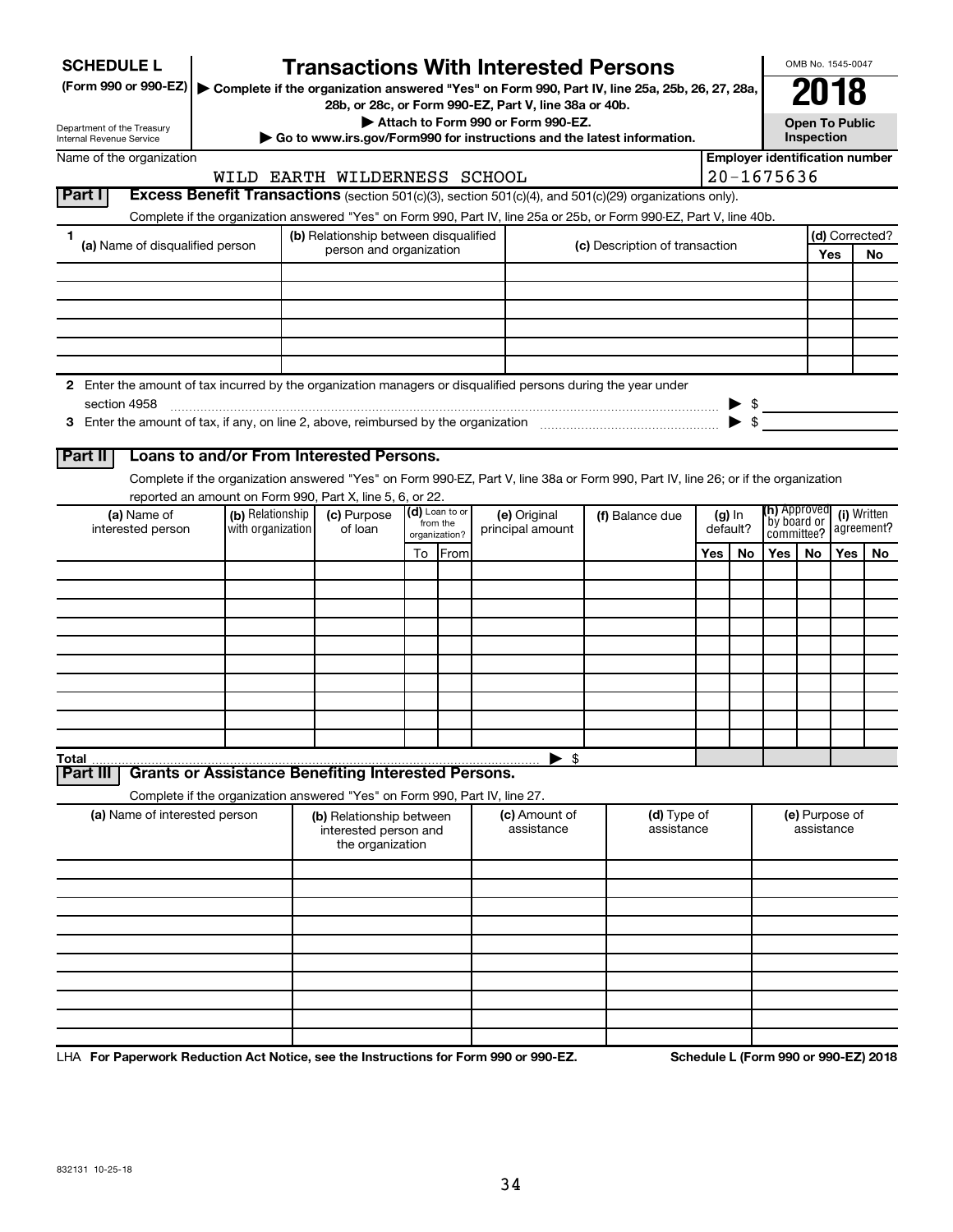| $20 - 1675636$ Page 2<br>Schedule L (Form 990 or 990-EZ) 2018 WILD EARTH WILDERNESS SCHOOL |  |  |
|--------------------------------------------------------------------------------------------|--|--|
|--------------------------------------------------------------------------------------------|--|--|

Complete if the organization answered "Yes" on Form 990, Part IV, line 28a, 28b, or 28c. **Part IV** Business Transactions Involving Interested Persons.

|                               | OUTIDICIO II GIO ORGANIZACIONI ANOVOLCO - TOJ - ON ITONIN JUJI, FANTIV, INIC ZOA, ZOD, OF ZOC. |                              |                                   |                                               |    |  |  |  |  |
|-------------------------------|------------------------------------------------------------------------------------------------|------------------------------|-----------------------------------|-----------------------------------------------|----|--|--|--|--|
| (a) Name of interested person | (b) Relationship between interested<br>person and the organization                             | (c) Amount of<br>transaction | (d) Description of<br>transaction | (e) Sharing of<br>organization's<br>revenues? |    |  |  |  |  |
|                               |                                                                                                |                              |                                   | Yes                                           | No |  |  |  |  |
| AJA HUDSON                    | BOARD<br>MEMBER                                                                                |                              | 74,936. BOARD MEMBE               |                                               | х  |  |  |  |  |
|                               |                                                                                                |                              |                                   |                                               |    |  |  |  |  |
|                               |                                                                                                |                              |                                   |                                               |    |  |  |  |  |
|                               |                                                                                                |                              |                                   |                                               |    |  |  |  |  |
|                               |                                                                                                |                              |                                   |                                               |    |  |  |  |  |
|                               |                                                                                                |                              |                                   |                                               |    |  |  |  |  |
|                               |                                                                                                |                              |                                   |                                               |    |  |  |  |  |
|                               |                                                                                                |                              |                                   |                                               |    |  |  |  |  |
|                               |                                                                                                |                              |                                   |                                               |    |  |  |  |  |
|                               |                                                                                                |                              |                                   |                                               |    |  |  |  |  |

**Part V** Supplemental Information.

Provide additional information for responses to questions on Schedule L (see instructions).

SCH L, PART IV, BUSINESS TRANSACTIONS INVOLVING INTERESTED PERSONS:

(A) NAME OF PERSON: AJA HUDSON

(B) RELATIONSHIP BETWEEN INTERESTED PERSON AND ORGANIZATION:

#### BOARD MEMBER

(C) AMOUNT OF TRANSACTION \$ 74,936.

(D) DESCRIPTION OF TRANSACTION: BOARD MEMBER TOOK A LEAVE FROM THE BOARD

TO ACT AS PROJECT MANAGER FOR WILD EARTH'S LAND IMPROVEMENT PROJECT. THE

BOARD MEMBER IS A PRINCIPAL AT THE COMPANY HIRED FOR THE LAND IMPROVEMENT

PROJECT.

(E) SHARING OF ORGANIZATION REVENUES? = NO